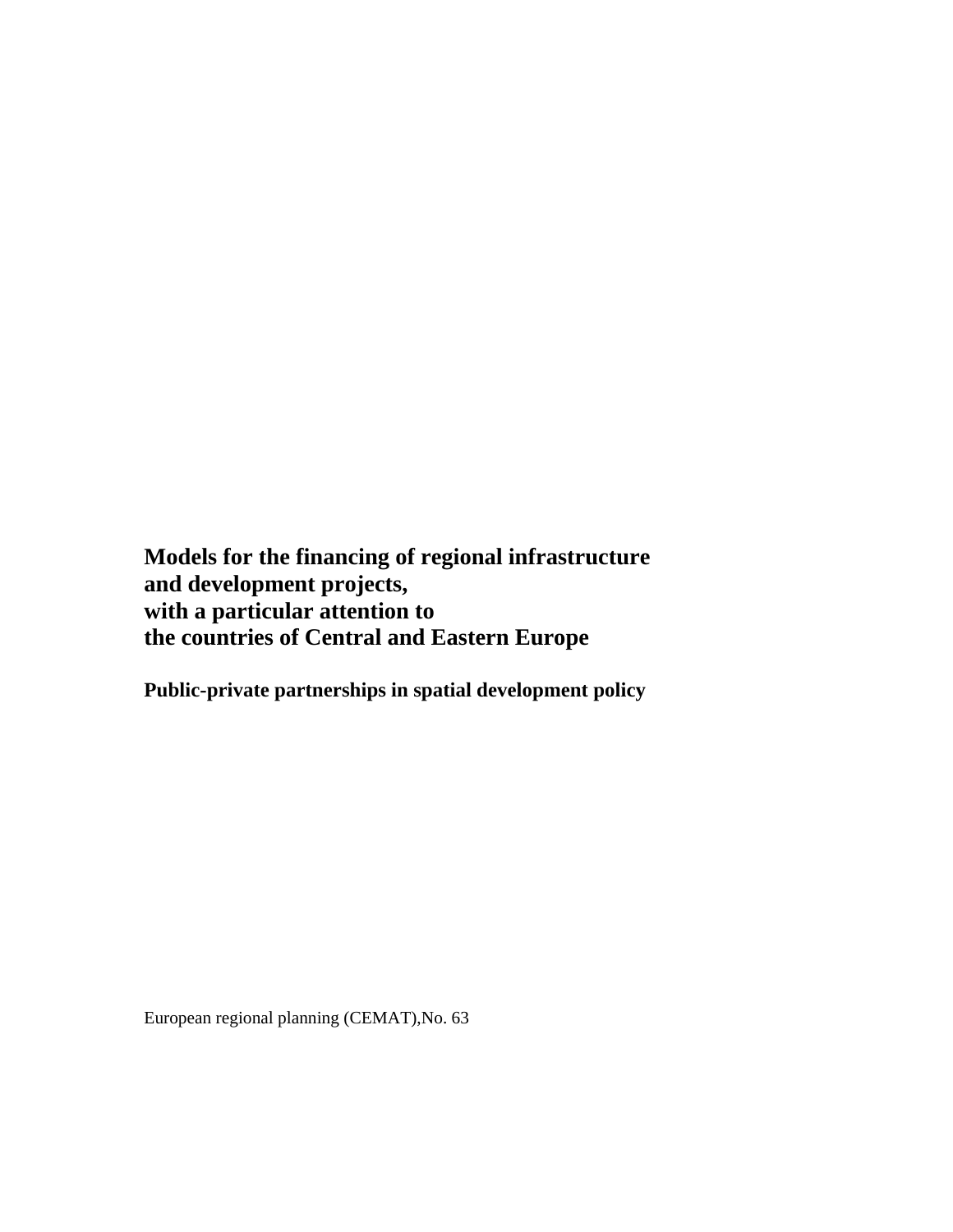**Models for the financing of regional infrastructure and development projects, with a particular attention to the countries of Central and Eastern Europe** 

**Public-private partnerships in spatial development policy** 

Jacques ROBERT

European regional planning (CEMAT), No. 63

Council of Europe Publishing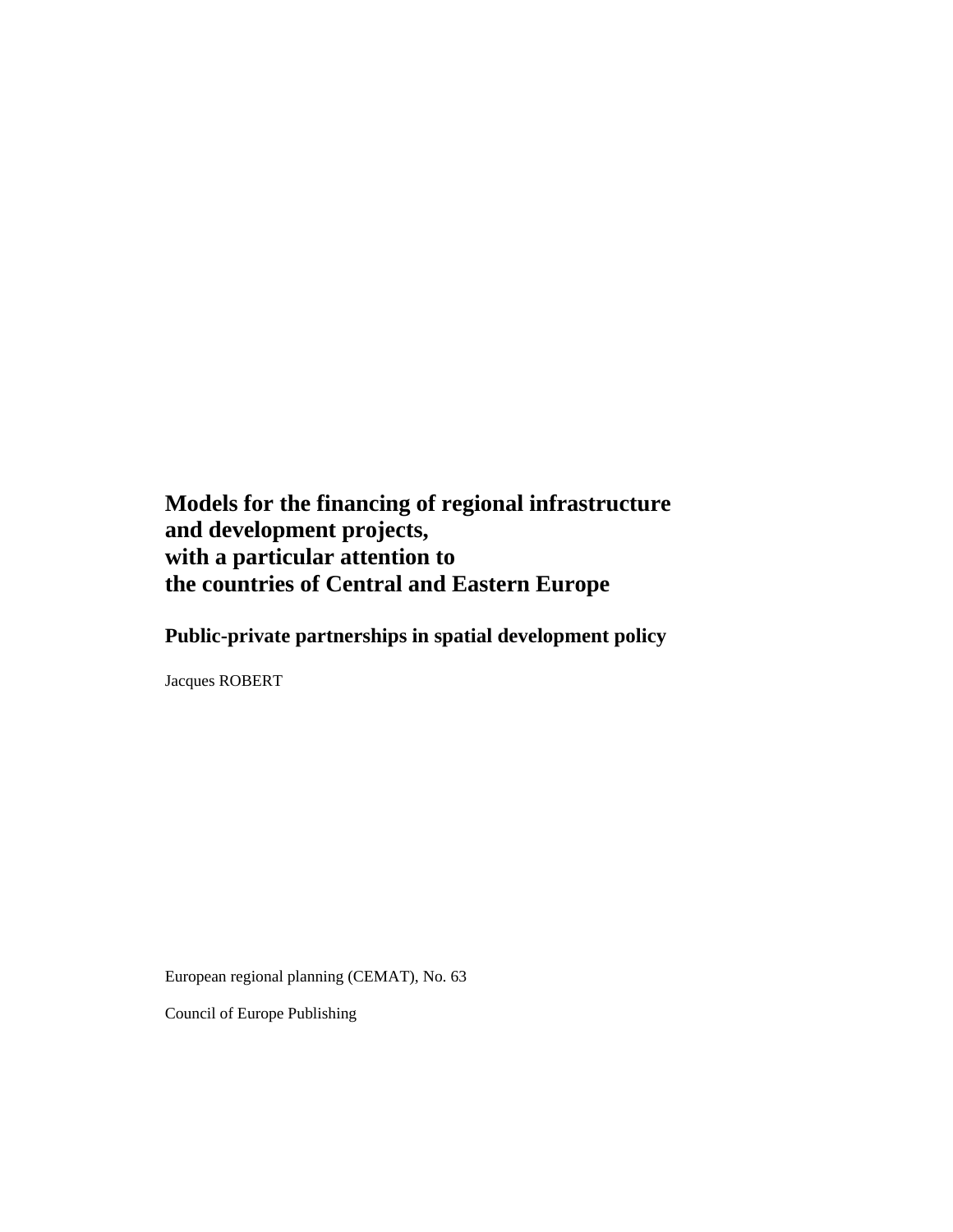French edition :

*Modèles pour le financement de projets régionaux d'infrastructures et de développement d'intérêt particulier pour les PECO – Partenariats publics-privés dans la politique d'aménagement du territoire*  ISBN 92-871-4757-4

Study realised by Mr Jacques ROBERT, Consultant by the Committee of Senior Officials to the Conference of Ministers responsible for Regional Planning of the Council of Europe Member States(CEMAT), at the request of the German federal Ministry of Transport, Building and Housing (Berlin) and supervised by the Federal Office for Construction and Spatial Planning for Germany (Bonn).

Council of Europe Publishing F-67075 Strasbourg Cedex

ISBN 92-871-4758-2 © Council of Europe, 2001 Printed at the Council of Europe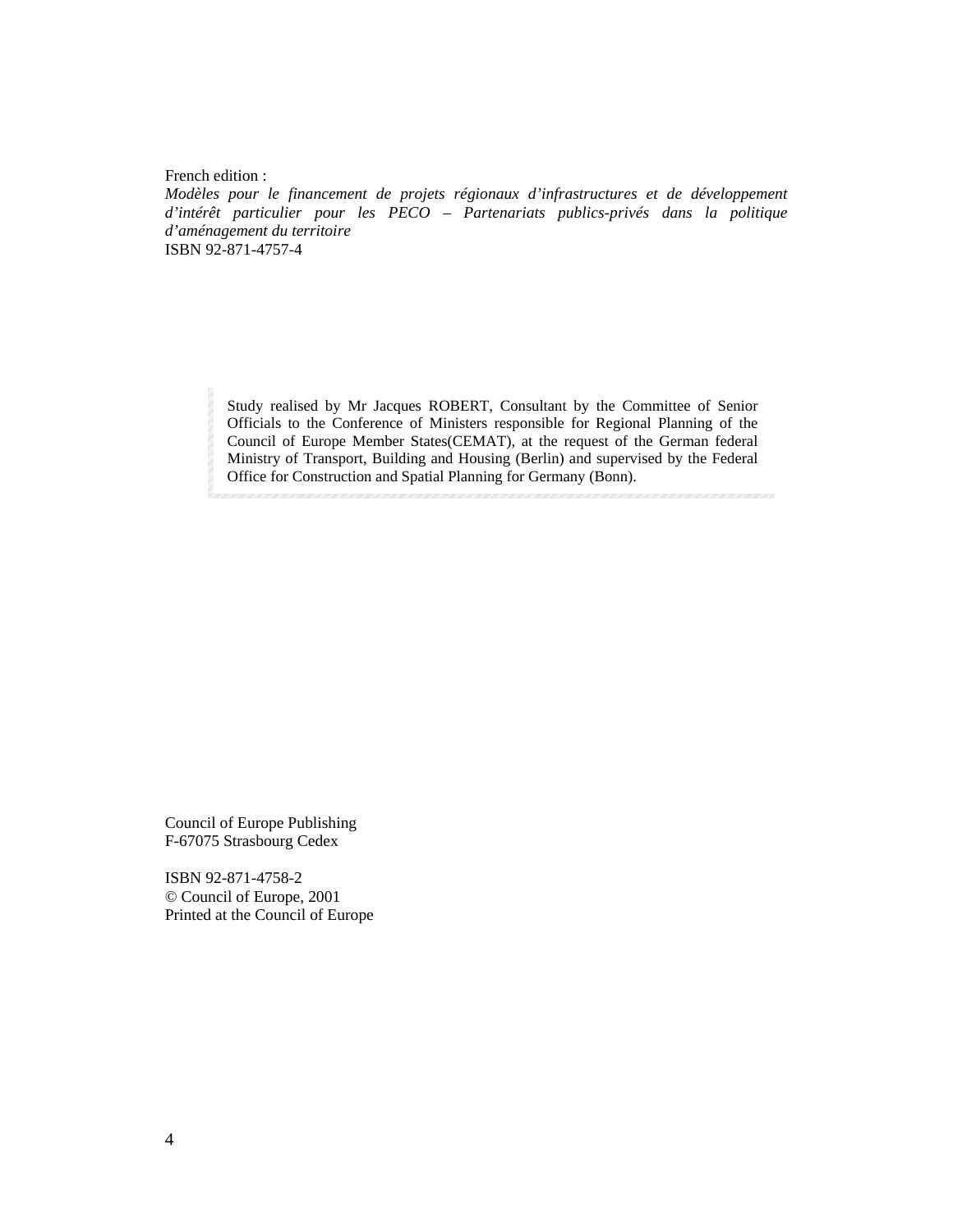# Table of contents

| 3.4. Setting up of central information and co-ordination offices on PPP (national examples) 29 |  |
|------------------------------------------------------------------------------------------------|--|
|                                                                                                |  |
|                                                                                                |  |
|                                                                                                |  |
|                                                                                                |  |
|                                                                                                |  |
|                                                                                                |  |
|                                                                                                |  |
| 5. PPP experiments in the Central and East European countries (CEEC) 34                        |  |
|                                                                                                |  |
|                                                                                                |  |
| 6. Procedural proposals for the implementation of PPP with a                                   |  |
|                                                                                                |  |
| 6.1. Lessons from experiments carried out in the CEEC, in particular in the field              |  |
|                                                                                                |  |
|                                                                                                |  |
|                                                                                                |  |
| 6.2. Recommendations for an effective design and organisation of                               |  |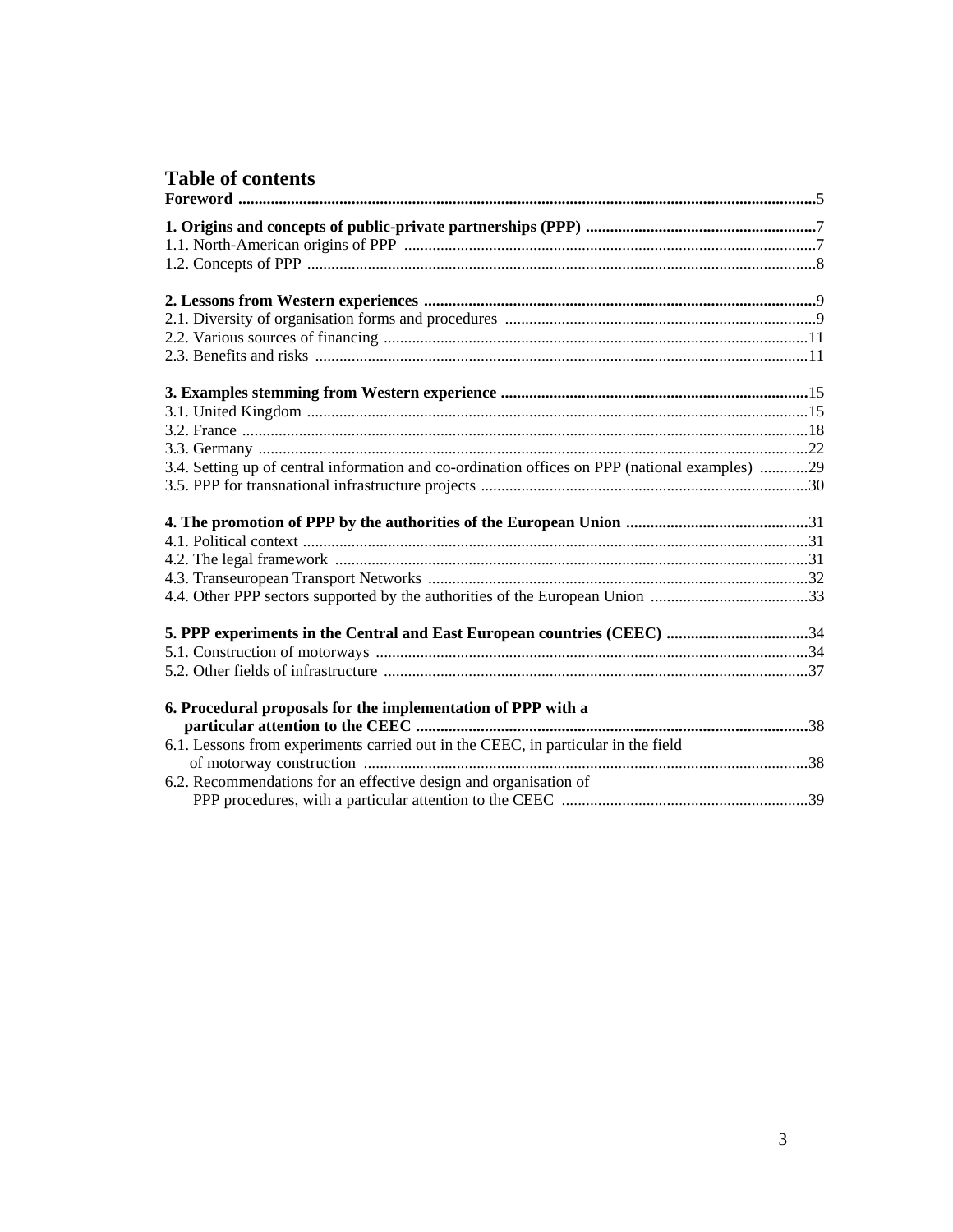# **Foreword**

Dr Welf Selke

Chairman of the Committee of Senior Officials of the Conference of Ministers responsible for Regional Planning of the Council of Europe Member States (CEMAT) from 1998-2000

The study submitted by Jacques Robert on behalf of the German Federal Ministry of Transport, Building and Housing, in the framework of the activities of the Committee of Senior Officials of the European Conference of ministers responsible for Regional Planning of the Council of Europe Member States (CEMAT), serves the purpose of underpinning the "Guiding principles for sustainable spatial development of the European continent" adopted at the  $12<sup>th</sup>$  session, held in Hanover in September 2000. They aim to identify regional planning measures which may enable the population in all the Council of Europe Member States to achieve a better standard of living. This is an essential prerequisite for stabilizing democratic structures in the towns, cities and regions.

 The countries of Central and Eastern Europe, which became members of the Council of Europe in the 1990s, exhibit substantial infrastructure deficits which cannot be overcome with public funds. The study shows that Public Private Partnerships (PPP) can be a suitable tool for carrying out spatial development measures. The author makes clear, however, that Public Private Partnerships are not a substitute for an efficient administration at local and regional level. Indeed they require an efficient administration in order for example to resolve conflicts of interest. The public authorities and the private sector partners must share the responsibility and risks involved in carrying out regional and local development projects.

 It was therefore decided to take account of the results of a seminar on problems of the administrative systems and funding instruments for regional development by Public Private Partnerships, held by the Council of Europe in association with the State Institute for Urban Planning of the Russian Federation (GIPROGOR) in Moscow in April 2000.

 The present study includes important insights (for instance the lessons learned in Western countries and also in the countries of Central and Eastern Europe) as well as numerous examples taken from western and eastern Europe. These mainly serve the purpose of identifying the broad range of potential partnerships and are not intended as a "blueprint" for new projects.

 The recommendations and procedural proposals set out in the last section relate to the statutory framework for Public Private Partnerships and also include practical and concrete advice on how to successfully prepare and carry out PPP projects.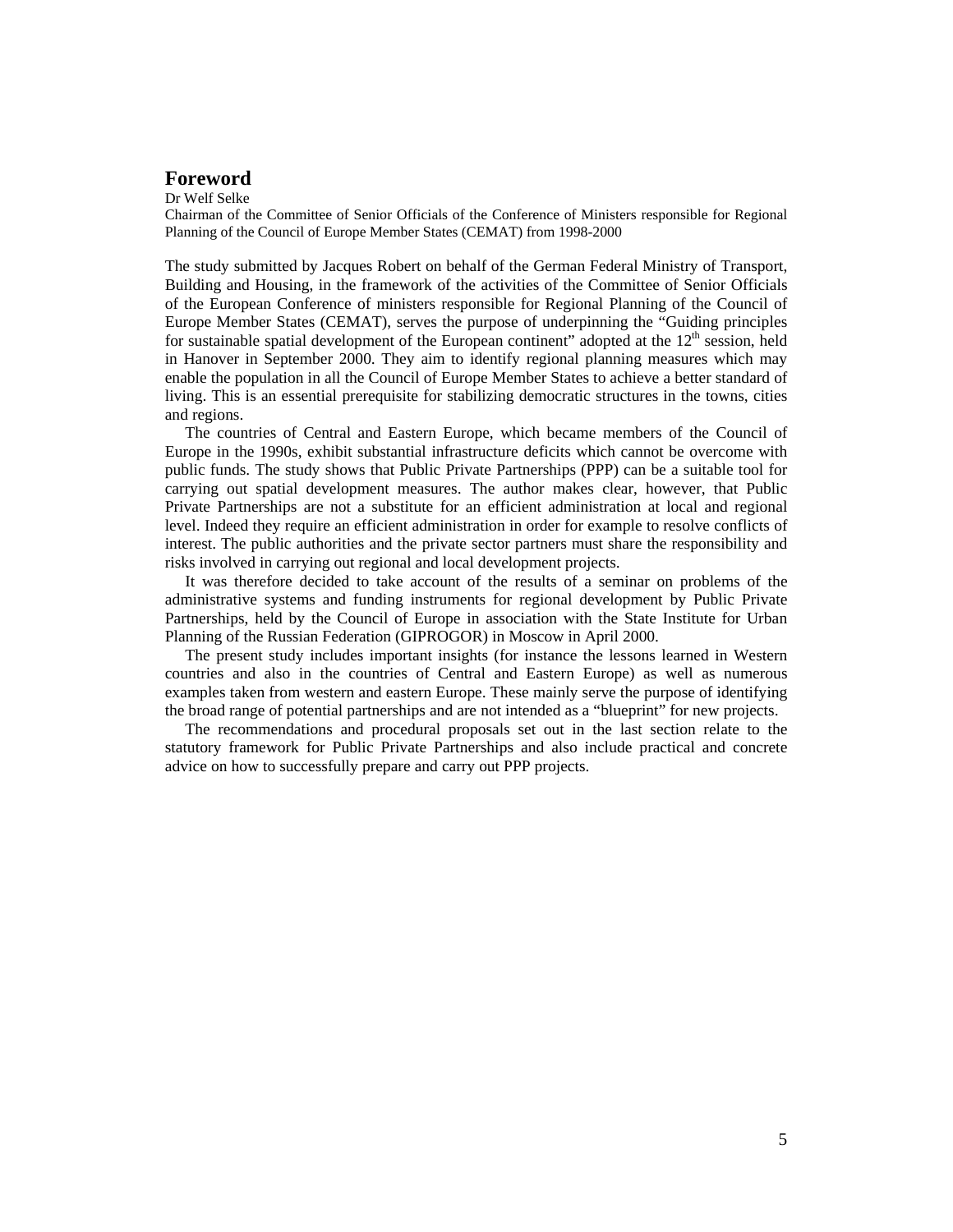# **1. Origins and concepts of public-private partnerships (PPP)**<sup>1</sup>

# **1.1. North-American origins of PPP**

The first and also most famous PPP, is that of Pittsburgh, the central institution of which, the ACCD (Allegheny Conference on Community Development) was set up in 1943 by Richard Mellon, President of the Board of Directors of the Mellon Bank. Within the ACCD the presidents of the boards of directors of the 30 most significant companies of Pittsburgh had come together, with for objective to define economic, social and urban development strategies for the city. The personal and financial commitment of influential entrepreneurs, pursued with constancy over years, did not limit itself to the conception of programs. It included also implementation and coordination strategies. By means of numerous initiatives and individual projects, and with the lasting support of the public sector, long-term plans were implemented relentlessly, spectacular locations of companies were realized and the urbanistic image was totally renewed. Pittsburgh is considered today, at world level, as the example of a successful control of a structural change by the means of PPP.

 It is only towards the end of the Seventies and the beginning of the Eighties that the PPP boom occurred, when the problems of urban development became a nearly general concern and the concept of PPP entered with force the political arena.

 The creation of the expression "PPP" is attributed to President Carter who wished, in this way, to make popular for a large audience in his governmental declaration of 28 March 1978 his conception of an urban development policy pulled by the private economy. The idea of "New Partnership to Conserve America's Communities" was then described in detail in a report of the "Committee for Economic Development ".

 At the beginning, the concept of PPP was less a general concept of procedure than a concrete attempt of interpretation by which the government presented his new promotion programme for urban development: "Urban Development Action Grant" (1977). Later on, it proved to be the most successful instrument of President Carter's "New Urban Policy ".

 During Mr. Reagan's presidency, the concept of PPP was taken again as a politicoideological concept, but modified in its contents in agreement with the objectives of its "New Privatism" campaign and combined with other strategies. The urban development policy was not regarded any more as a national task, but as a task pertaining to the own responsibility of cities and municipalities.

 The new era of PPP in the United States (after 1970) is considered by observers as characterised by a significant quantitative increase as well as by a not less significant qualitative evolution. This last aspect refers in particular to the widening of the field of application of PPP to almost all areas of municipal and urban development activities as well as to an institutionalisation of agreements, i.e. to the efforts made to give shape to co-operation.

 The Clinton government has promoted since 1993, by means of the "Omnibus Budget Reconciliation Act" PPP programs for the revitalisation of derelict districts in American cities. On the basis of a nation-wide competition, 72 "Urban Empowerment Zones" and "Enterprises Communities" were selected on the basis of the following principles:

- economic potential: creation of jobs, development of PPP, vocational and continuous training;
- sustainable development of the communities: promotion of safety, of "human development", of the urban environment, of skills;
- partnerships within the communities, with the participation of the whole local community (inhabitants, public and private actors, associations etc);
- existence of a strategic approach likely to integrate the economic, physical and social aspects.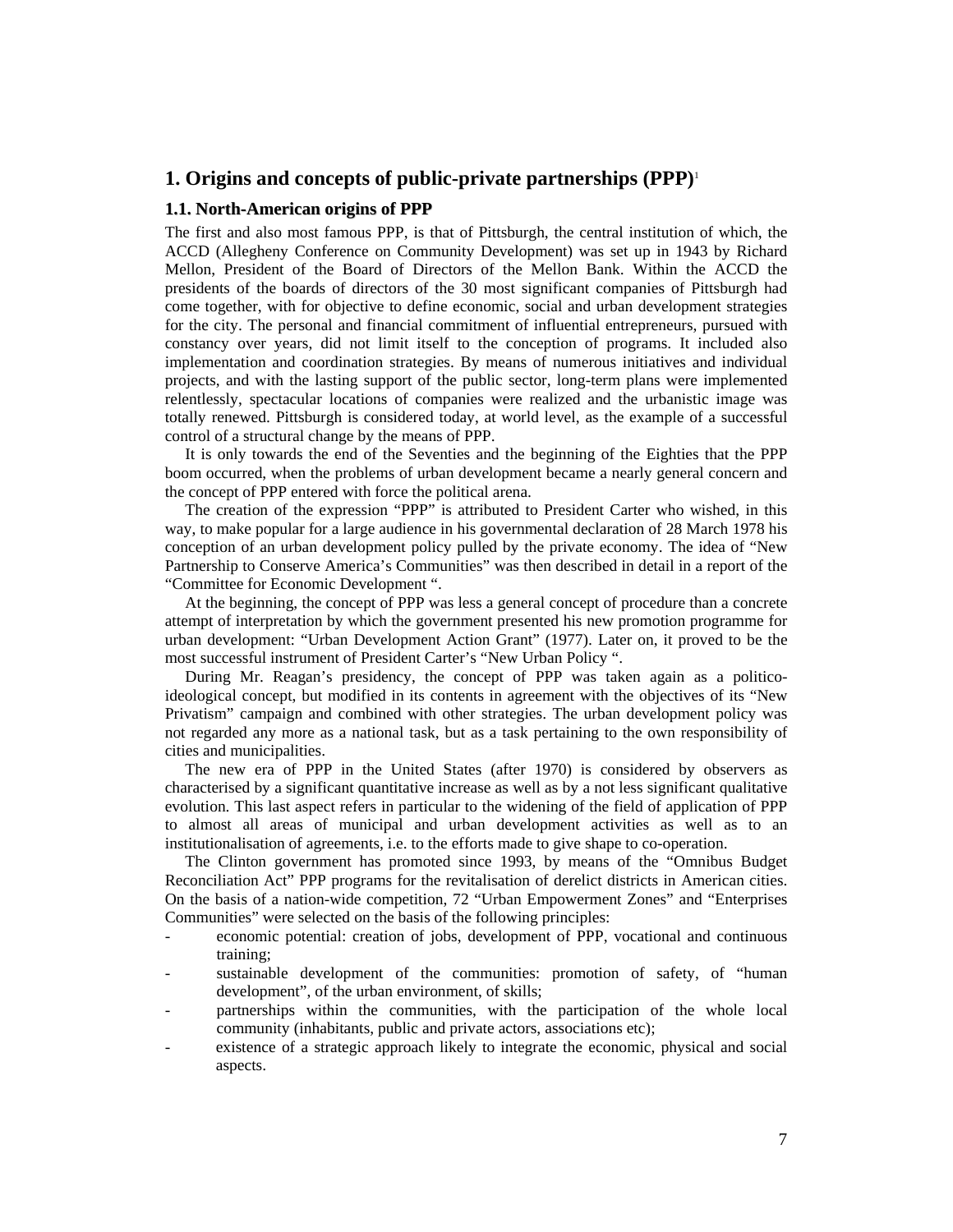The promotion of PPP initiatives by the American government is carried out by means of tax rebates, loans guarantees and subsidies.

 The North-American PPP conception reflects significant characteristics of the context, such as the historical weight of federalism with its strongly decentralised character, the weakness of city planning activities undertaken by the public sector, in spite of the existence of enormous urban problems such as the decline and the socio-economic and physical collapse of the central parts of a number of cities, as well as the importance of the commitment in urban policies, of personalities belonging to the business world or to caritative foundations.

# **1.2. Concepts of PPP**

In its original meaning, PPP is a concept related to a project immediately directed towards action. Only later, a meaning of institutional nature developed, by which the organisational agreements became the distinctive sign of the definition.

 This attenuation as well as experiments related to the concept generated a hardly sizeable diversity as regards definition attempts aiming at condensing the PPP concept into a tangible formula. Differences in interpretation of the definitions originate in the various meanings of PPP as a project, as an institution or as a general concept for action.

 PPP are understood as a form of innovative co-operation at the interface between the State and the market. One of the oldest and most often quoted definitions is that of the "Committee for American Economic development" already mentioned:

*"PPP refers to co-operations between people and organisations of the public and private sectors, for their mutual benefit. Such co-operations have two dimensions: a political dimension which refers to the formulation of the objectives of the municipality, and an operational dimension which aims at the achievement of these objectives. The objective of the PPP is to combine these two dimensions in such a way that the partners involved generate a benefit for the community while serving their own interests or those of their organisations".* 

 The political dimension requires a process likely to generate a consensus as regards common objectives, measures to be taken, the respective roles and the distribution of tasks as well as lasting support to operational activities. The operational dimension can take three basic forms: the private initiative in the public interest, the public initiative aiming at facilitating or at encouraging the private activities in the public interest or the "joint ventures" between public and private organisations".

 The basic principle of PPP is the idea of a division of tasks and of effective and efficient cooperation: the private partners take the responsibility for an effective achievement of their own mission and the public partners take the responsibility for the respect of objectives of the general interest.

 Arguments in favour of the fact that private companies work in a more effective and less bureaucratic way than public institutions originate mainly in the micro-economic theory and, here in particular, in that concerning property rights. Due to the fact that owners may keep the benefit resulting from the achievement of their task, they will make everything possible to carry out this task at the lowest cost. At the same time, owners make efforts as regards innovation in products, to better match the demand than it was the case until then. The possibility to pretend to profit creates an incentive towards a behaviour which also respects the public interest.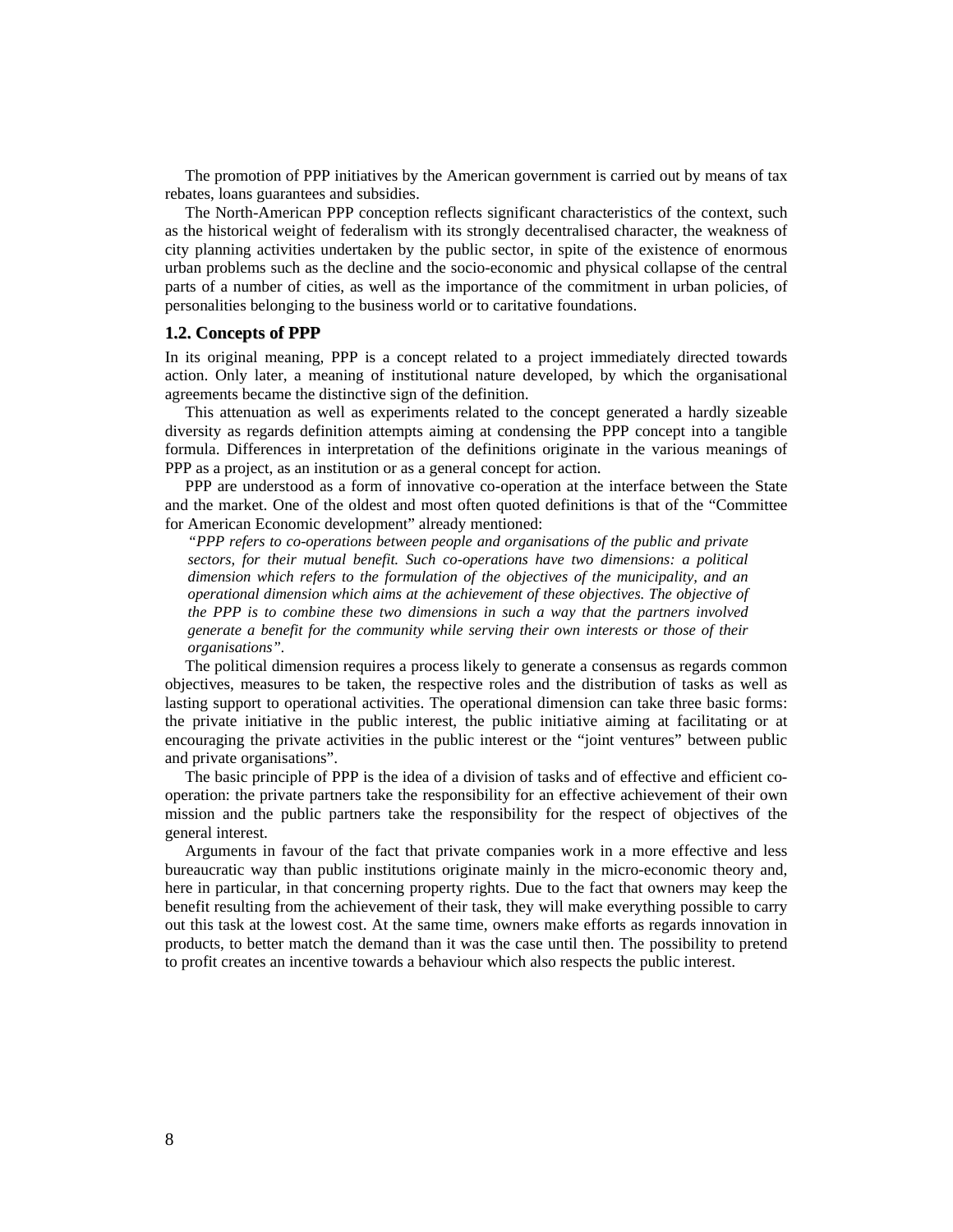# **2. Lessons from Western experiences**<sup>2</sup>

In Western Europe, the contents and concepts of North American pilot schemes were considered with a time lag of five to ten years. The innovative dimension of resulting strategies is all the more modest. Typical projects such as the enhancement, tinged with attractiveness, of waterrelated areas in the cities, in connection with high level commercial, residential and leisure functions were practically identically copied and could not produce in Europe the same magnetism as the first north-American achievements.

 The "success stories" of cities such as Pittsburgh, Baltimore, Minneapolis and San Francisco, where the revitalisation of the local economy was based on the mobilisation of endogenous resources, became an example of inspiration for the British PPP experiments, and later for those of continental Europe.

 The debate around PPP proceeds in continental Europe in a quite different way from that in the USA. Here, the interventionist social State has a long tradition which generated a considerable field of official prerogatives as regards economic and social regulation. Confidence in the operation of the market economy is much less marked than in the USA. In the debate on new concepts allowing to master the problems of society, the issue is less about a fundamental modification of the respective role of the public and private actors and much more about strategies relating to a lightening of the tasks of the public sector, combined with the objective not to give up public responsibility for social regulation.

# **2.1. Diversity of organisation forms and procedures**

#### **2.1.1. Features and fields of application**

The growing number of PPP is the expression of a process of change, in which the traditional institutionally defined dichotomy between the public and the private actors not only moves, but changes in qualitative terms and becomes permeable. Thus the border between public sector and private sector becomes blurred.

 It was already mentioned at the beginning of the report that the concept of PPP is cannot easily be apprehended in the form of a single formula. One understands in general under the term of PPP, the dialogue between various systems of actors from the public and the private sector to arrive to a new form of co-operation. One speaks about PPP when the centre of interest of the public and private partners is turned towards common objectives, when synergies effects can be carried out to achieve these goals, when the objectives are at the same time social and economic and when the identity and the responsibility of the partners remain intact. PPP models can nevertheless comprise at the same time hybrid and complex arrangements. Relationships of competition and co-operation are interrelated in a complementary way.

 The areas of application of PPP in the field of the spatial development policy in the countries of Western Europe are very diverse. They include inter alia transport (motorways, freight centres airport terminals, railways, urban public transport, etc), urban planning and renewal (land development and ground cleansing, local marketing, communication policy), construction of dwellings, development of technological centres, municipal networks of water supply and sewage, construction and maintenance of educational, cultural and administrative facilities, development of tourist infrastructure (marinas, leisure facilities, etc). Fields of specific activity cannot be used for the definition of PPP. There are PPP initiatives which concentrate on a specific field of political action or on a given economic sector, whereas others are limited to particular localisations (agglomerations, neighbourhood units).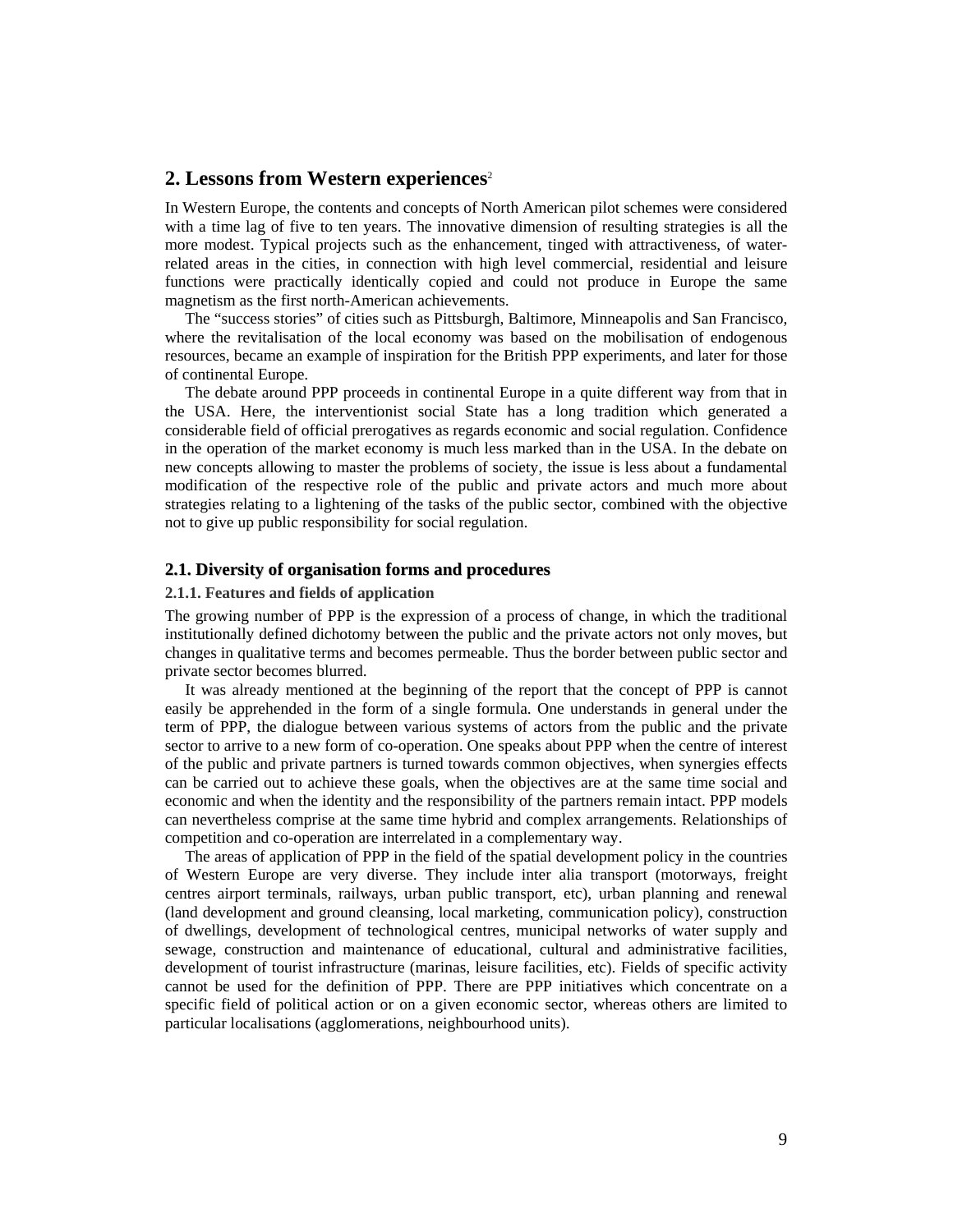#### **2.1.2. Various levels of complementarity in the objectives**

The level of complementarity of objectives between public and private partners is of particular importance as regards PPP:

the public sector pursues in general, within the framework of a PPP, at the same time internal and external objectives. The external effect of the PPP supports, in the widest sense, the community interests defined by the political and administrative level. For this purpose, the public sector seeks, within the framework of the partnership, to improve its financial standing, to regenerate declining urban centres, to promote investments, to improve the competitive position of the region, to create jobs and to solve collective problems of various nature. At the internal level, the administrations generally try to induce effects of modernisation, rationalisation and flexibility. They generally attempt to benefit from knowledge of the market and from business competence from the private partners and, by achieving tasks in the form of a PPP, to lighten the administrations and to qualify the administrative units concerned;

- the private partners pursue on the other hand, within the framework of a PPP, the objective to increase or maintain (at least in the long term) their prospects for profits. Moreover, they wish to remain competitive and to support their expansion. They also look for possibilities of distributing or reducing the risk. They wish to increase their possibilities of communication with the administrations and to contribute to local progress. This contributes to improving their external image.

# **2.1.3. Various forms of formalisation and institutionalisation**

Public-private partnerships can develop basically along two different ways:

– the public sector and the private partners join an existing company or create jointly a mixed company. The characteristic of a mixed company is the participation at the same time of public and private shareholders in the equity capital of the company, which leads to the coexistence of the most various objectives within the board of directors where they are focused. Often, the participation of the public sector is organised so as to have a blocking minority and to exert, in this way, sufficient influence. In the case of the numerous mixed companies existing in France, the law prescribes that the public sector must have the majority in the equity capital. Examples of mixed companies can be found in particular in the energy sector, in regional transport organisations, in the housing sector, in technology and industrial parks as well as in exhibition and trade fair companies;

the public and private partners conclude a contract  $-$  Co-operative partnership in the pursuing of complementary objectives is indeed most easily implemented by means of a contractual co-ordination of the interests:

- co-operation contract The organisational details of the co-operation are fixed by contract. For the remainder, the partners remain independent one from each other;
- contract of company management This type of contract often has an limited effect in time and must be used to fill a phase where for instance a deficiency as regards management skills, personnel and know-how exists. This often occurred in the context of the creation of communal companies in new German *Lände*r;
- operation contract In this case, the public sector concludes a contract with a private partner entrusting him with the task of creating a company for the purpose of building a facility (plan, build, finance) and of operating this company for his own account;
- leasing contract In the leasing models, the buildings and equipment (e.g. power stations, municipal networks) are planned, financed and built by the private actors and rented or given in leasing to the public sector;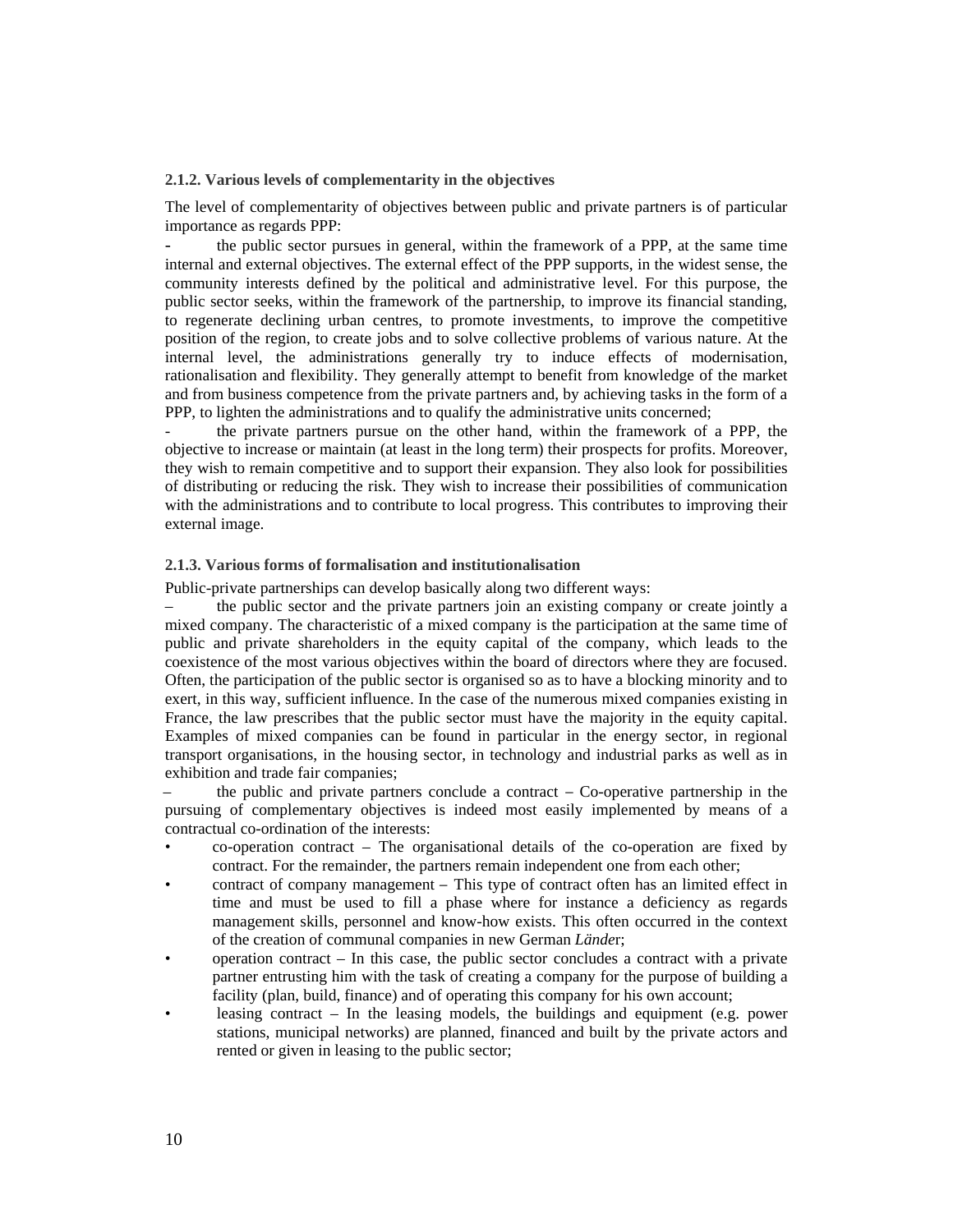$\alpha$  concession contract – This is the most current form of PPP. In the majority of cases, these contracts are concluded between the public sector (State, municipality) and their own companies or with mixed companies.

# **2.2. Various sources of financing**

Only two categories of economic actors have to bear the final cost of investments as regards infrastructure: on the one hand taxpayers (by means of general or specific taxes) and on the other hand users (by means of user's contributions).

 These financial resources are mobilised through three different channels: public financing, private equity and loans.

 In most cases, financial resources intended for PPP projects are mobilised simultaneously along the three channels described above: state (or municipal) subsidies, stockholders' equity of the concession's holder and banking loans. In this way, the final cost is beard at the same time by the taxpayers and the users. The distribution of the final cost between the two groups depends directly upon the privatisation level of the project.

In this context, it is also necessary to distinguish various categories of user's contributions:

- In the case of true PPP, the level of user's contribution is laid down in the concession contract. It can be modulated according to various categories of users and be indexed on the inflation level. User's contributions are perceived directly by the concession's holder;
- if the concession's holder is a mixed company or a private company with public equity, the user's contributions may have a "reduced" or "symbolic" character. They are not the single source of income of the project, but only one part and are supplemented by public resources. This solution is to be recommended when the purchasing power of the potential users is weak;
- in the case of "shadow tolls ", the public sector pays the concession's holder, for all the duration of the concession, a fixed contribution for each use of the infrastructure or service concerned. The amount of this fixed contribution is subject to a call for tenders. The potential concession's holder must estimate in a precise way the level of use of the infrastructure concerned, before tendering. This model is very widespread in the United Kingdom in the field of motorway and road maintenance and improvement carried out within the framework of a DBFO procedure (Design, Build, Finance and Operate). In Portugal, the fact that motorway tolls caused problems of acceptability to the users, the government also decided to use the "shadow tolls "system for a series of contracts with a year duration, in order to modernize the motorway network. In Spain, the regional authority of Madrid introduced the first "shadow tolls" program in the country for the construction of a section of the motorway ring (25 years contract).

# **2.3. Benefits and risks**

#### **2.3.1. Added value and factors of success**

The fast development of PPP in Europe is not only a fashion effect. It proves to have objective and verifiable advantages compared to conventional methods used for infrastructure development. These are of varied nature:

#### a) Synergies, innovation, effectiveness

PPP make synergies possible in the field of collective and innovative use of resources as well as in the application of management know-how. Administrations and private companies often pursue complementary goals and can jointly not only approach in a more effective way the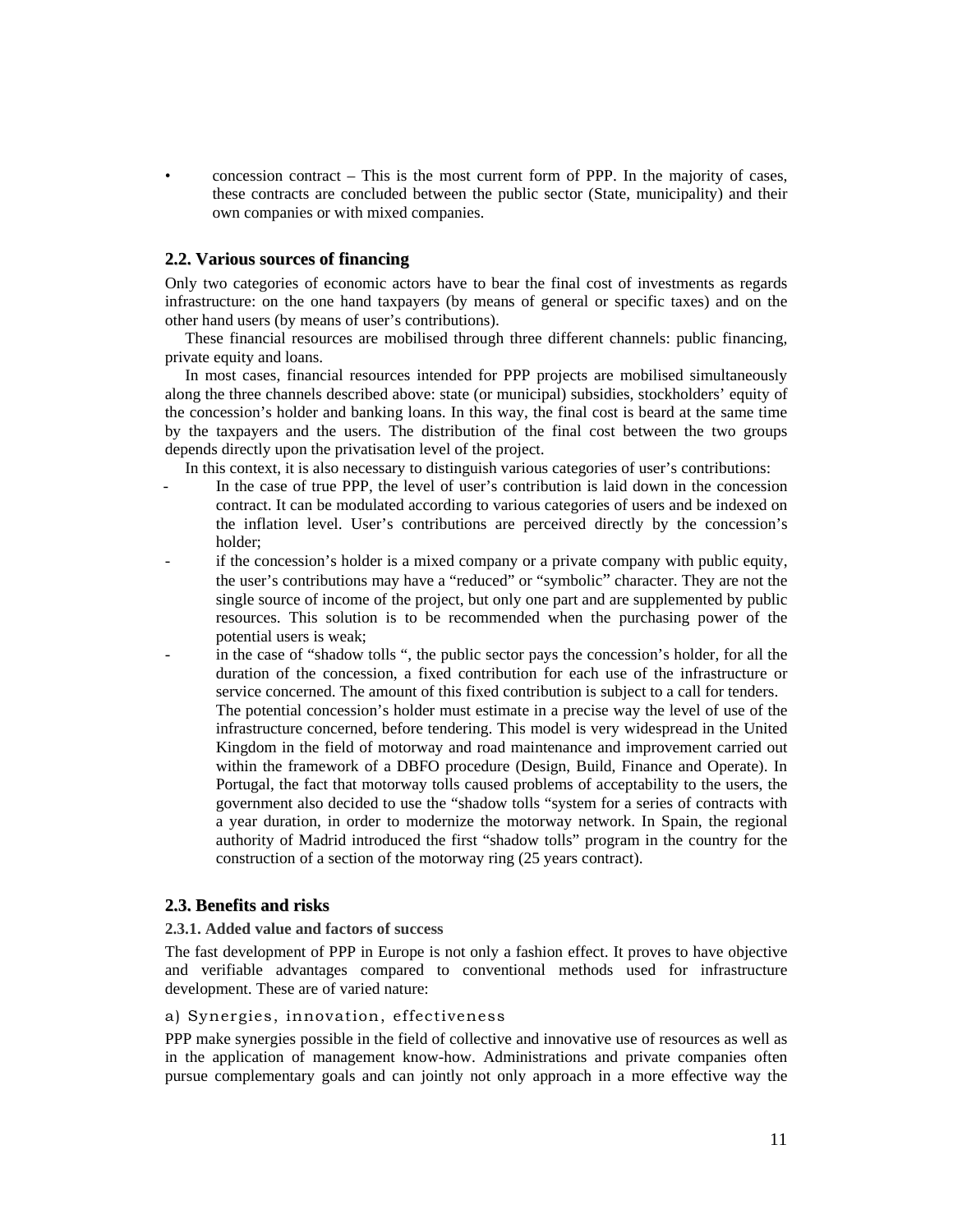specific fields of problems, but find a solution. The opinion is increasingly widespread according to which certain tasks cannot be solved any more without the participation of private partners.

 Moreover, the PPP promoters consider them as a possibility for increasing the labour productivity and the effectiveness of public service providers. They make the point that the constant impregnation of public companies by modern methods contribute to durably modernise their management and production. At a time when most private companies are in a deep process of change, public companies cannot escape this process.

# b) Higher professionalism in decision-making

PPP are generally more independent from political influence than true administrations and can act therefore in a more independent and more professional way. In the case of complex projects, it may occur that the administrations and the elected officials are overtaken by difficulties.

# c) Flexibility in project design

By difference with traditional projects of the public sector, the consumers of public-private services can more easily express their preferences, since these stay in direct relationship to the economic degree of success of the project.

# d) Time savings in project implementation

The implementation of PPP projects proceeds in general more quickly than in the case of a public financing. Nevertheless, projects with private financing can require more time for their preparation than projects financed by the public sector, because a characteristic of the private financing of infrastructure projects is the large number of actors involved, which can lead to high complexity and to delays.

# e) Reduction of pressure on public budgets

Several factors lead to the need for reducing pressure on public budgets, among which the level of indebtedness already reached is not the least. At the level of the European Union, the respect of the Maastricht criteria as regards public indebtedness sets a political limit to the contracting of new loans. It was thus logical that new ways to eliminate budgetary bottlenecks were investigated. In this direction, the private financing of infrastructure projects is a response to the creation of the single currency within the European Union. The fact should also be taken into account that not all PPP models are looking in priority for a reduction of pressure on public budgets. The aim may also be to postpone pressure to a later stage or to distribute it over time. The priority is then the rapid implementation of the project.

## f) PPP in the context of the modernisation of the public sector

Public-private co-operations are certainly not the universal formula against current structural problems faced by the public sector. They can nevertheless be regarded as a dynamising element in the execution of public tasks. If the fundamental primacy of politics as regards the formulation of objectives and the leading functions is to be preserved, the public sector must achieve a much higher effectiveness in the field of internal decision processes. From this perspective, the most significant elements of an administrative entrepreneurial leadership are the organisation of productivity by means of agreements, the orientation towards the services to be fulfilled, and not, like so far, towards available resources, a general decentralised responsibility in the field of implementation and finance as well as competition with bodies internal and external to the public authorities. By means of public-private co-operations, the room for political handling can be widened to answer changes in the requirements. In this way, the opportunity of a successful implementation of the local and regional development strategies can be made profitable.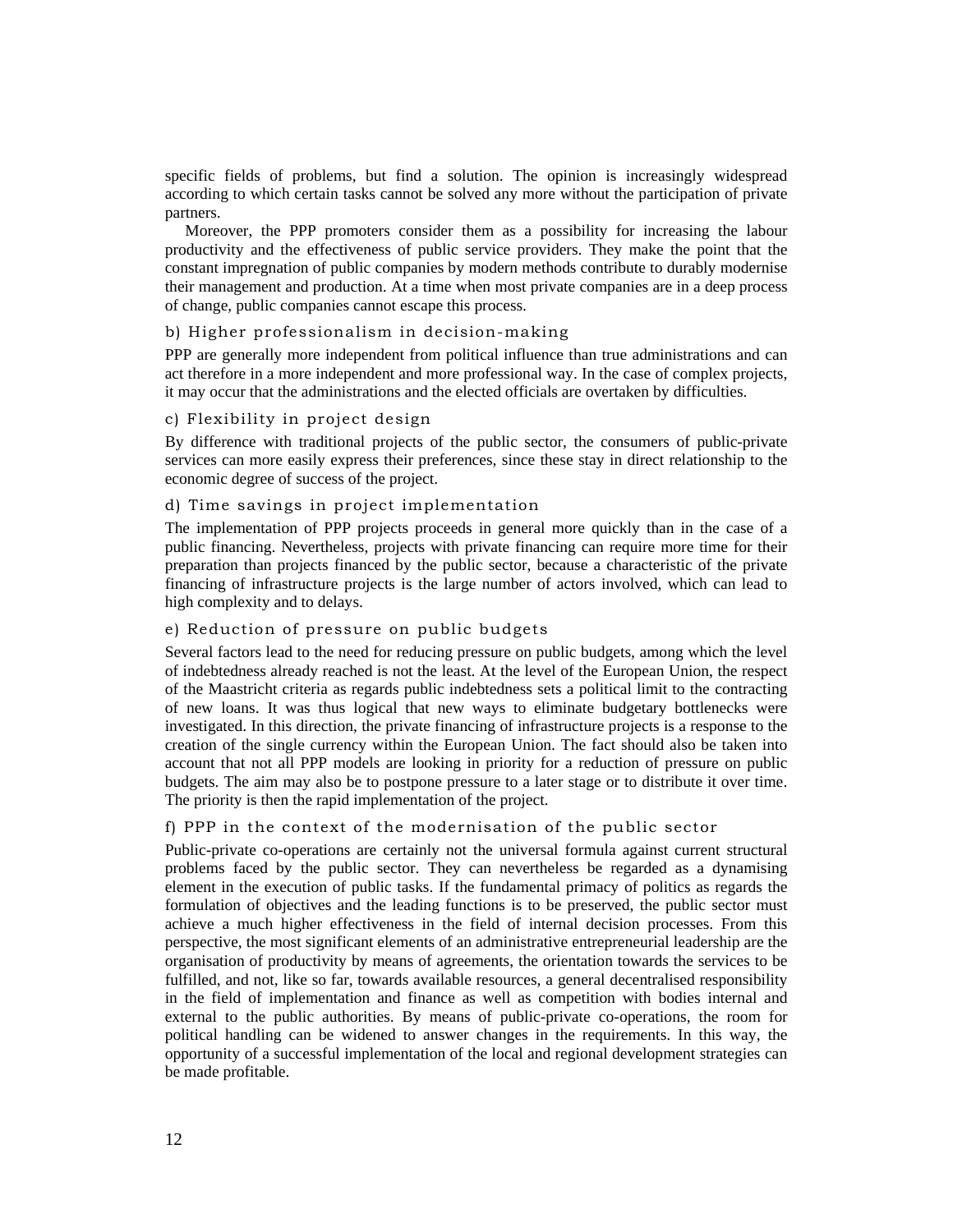## **2.3.2. Potential shortcomings and risks**

#### a) For the public sector

# • Asymmetrical information flows

One can consider that private partners in general have a better knowledge of the market and of profitable investment possibilities than the public sector. Moreover, the quality and the competence of the private partners as regards project implementation are not known in advance. This information deficit represents a substantial disadvantage for the public sector.

#### • Unfair intentions of the private partners

It is not certain that private partners behave in conformity with the provisions of the contract, in particular when the public sector leaves to private partners a large part of the management of the partnership concept. If the public sector is deeply bound in a co-operation scheme, it is then vulnerable to possible unfair intentions from the private partners. These may try to derive excessive advantages compared to the public sector.

# • Transfer of risk on the public sector

PPP may, in the context of a short-term reduction of the financial pressure on public budgets, be subject to a transfer on the public sector of the risk incurred by the private sector. This risk is rather largely spread, because the public sector bears, in the eyes of the citizens, the coresponsibility of the project. In the event of failure of the project, the public sector cannot easily leave the financial consequences to the private partners alone, if that were to lead to a stop of the project together with negative political consequences. In practice, the public sector is more or less constrained to act financially, i.e. to transfer a part of the financing of the project from the users of infrastructure or services towards the taxpayers. In such a case, there is no emergence of a strategic potential for innovation and development in the public sector.

#### b) For the citizens and the society

#### • Lack of participation and democratic control

By means of externalisation compared to traditional administration and of the transfer of the decision-making process towards informal networks and private companies, the danger exists that significant political decisions are taken and carried out within the opaque framework of pseudo-administrations having a low level of democratic legitimacy. It can result from this, at the end of the day, a hybrid economy, whose mechanisms of allowance and operation remain largely misunderstood.

#### • Lack of social justice

As regards social justice, the criticism is often formulated that PPP benefit primarily to the social elites, i.e. to the citizens with an above-average purchasing power. The poorest population groups face in general difficulties in accessing infrastructure and services provided on a market economy basis.

# • Risk of exploitation of the citizens through a profit-orientated partnership

A particular problem exists when the partnership was not initially set up with a view to producing a public good but, on the contrary, to fulfill a public task for third parties. In such a case, it may exist a strong economic incentive for the partners to exploit the third parties concerned, in fact the citizens. This risk is rather widespread in the sectors of supply of the households with water and energy as well as with services of waste disposal.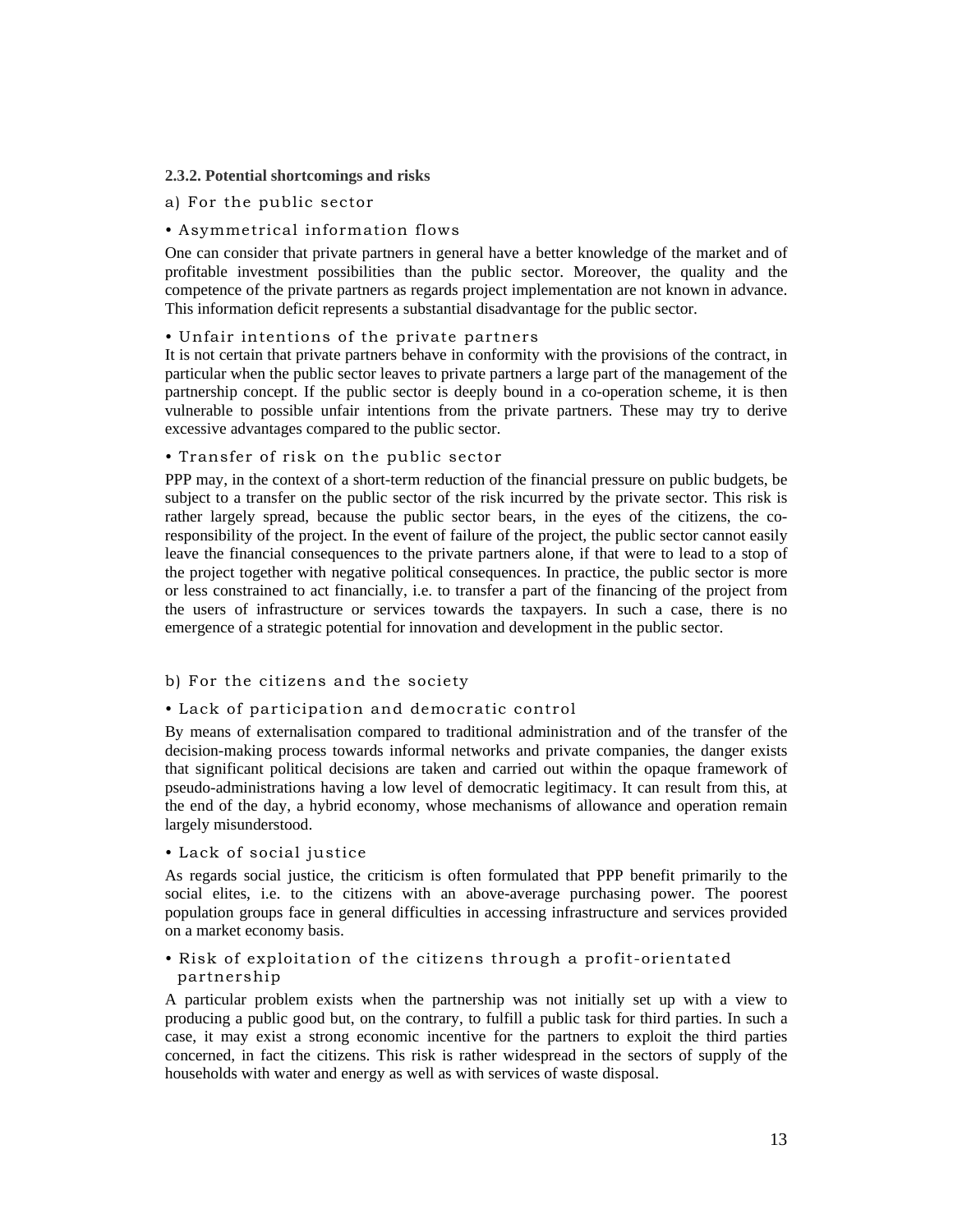#### • Unfavourable results in economic terms

Critical observers of PPP encourage to reflect on the fact that public-private co-operations lead neither to more competition nor to a less expensive production, since from the point of view of the private economy, only the most profitable sectors are taken into consideration for PPP. It was for instance observed that private pre-financing of road projects based on the concession model would cost 1.6 to 1.8 times more than conventional financing from the state budget<sup>3</sup>.

# • Risk of oligopolisation of the supply sectors

Because of the introduction of competition into the supply sectors (water, energy, etc.) in a context of globalisation of the economy, the question can be put if PPP do not constitute the first step towards the final privatisation of public companies and therefore towards the abandonment of the economic activities of the local authorities in the field of supply. The fast penetration of this sector by the multinationals suggests a development of oligopolisation.

#### c) For the private economy

# • Political and legal risk

This category of risk refers to possible changes in the political regime or in the governmental policy, to unfavourable or unstable framework conditions, to the incapacity or refusal of the public sector to respect contractual provisions. It can also relate to changes in the tax legislation or to the introduction of measures with unfavourable impacts for private partners. This is for instance the case when a concurrent infrastructure is constructed.

# • Technical risks relating to infrastructure construction and operation

This category of risks comprises various components: unexpected technical problems in the phase of project implementation, vaguely formulated environmental provisions, not respected implementation schedule, expenditure going beyond the forecasts, interruption of the service operation, etc.

# • Economic and financial risk

This category of risk primarily refers to the rate of inflation and to the evolution of exchange rates between currencies (loan currency and currency related to income from the users). It is also necessary to include in this category the factors reflecting the economic situation. A famous example is the impact of energy crises in the seventies on the motorways concessions in France and Spain. It resulted for the concession's holders a significant decline in traffic volume and an increase of the construction costs, mainly produced by the strong rise in interest rates. In France, the concession's holders were constrained by the new context to negotiate new loans in adverse conditions. Three among the companies concerned had to resort to loan guarantees of the state. In Spain, three private motorway companies, accounting for approximately 15% of the national motorway network, went into bankruptcy in 1983. Since towards the end of the eighties the economy had recovered and traffic was again increasing, the construction of motorways became again attractive for the private sector, which hold true up to now.

#### • Commercial risk

The commercial risk combines the volume of users flows and the amount of contributions / tariffs for use. In the case of motorways, these are on the one hand traffic flows and on the other hand the level of tolls. The two factors are closely interdependent. As the Hungarian experiment showed, the commercial risk must be considered against the general context of economy and society. The purchasing power of potential users and the acceptance by the citizens to pay contributions for use, play a significant part in this field.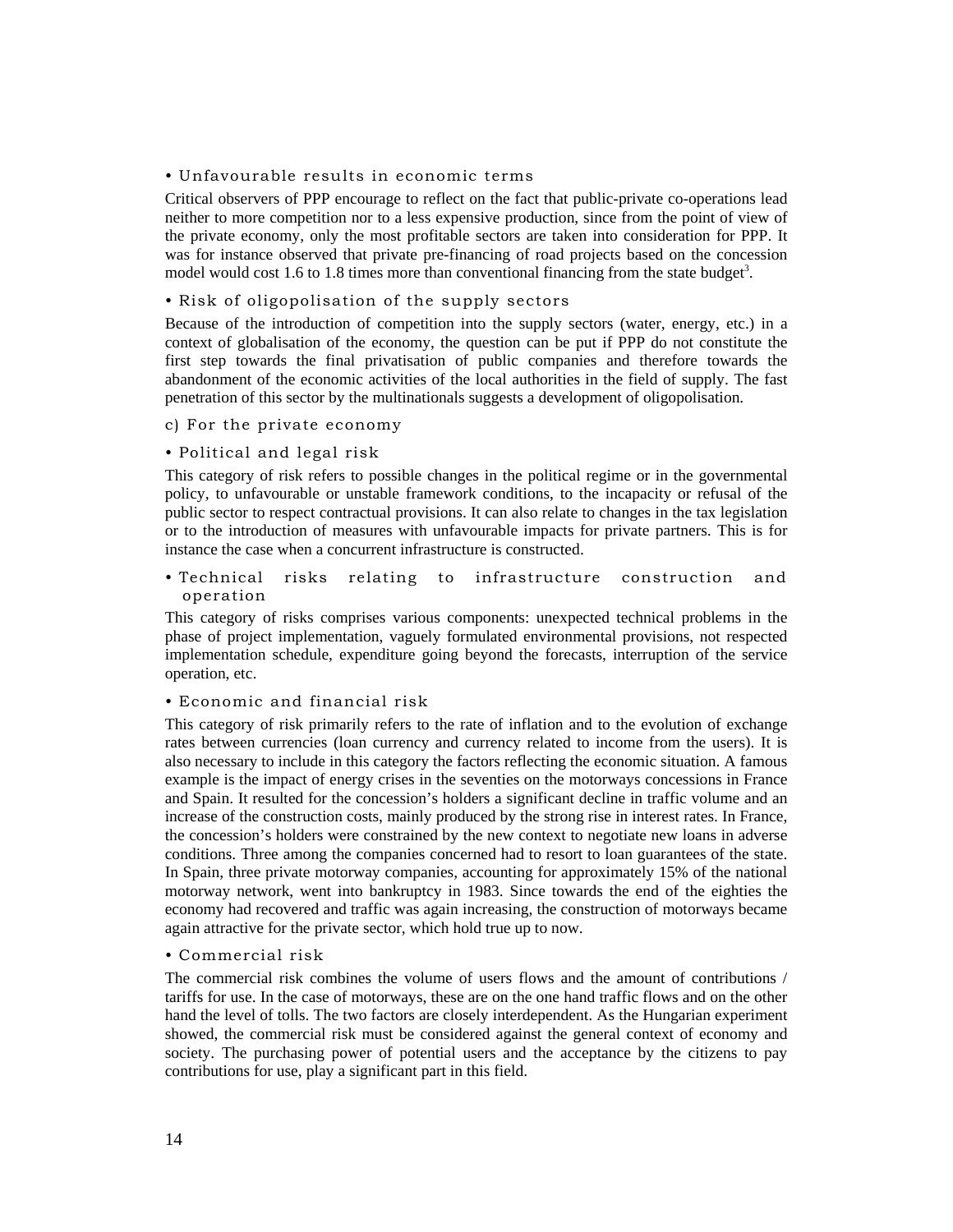## • Risk of "*force majeure*"

This category of risk can neither be anticipated nor avoided. It relates for instance to natural disasters, social disturbances and wars, by which the continuation of the project, the infrastructure facilities and the economic operation can be counteracted or damaged.

# **3. Examples stemming from Western experience**

The practice of PPP strongly developed in Western Europe in recent years. In the description of examples below, the attempt was made to show a wide range of possible partnerships concerned with territorial development. These examples should not be necessarily regarded as models for new projects. Moreover, this description is judicious to emphasise the differences which exist between the various national approaches as regards PPP. The practice of PPP was not studied for all the Member States of the European Union. On the contrary, a limited number of countries were selected which have particular characteristics in this field: United Kingdom, France and Germany. This does not exclude that the practice of PPP in other European countries such as the Netherlands, Ireland or Portugal could also offer examples with high learning effect.

#### **3.1. United Kingdom** <sup>4</sup>

In the United Kingdom, the concept of PPP was introduced by the former Thatcher government with an ideological connotation similar to that of the United States under the Reagan government. But whereas in America, the campaign of "Privatism" was accompanied by a policy of decentralisation, the characteristic of the privatisation policy of the Thatcher government consisted in centralising the urban development policy and reducing the autonomy of the local and regional decision makers. The combination of policies of privatisation and centralisation led to a typically British approach of PPP, that of "Urban Development Corporations" (UDCs). This new type of local development agencies was instituted for the first time in 1981 for the revitalisation of the London docks, the flag of the deregulated and marketbased spatial planning policy of the Thatcher government.

 The general objective of the PPP practice in the United Kingdom lies in the development of high level infrastructure and service facilities. The system is intended to combine competences and advantages of public and private actors to lead to the best possible result.

In the PPP practice, two categories of procedures can be distinguished:

- contractual procedure: a local authority wishes to acquire from a private partner a longterm service (e.g. the availability and maintenance of a school building); it concludes with this partner a long-term contract. The contract determines, among others, the technical execution of the project (e.g. characteristics of the school building) as well as the level of the annual financial contributions which must be paid by the municipality to the private partner for the duration of the contract. In this category, there is no general model of effective PPP. Adapted solutions must be elaborated according to the context.
- a second category of PPP used by local authorities to develop services on the basis of a long-term procedure is that of the "Joint Venture Companies" (JVC). The share of the local authorities in the capital of such companies can widely vary from one case to another. When the municipalities wish to benefit largely from the management skills of the private sector, they take in general a minor share in the venture capital.

 The "Private Finance Initiative" (PFI) was introduced in 1992 with for objective to develop effective and high quality public services and to promote economic development. It encourages partnerships and supports the participation of the private sector. In April 1996 the "Public Private Partnerships Programme Ltd" (4Ps) was created under the aegis of the national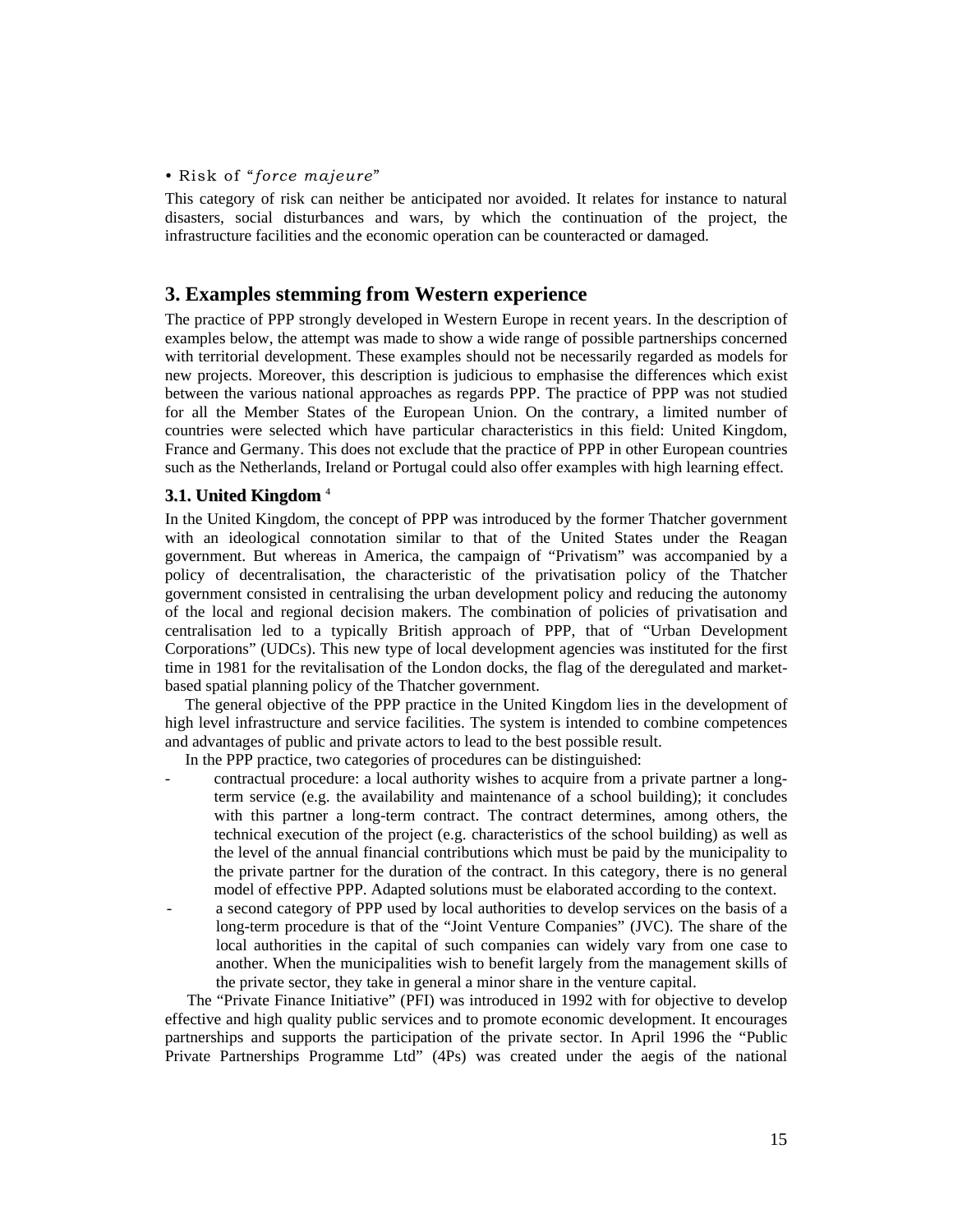association of local authorities. The task of 4Ps is to advise the local authorities as regards project development and other partnership initiatives. Case-studies and models of contracts are proposed by 4Ps. 4Ps collaborates with the "Department of the Environment, Transport and the Regions" (DETR), with other sectoral ministries as well as with the ministry of Finance.

 After the change of government in 1997, the PFI procedure was modified on the basis the 29 proposals of the "Beates Review" (June 1997). In this context a "Treasury Task force" was instituted. This Task force chairs the new "Project Review Group", which accompanies at the interdepartmental level the procedure of approval of PFI applications. A new law, the "Local Government (Contracts) Act" on the regulation of partnership contracts was adopted the same year.

 These changes aimed at promoting in particular projects of the local authorities belonging to the category "Design, Build, Finance, Operate" (DBFO). Examples of such projects are: schools, libraries, buildings for police forces, for care services, waste processing facilities, courts, administrative buildings, etc.

 The introduction of promotion measures for the PFI and other PPP into the local authorities aims at:

- promoting private investments in infrastructure facilities aiming at an effective supply of services;
- improving the productivity of investments ("value for money") by the transfer of the risk towards those which are the best capable of managing it effectively;
- supporting the improvement and the rationalisation of the real estate property of local authorities,
- transferring to the private sector commercial facilities, grounds and superfluous buildings,
- supporting the "joint ventures", when local authorities are associated to companies managed by the private sector;
- accelerating partnerships in the field of economic development and revitalisation.

 For the allocation of PFI credits to the PPP projects of local authorities, two categories of criteria are taken into account:

- sectoral technical criteria fixed by the ministries concerned. A part of these criteria is valid for all the sectors, another part is specific to each sector,
- financial criteria fixed by the ministry of Finance.

 When the projects correspond to these two categories of criteria, they are accepted by the interdepartmental "Project Review Group", which chairs the Task force and in which also the representatives of the PPP Program take part.

The four PFI principles are:

- "Genuine risk transfer" PFI projects transfer to the private sector substantial risks relating to the design, building, financing and operation of an asset. Operational responsibilities transferred relates to maintenance, renewal and replacement of the facility. The degree to which such risk can be transferred depends on the extent to which the public sector directly controls the flow of users and revenue.
- "Output specification" Contract must specify the nature and the quality of the services;
- "Whole life asset performance" Contracts require the contractor to take responsibility and assume risk for the performance of the asset over a long term covering most of the lifespan of the asset concerned;
- "Performance-related reward" Payments to the contractor take account of the standard of service required.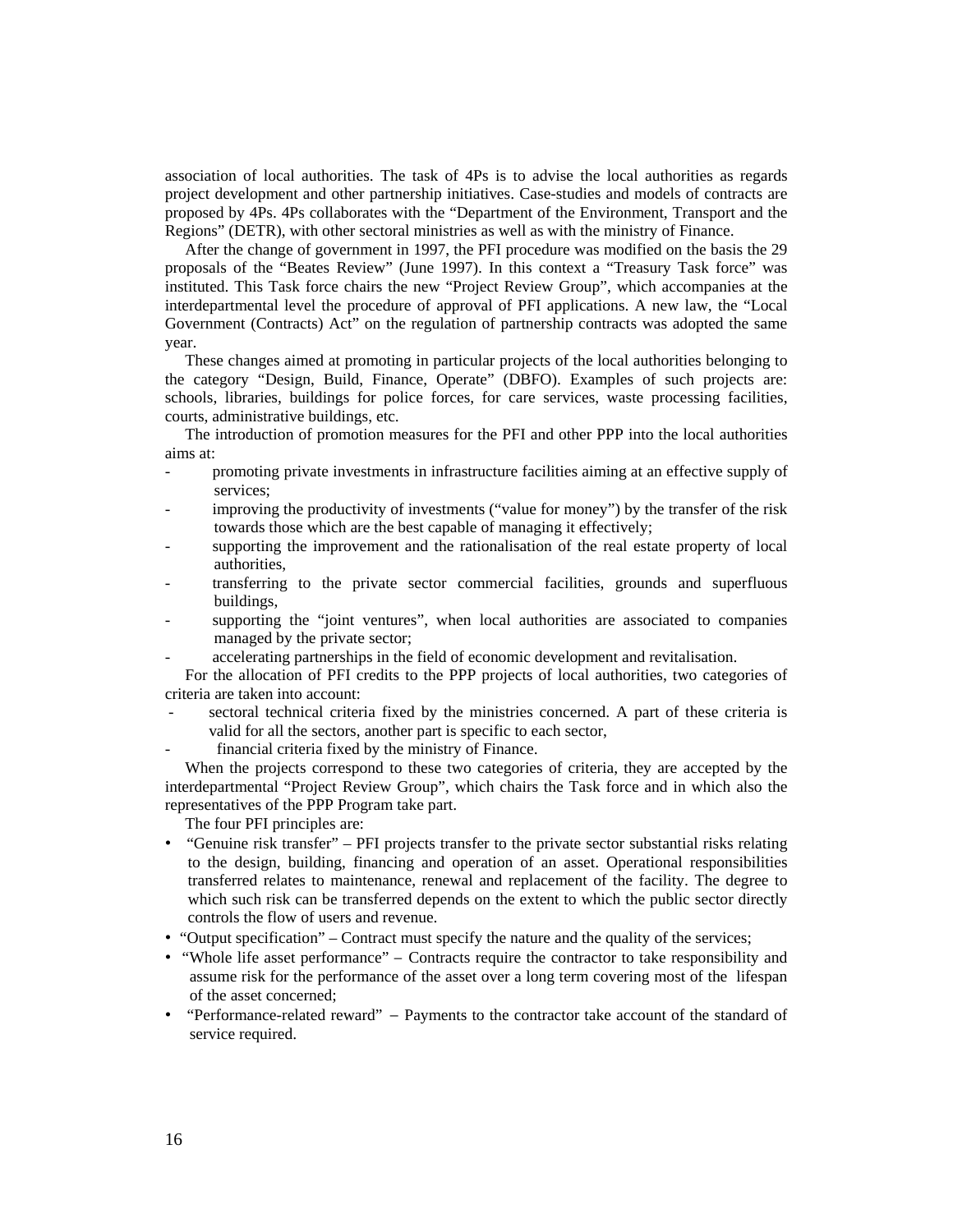There is no regulation as regards the duration of contracts. In the case of large-scale projects, the duration of the contract can reach 15 years, even 30 years in particular cases.

 A significant instrument for the PPP evaluation is the "Public Sector Comparator" (PSC). The PSC is a fictive value making it possible to compare the traditional methods of financing with a PFI approach and to determine the value for money VFM (efficiency of realisation). If the private offer is higher than the PSC, a new call for tenders is organised or a traditional method is chosen. The PSC is determined within the framework of a process with several stages and must be permanently controlled and revised. The public sector is therefore obliged to reflect with precision on the cost of the project's life cycle.

 PFI credits allocated by central government over the period 1999-2002 amount to 800 million £. By taking into account the PFI credits allocated until 1998, the total amount of PFI credits rises to approximately 3 billion £. Until the end of the year 1998, 87 projects were approved, representing a total volume of investments of 1.8 billion £.

# a) Examples of projects benefiting from DETR PFI credits:

Until March 1999, the following PFI projects were approved by the ministry:

| - Dartford-Thurrock Crossing                 | 150 Million £ |
|----------------------------------------------|---------------|
| - Second Severn Crossing                     | 330           |
| - Birmingham Northern Relief Road            | 300           |
| - Eight DBFO roads                           | 591           |
| - Channel tunnel rail link                   | 4 300         |
| - Luton Airport Parkway                      | 20            |
| - Northern Line Trains                       | 400           |
| - Croydon Tramlink                           | 200           |
| - Manchester Metrolink Extension             | 125           |
| - Midland Metro Line One                     | 145           |
| - Docklands Light Railway Lewisham Extension | <b>200</b>    |
| - London Underground-Power                   | 108           |
| - London Underground-Prestige                | 222           |
| - Oceanic flights data processing system     | 30            |
| - Waltham Forest Housing Action Trust        | 40            |
| - Tower Hamlets Housing Action Trust         | 23            |

b) Examples of projects benefiting from PFI credits of other sectoral ministries:

– Information technologies; London Borough of Harrow – Modernisation of the data-processing networks with innovating solutions;

– Integrated system of waste collection and processing – Reinforcement of recycling; reduction of discharges;

– Library in Bournemouth – Construction of a new building, development of information technologies;

– Social housing in North East Derbyshire – Part of the strategy of restoration of a housing district; construction of social housing for young families and elderly. Fifteen year contract;

– School in Bridport/Dorset – Construction of a new school (total investment: 15 million £); 30 year contract;

– Primary school in Kingston upon Hull – Fifteen year contract (total investment: 2 million £) within the framework of an urban renewal program;

– Administrative Building in North Wiltshire – Construction of a new administrative building with central location, rationalisation of the real estate property of the local authority by means of transferring grounds and buildings to the private sector for the purpose of urban renewal.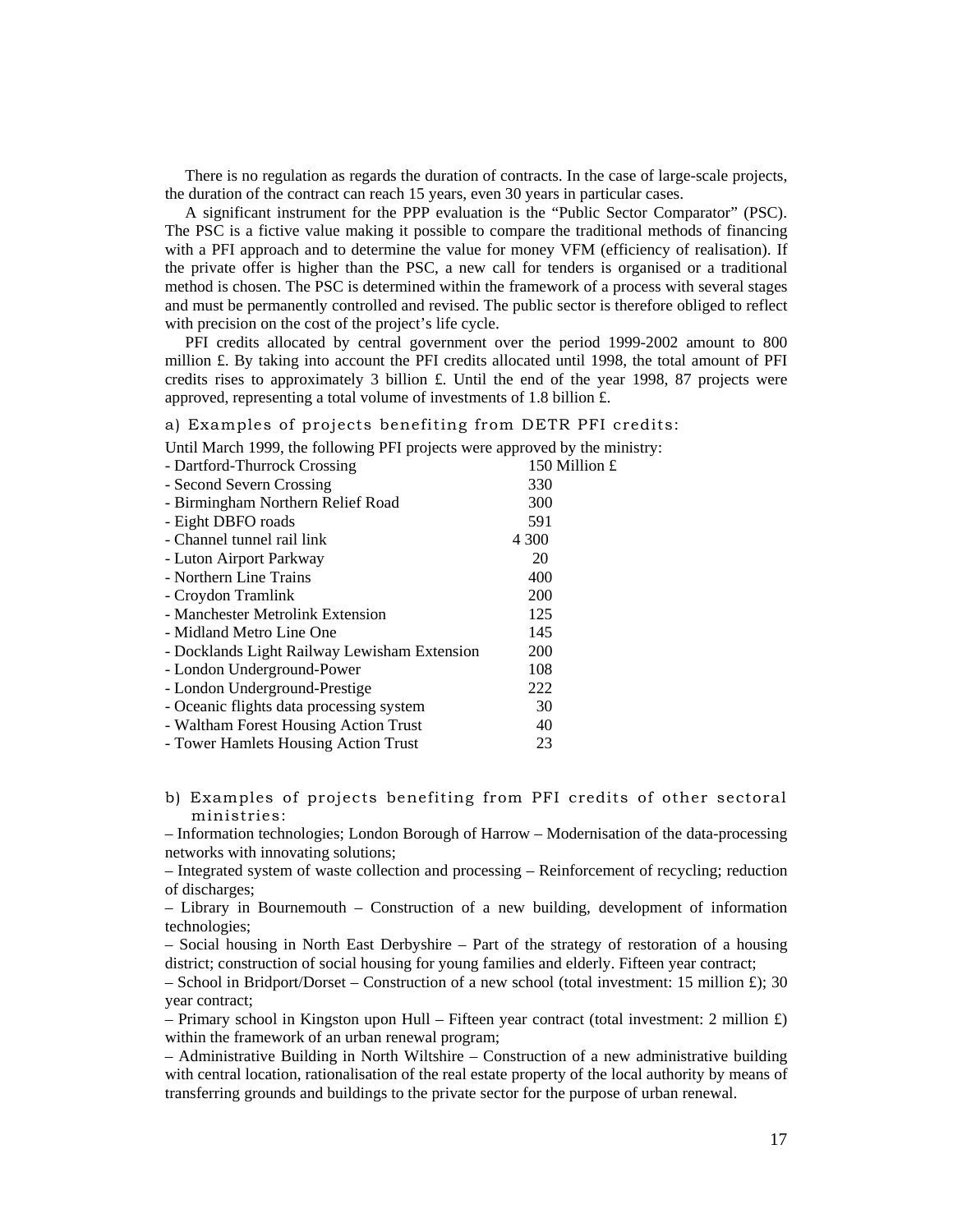Distribution of PFI credits between the various ministries (million  $\pounds$ )

|                    | 1997/98 | 1998/99 | 1999/2000 |
|--------------------|---------|---------|-----------|
| <b>DETR</b>        | 149     | 200     | 250       |
| DfEE-Schools       | 22      | 130     | 350       |
| Home Office        | 41      | 80      | 100       |
| (Police, Firemen)  |         |         |           |
| DoH Social Affairs | 37      | 30      | 30        |
| $LCD$ – Courts     |         | 60      | 70        |
| Total              | 250     | 500     | 800       |

# **3.2. France**

#### **3.2.1. Sociétés d'économie mixte (SEM)** <sup>5</sup>

In the French PPP practice, the SEM have a long tradition, in particular at the local level. The public sector is associated to their activities in a double way: on the one hand by its participation in the capital of the SEM and on the other hand as a partner of the concession contract. Concession contracts are also concluded between public bodies and purely private companies.

 The SEM have been created by the municipalities, "Departments" and the State, jointly with private actors, for numerous purposes, in particular in the field of urban development planning and urban utility networks. Whereas in the case of the first SEM the idea of a service provided by the private sector for the public sector prevailed, more recently examples can be found where planning and development concessions are concluded with a real risk for the private sector.

# a) Legal and organisational bases of the SEM

SEM which are active at the local level are in general constituted as limited liability companies. In recent years, some SEM were also constituted as S.A. (the first, "Euralille", was created in 1990). Members are the local authorities (municipalities, associations of municipalities, "*Départements*", regional authorities) as well as other partners of the business and finance world (Chambers of Commerce, banks, private companies). The legal bases of the SEM are the Law of July 7, 1983 (which allows the participation of local authorities in the capital of companies) as well as the Law of July 24, 1966 on the companies with commercial purpose.

 The first law prescribes that local authorities must have the majority in the capital of the SEM and must therefore control them. In addition, local authorities have another possibility to direct the activities of the SEM. The SEM carry out their activities on the basis of a contract which they conclude with the local authority (-ies). This contract can take various forms (concession, leasing etc). It transfers to the SEM statutory powers belonging to the public sector (e.g. commercial operation of car parks along the roadway system or water supply to households). The contract also regulates subsidies granted to the SEM by local authorities.

 There is a national federation of SEM which contributed, inter alia, to the adoption by the SEM of a "Charter of Deontology". The major topic of this Charter is the safeguard of the public interest. This Charter was also signed by financial institutions (*Caisse des Dépots, Fédération des Caisses d'Epargne,* etc), which are in general associated to the SEM.

#### b) Characteristics and activities of the SEM

There were 1272 SEM in France in l999. Three categories of SEM can broadly be identified:

- land development SEM (324 in 1999),
- real estate SEM (326 in 1999),
- service SEM (622 in 1999).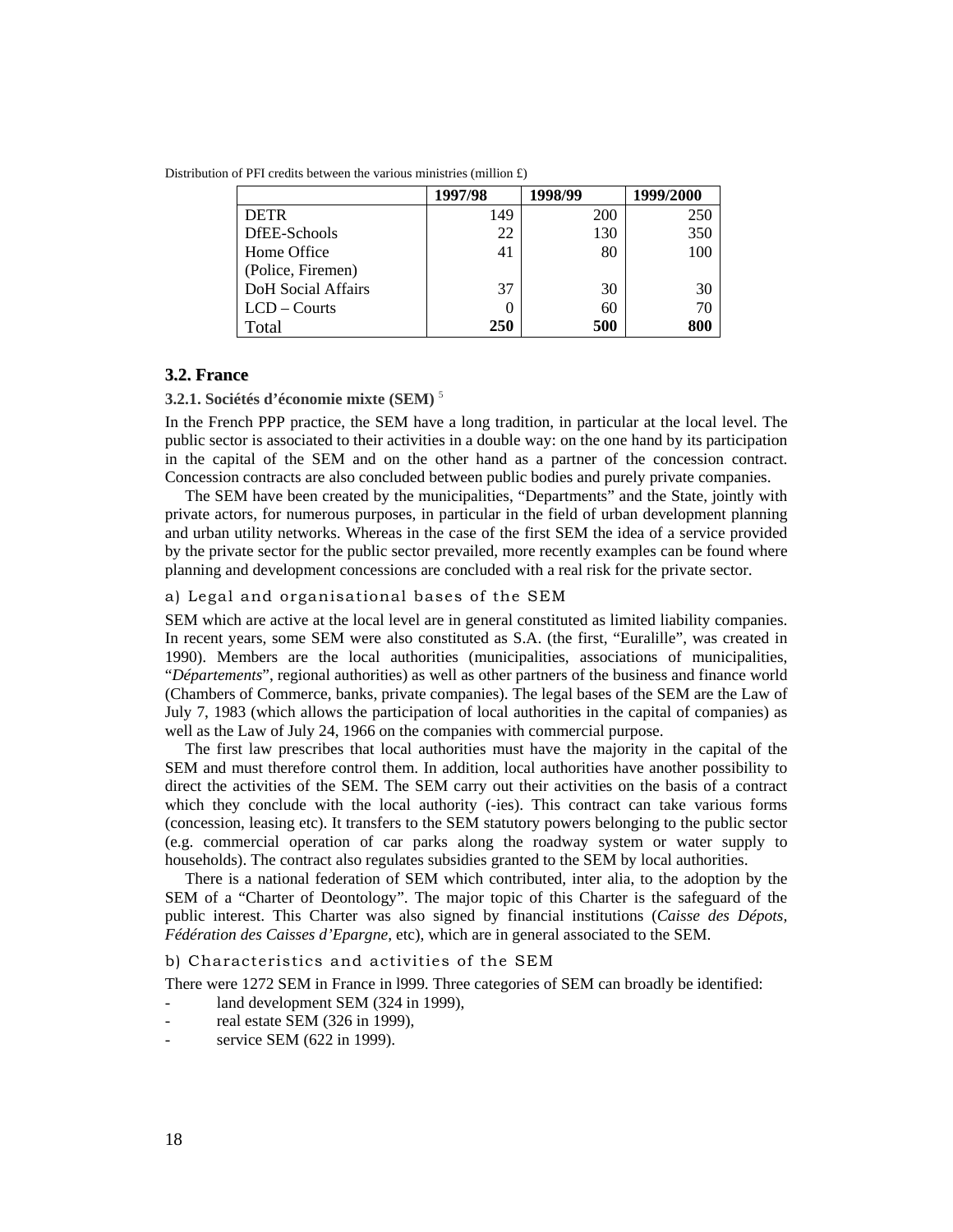Actually, more than 40 categories of professions are exerted by the SEM. Since 1983, a significant growth in the number of service SEM can be observed. Their share increased from 30% to 48%. Another trend is diversification in the activities of SEM. In 1999, already 180 SEM had activities in at least two of the three categories mentioned above.

 A characteristic of the French SEM, compared with the British Joint Ventures Companies, is that the public bodies must own at least 50% of the venture capital.

 In 1999, the 1272 SEM employed 60 000 people. These are distributed in the three categories as follows:

- 8% in the land development SEM,
- 17% in the real estate SEM.
- 75% in the service SEM.

 More than 80% of the jobs created in the SEM since 1997 concerned the service sectors. From a global economic point of view, the SEM represent a total venture capital of 11 billion Francs and an annual turnover of more than 70 billion Francs. The total venture capital of SEM is distributed among various organisations and institutions, in the following way:

| municipalities               | 46,2% |
|------------------------------|-------|
| inter-municipal associations | 7,5%  |
| "départements"               | 8,2%  |
| regions                      | 1,9%  |
| state organizations          | 2,0%  |
| other SEM                    | 1,4%  |
| chambers of Commerce         | 2,7%  |
| public housing organisations | 2,5%  |
| private companies            | 9,0%  |
| caisse des Dépôts            | 6,4%  |
| other banks                  | 6,2%  |
| others                       | 6.0%  |

 The trends regarding the capital structure of SEM reveal a light increase of the share of the inter-municipal associations and "*Départements*", a more marked growth of the share of private companies, except for banks, the share of which in the capital of SEM tends to decrease. Local authorities own on average 64% of the venture capital of SEM.

#### c) Land development SEM

The total annual investments of the 324 SEM belonging to this sector are estimated at 30/35 billion Francs. In 50% of these SEM, only one local authority is involved; in 30% of them several local authorities are involved, whereas 20% of them are controlled by a "Départment" or a Region.

 Most of the investments carried out by these SEM are based on mandates (49%) or concessions (36%) of the public bodies.

 The land development SEM diversify more and more their activities, for example in the construction of dwellings, the hiring and the management of housing estates, in the operation of car parks, etc.

#### d) Real estate SEM

In 1998, the 300 real estate SEM owned on the whole 513 000 rental dwellings, mainly in the field of the public housing. Whereas many small size SEM currently give up their activities, the number of dwellings owned by the large SEM increases. On average, a SEM owned in 1998 1700 dwellings (against 1500 6 years before).

 In 1997, the real estate SEM started the construction of a total of 11 600 dwellings (of which 70% in the sector of public housing).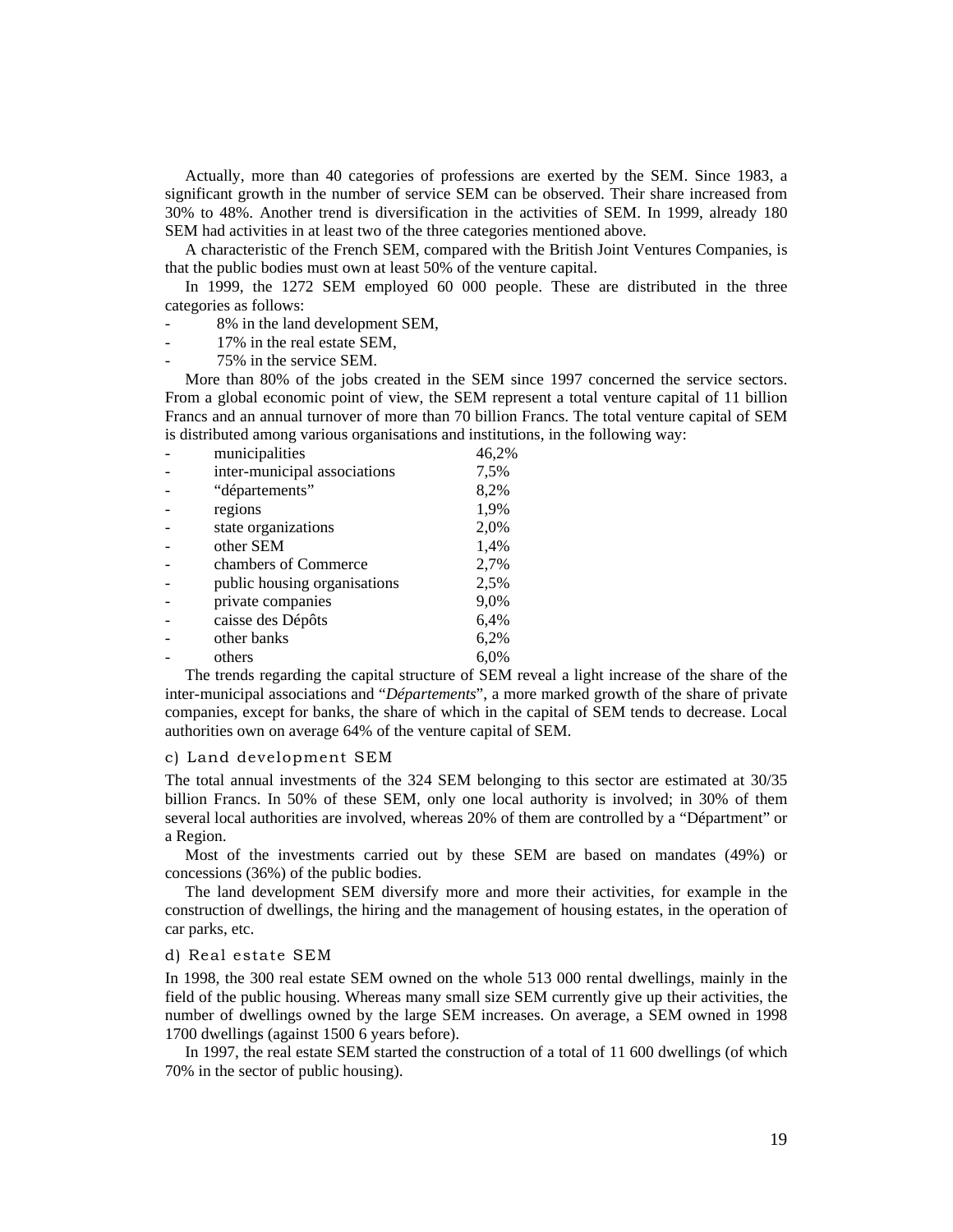# e) Service SEM

The 622 service SEM employ 45 000 people. The majority of these SEM were created between 1983 and 1993. Their principal field of activity is tourism (28% of the service SEM), whereas the "leisure and sport" sector is the field of activities of 12% of the service SEM.

| <b>Sectors of services</b> | Percentage in the total of the<br>service SEM | <b>Percentage of service SEM</b><br>created since 1966 |
|----------------------------|-----------------------------------------------|--------------------------------------------------------|
| Economic development       | $\%$                                          | 12 %                                                   |
| Tourism                    | 28,1 %                                        | 39 %                                                   |
| Leisure                    | 6,3 %                                         | 3 %                                                    |
| Culture                    | 5,6 %                                         | 10 %                                                   |
| Sport                      | 5,3 %                                         | 14 %                                                   |
| Transport                  | 15,8 %                                        | 0<br>%                                                 |
| Environment                | 11,9 %                                        | 12 %                                                   |
| Other local services       | $\%$                                          | 10 %                                                   |

The following service sectors are particularly significant:

# $\checkmark$  Construction and administration of trade fair centres

Thirty SEM are active in this field among which eleven were created during the past five years. The majority of them are located in the large cities. Half of them employ less than ten people, organise on average 30 fairs per year and carry out an annual turnover of 3 million Francs.

 $\checkmark$  Cultural tourism

Within this sector which is characterised by a regular growth, 35 SEM have their main activity and 40 others an ancillary activity. 1100 people are employed by the SEM of this sector (on average 32 people by SEM). Approximately 85% of these SEM were created during the past ten years.

| <b>Fields of cultural tourism</b> | Part of the SEM |
|-----------------------------------|-----------------|
| Congress centres, halls, theatres | 46%             |
| <b>Museums</b>                    | 26%             |
| Arts centres, exhibition centres  | 23%             |
| Others                            | 6%              |
| <b>Total</b>                      | 100%            |

# $\checkmark$  Collection, treatment and recycling of waste

The 30 SEM of this sector are different from each other; the smallest SEM employ less than ten people. Most of these subcontract to private companies. Most SEM of this sector deal with waste processing (60% of them) and a more limited number with waste recycling (30%). Only 18% of them practise the collection of waste. Their catchment area comprises on average 250000 inhabitants. Inter-municipal associations own on average 45% of the venture capital of the SEM of this sector (against 7% for all SEM). Private companies are over-represented in this sector.

# 9 Marinas

Approximately 25 SEM manage several marinas (44 of them are on the Mediterranean coast and 25 others in Brittany). Their total turnover amounts to 215 million francs (1996). Most SEM of this sector manage relatively large marinas (2/3 of them have a capacity of more than 750 boats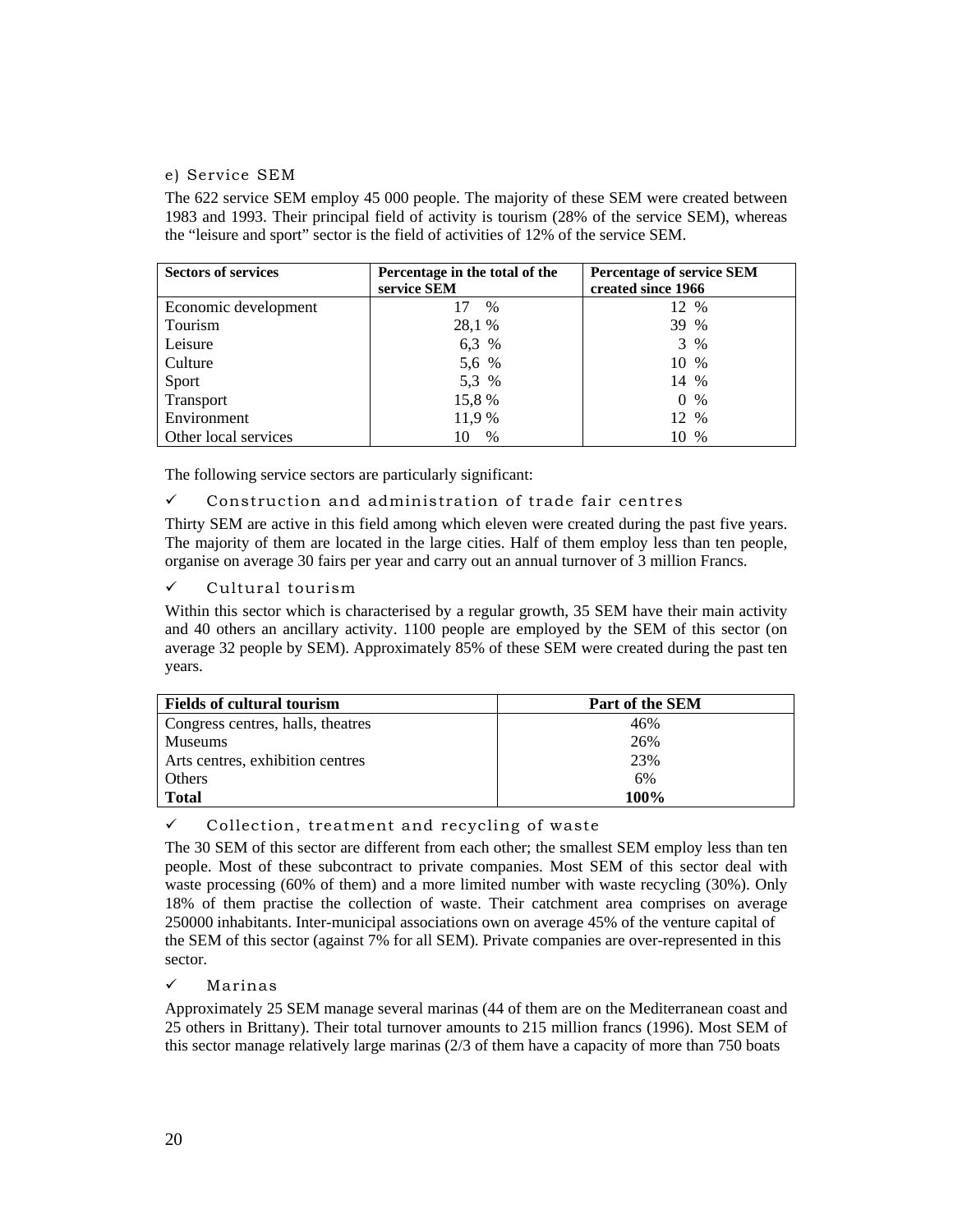and 40% of them a capacity of more than 1000 boats). Most services concerned with the operation of the marinas, are ensured by the SEM themselves. Most SEM of this sector carry out, moreover, other activities in the sector of tourism (sailing schools, tennis, golf, leisure centres, etc).

# $\checkmark$  Urban Public Transport

Approximately 40 SEM operate urban public transport (bus lines, trams, etc). Their share in the total sector of urban public transport amounts to 30% with regard to the length of operated networks, 22% with regard to the vehicle fleet and 16% with regard to the number of employees of this sector. Their total turnover amounts on average to 3 million francs per year (1996).

 Inter-municipal associations own 34% of the total venture capital and are shareholders of more than 55% of the SEM of this sector. More than 3/4 of the SEM of this sector sub-contract of private transport companies parts of their tasks (e.g. school transport).

 The SEM of this sector employ on the whole 12 000 people. Their annual volume of investments amounts approximately to 30 million francs.

# $\checkmark$  Cable networks

Approximately 25 SEM have built cable networks and supply 20% of the households connected to cable networks. These are in general large companies located in the large cities: 2/3 of them supply with cable connection each more than 18 000 households. Most of them (60%) subcontract the whole commercial operation of their networks to private companies. They carry out an annual turnover of 30 million francs.

# $\checkmark$  Water supply and sewerage

Approximately 20 SEM are operating in the field of water supply and sewerage. Most of the SEM of this sector were created during the past ten years, mainly in the large cities. Approximately 2/3 of SEM operating in the field of water supply have more than 10 000 households connected to their networks. Sewage treatment plants operated by the SEM have a catchment area of 150 000 equivalent-inhabitants on average. Inter-municipal associations own 17% of the total venture capital of this sector.

# $\checkmark$  Operation of car parks

From a historical point of view, these are the oldest SEM. The SEM operating in this sector manage on average 4600 parking units. Many SEM manage car parks by way of ancillary activity. They employ on the whole 900 people in the sector.

#### **3.2.2. Other forms of PPP** <sup>6</sup>

All PPP projects are not implemented by SEM. Purely private companies also take part in it. In this field, two categories of contracts can be identified:

- concession contracts: the remuneration of the concession contract is mainly or completely based on the perception of financial contributions from the users. This model finds therefore an application in the fields where a market for the perception of contributions can be created (e.g. transport, leisure activities). In the case of concession contracts, a right of compensation exists. In the case of unforeseen events, of "force majeure", of changes in the legislation or of State intervention, the contracting partner suffering a damage can, when the profitability of the contract is affected, claim legally for a financial compensation.
- METP model (*Marché d'entreprise de travaux publics*). This model is taken into account whenever the perception of contributions is not possible for social (e.g. in the poor neighbourhoods, in the case of hospitals and prisons), or technical considerations (e.g. for street lighting). Remuneration comes then primarily from the public budget of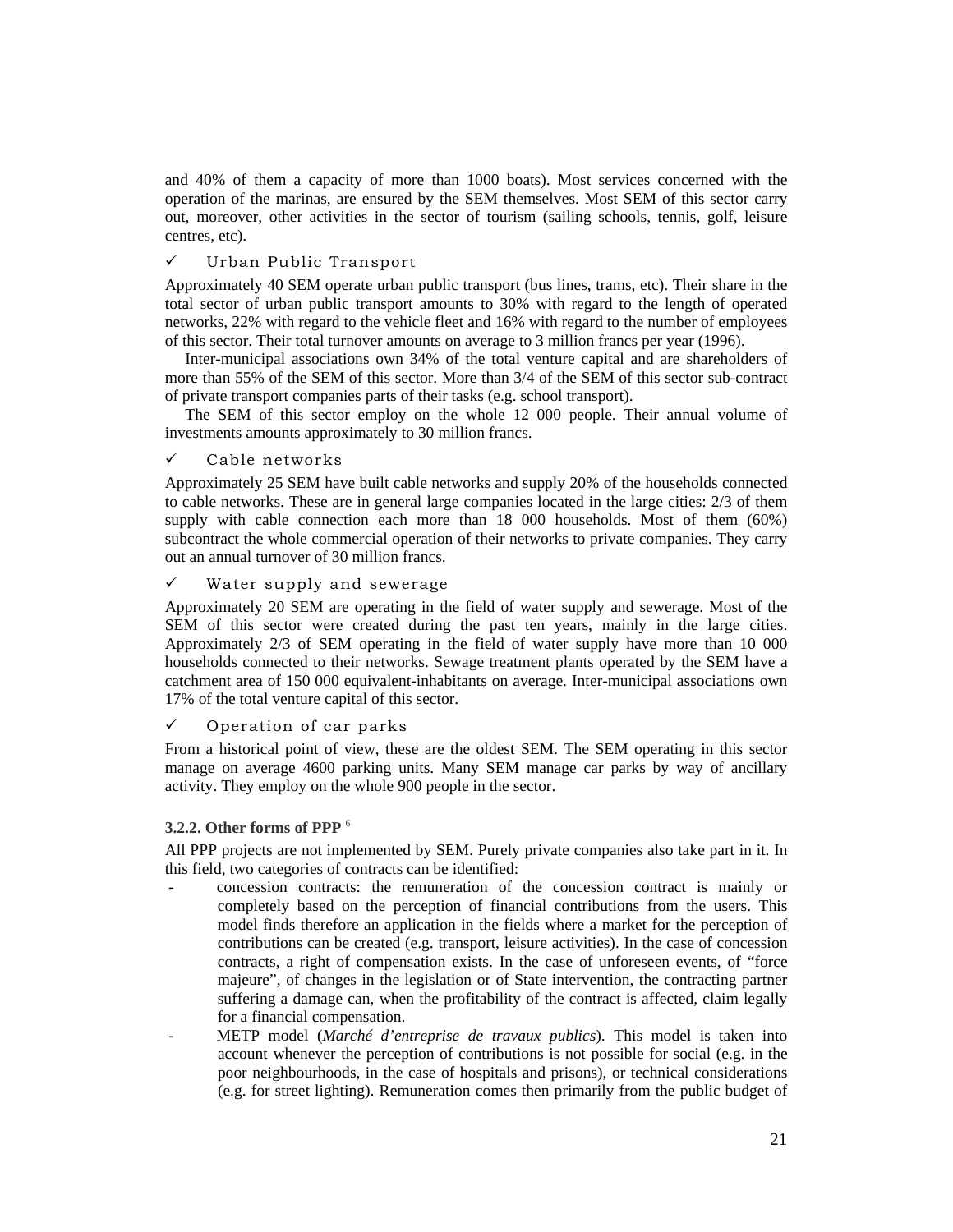the municipalities concerned and takes the form of fixed contributions for the duration of the contract. In the event of non-observance of quality standards fixed by the contract related to construction, maintenance and operation, financial deductions can be operated.

 A formal decision-making process as regards the calculation of comparative advantages of PPP procedures was introduced by the decree of 20 October 1998. In a first stage, the checking of the public economic interest of the project is carried out. Then various possibilities of financing using cost-benefit analyses are examined on the basis of the life cycle of the asset considered. The economic stability is also checked using sensitivity analyses by the means of the variation of the forecast parameters (revenue from tolls, traffic volume etc).

# $\checkmark$  Road construction

 With the law of 18 April 1955 the legal basis was created for the perception of tolls for the construction of a motorway network. The motorway sections with toll comprise 6 500 km and are operated by 6 semi-public concessionary companies and a private company (Cofiroute). Several private concession companies went bankrupt during the Seventies and Eighties and had to be taken over by the State, because the traffic volumes were much lower than forecasts predicted.

 Among the PPP projects in field of road construction, the following examples can be mentioned:

- the motorway sections Paris-Poitiers and Paris-Le Mans (Cofiroute),
- the BPNL Northern Ring Road of Lyon (private concession company),
- the Prado-Carénage tunnel in Marseille,
- the Tancarville bridge in Normandy (concession company under public law).
- $\checkmark$  Railway networks

PPP projects are also carried out in the field of the railway networks. Examples are:

- subway networks in Bordeaux and Toulouse (concession companies under private law),
- the Orlyval line (connection between the Paris-Orly airport and the RER network).

#### $\checkmark$  School and university premises

 The bad state of repair of school and university buildings in the Paris region was the origin of a 12.3 billion Francs programme (339 projects) at the beginning of the Nineties. The private sector was invited by means of calls for tenders to make proposals for maintenance, rebuilding and partly, operation as well as for prefinancing methods related to these measures; the property of the buildings remaining public. The invitations to tender were not based on the description of performances, but on the contrary, on the definition of objectives. The offers were to develop a relevant technical concept and a system of transparent control making it possible to measure the quality standards to be reached. Refinancing is carried out by means of annual instalments by the local authorities concerned.

#### **Prisons**

Between 1987 and 1992 the program "private prisons" was implemented (20% of the total capacity in France). The division of tasks between the public and the private sector was organised in the following way:

- the public sector deals with the tasks of official nature, such as the administration and the monitoring as well as the personnel dedicated to socio-educational tasks;
- the private sector deals with the construction and the maintenance of prisons, catering services, cleaning, health services as well as preparatory measures for the later social integration of prisoners by means of training measures and of work in prison.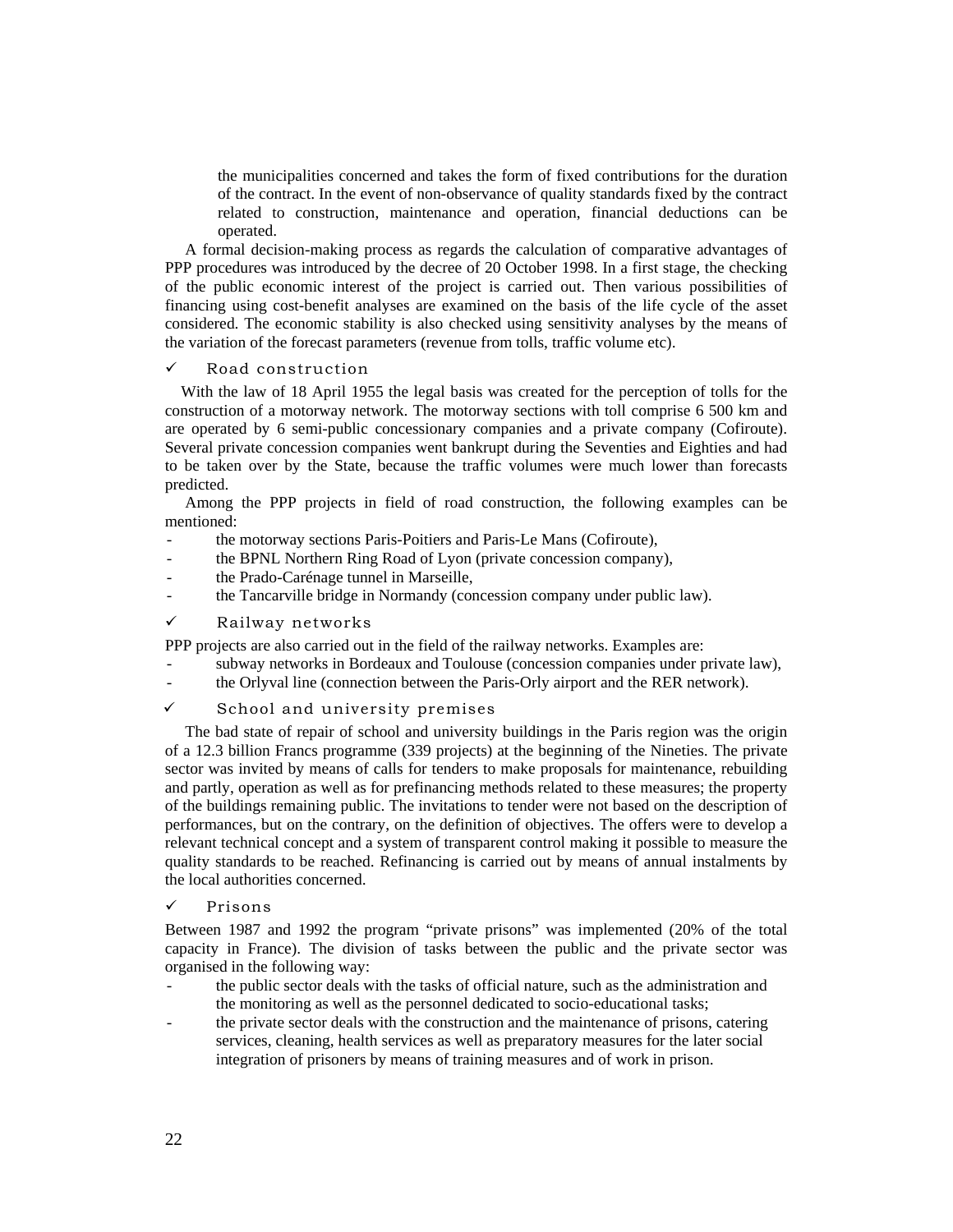# **3.3. Germany**

In Germany, the PPP idea was carried out in former times in the co-operative construction of dwellings. The first public interest companies involved in the construction of dwellings were founded on the basis of private initiatives in the middle of the 19th Century. Immediately after the Second World War, the PPP idea was realised in the creation of co-operatives and development corporations supported by private building companies of the housing sector and by the State.

 The financial situation of the federal level, of the *Länder* and municipalities has again generated in recent years a debate on the involvement of the private economy in the achievement of public tasks. Banks and financial institutions take an active part in the debate on PPP. Private financing of public investments by means of leasing funds, factoring and participation models is propagated as a variety of intelligent alternatives to traditional municipal financing by loans. Urgently necessary investments would be immediately realisable in spite of weak public resources and financing would be directly related to the use.

 Complex financing and organisation models were conceived under the name PPP, especially for municipal companies operating water supply and sewage treatment. The construction and operation of assets constitute an interesting field of activity for private companies.

 In the field of urban renewal, the Law on the Promotion of Town Planning (1971) had given the possibility to the municipalities of entrusting to a private operator the preparation and implementation of renewal measures. Later on, numerous development agencies were created, e.g. in North-Rhine-Westphalia, as instruments of a new regional structural policy, which brought together public actors (public bodies, the Land development company) and private actors (landowners, economic associations, etc). These agencies were given as main objective the development and marketing of industrial parks of regional importance, with a priority lying in the reactivation of derelict areas. Moreover, they pursued also a goal of regional marketing.

 New forms of co-operation through the division of tasks between private and public actors develop in particular in the field of large-scale urban development projects as well as in the field of projects for the *Länder* of Eastern Germany. In these *Lände*r, dependence on private partners was higher because of the lack of binding plans. In addition, the issue is one of mobilising the capital and know-how of the private economy for the purpose of urban development, since the cities and municipalities reached the limits of their financial capacity. Co-operation between the partners is to be developed on the basis of very different legal structures, with a very variable distribution of functions and competences.

#### **3.3.1. Reforms of the legislation for the realisation of PPP**<sup>7</sup>

#### a) Town Planning Law

Whereas in many other European countries (except the Netherlands), development and land restructuring plans for housing and industrial estates are implemented by private companies, in Germany, the responsibility for land and infrastructure development belonged for a long time to public authorities. After the German reunification, changes in the town planning law were undertaken in order to enable and to widen possibilities for concerted action and co-operation between the public and private sectors.

 At the end of the transition period, which was characterised by specific provisions for the New *Länder* in the field of planning legislation, the Town Planning Law was unified in 1998. In this context, instruments such as the "town planning contract" and the "project and service road plan" deserve particular attention: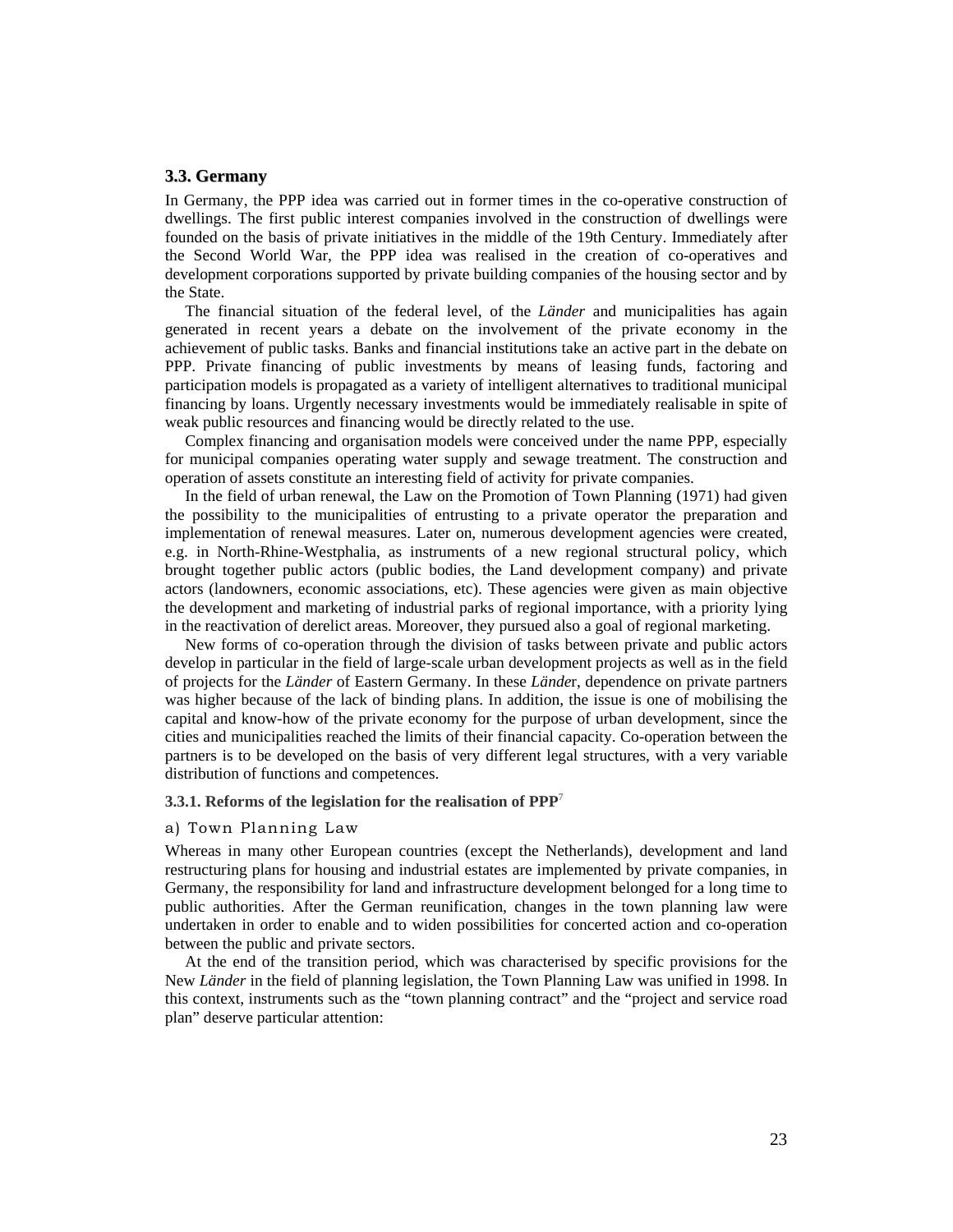- the basic idea of the "town planning contract" is that through co-operation of the municipalities with private investors, the interests of the two parts are better taken into account. The landowner or investor, whose grounds gain an added value because of town planning measures or of their designation as building land, declares himself ready either to finance land development, or to carry it out and to co-operate, as far as necessary, to the development process. He may deal with the regrouping of land plots and be committed in the realisation of service roads. Moreover, he may support the total or partial realisation of the necessary public facilities such as schools or nurseries, or contribute through the payment of an equivalent amount. Thus, by means of the town planning contract, all the land development stages can be transferred to a private developer, except if they belong to the field of public statutory powers reserved for the municipality. The most significant types of contracts are in practice the contract of service roads, often combined with a contract pertaining to facilities and the voluntary regrouping of land plots.

The town planning contract acquired significant importance during the relatively short time period after it was introduced into the legislation 8 A considerable amount of land could be mobilised and built on the basis of town planning contracts. Since 1990, more than 10 000 ha were urbanised by using this strategy in a total of 567 municipalities, for the realisation of significant projects, which correspond to 15% of the total areas developed by these municipalities.

As a consensual instrument, the town planning contract does not have binding effects on the mobilisation and development of land. But it brings together the respective interests of the investor and of the municipality and can have in this way a mobilising effect as regards the land to be built. The duration of the planning and implementation procedure of the project is generally shorter by using the contractual instrument than in the case of development carried out by the municipality. The contractual strategy should significantly discharge the municipal authorities as regards administrative procedures. The use of the town planning contract could be facilitated if this instrument were applied in a strategic way by the municipalities on the basis of fundamental and transparent decisions as regards land policy.

The "project and service road plan" (VEP) corresponds to a particular conception of town-planning, characterised especially by the fact that the preparation and implementation of the plan are ensured by the developer himself. By difference with the operational building plan, participation of the citizens is not prescribed in detail; only a consultation of the people concerned is envisaged. The VEP is composed of a development plan relating to the project, which is in fact the true "project and service road plan" and of a contract for implementation. By difference with the town planning contract, a number of significant binding provisions are fixed by the legislation. Moreover, the link between the development plan on the one hand and the contractual provisions pertaining to the realisation of service roads and to the obligation to build, is also fixed by law.

#### b) Road construction law (roads of federal importance)

In the law of 3 September 1994 on the construction and private financing of roads of federal importance (FstrPrivFinG), a legal base was established for PPP in certain categories of projects relating to federal roads. This law limits the PPP model in its application, because of Community legislation, to new constructions as regards:

bridges, tunnels and crossings of mountains within the context of federal motorways and roads;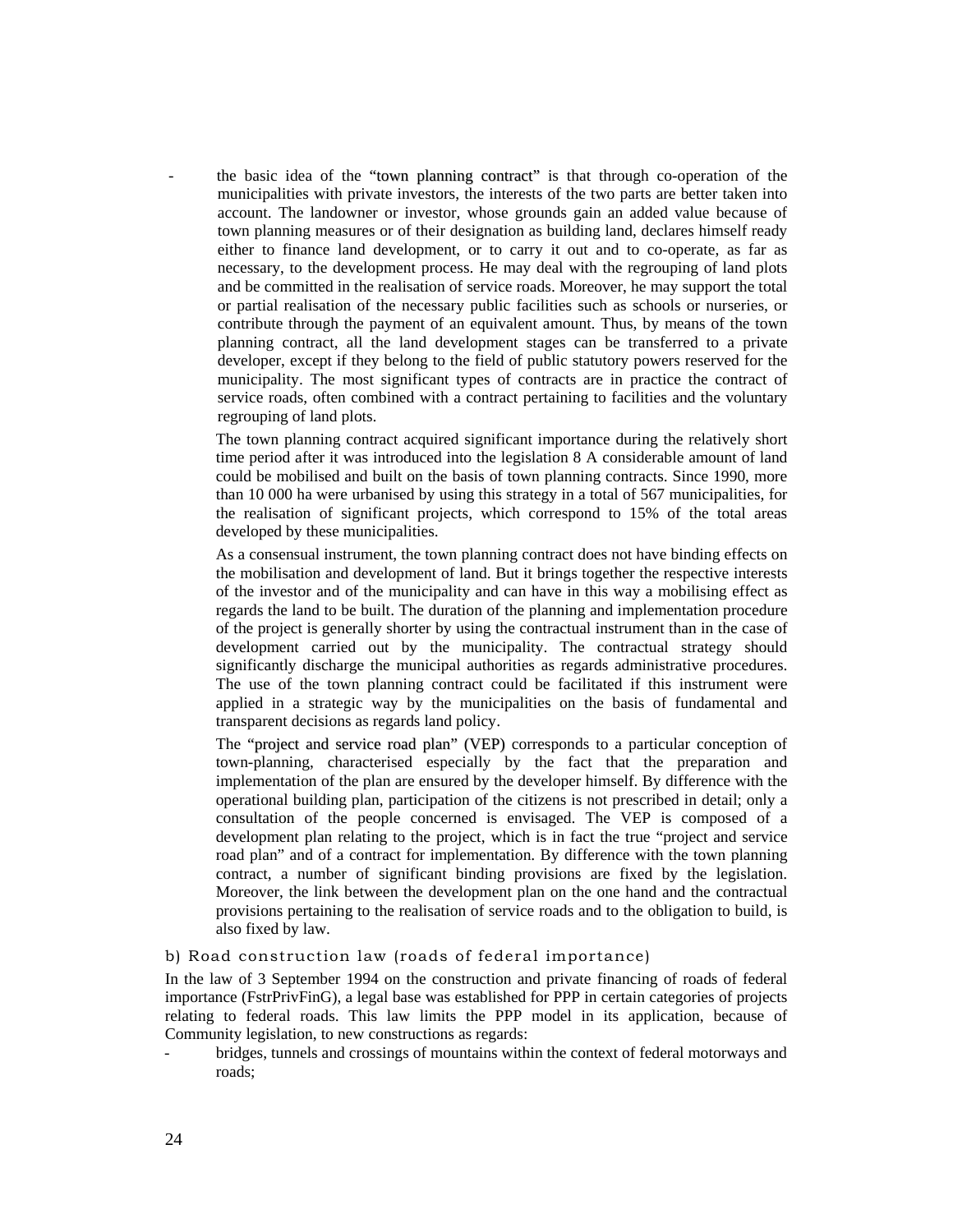multilane federal roads with separate roadways (highways similar to federal motorways).

 Within this framework, the construction, maintenance, operation and financing of roads of federal importance can be transferred to private companies. For refinancing, the private company receives the right to perceive tolls.

 There are currently thirteen projects for which the application of a PPP model was examined or is under examination. Two advanced projects are in the field of competence of the municipalities (Warnow crossing in Rostock, Trave crossing in Lübeck). For two PPP projects in the field of federal competence (bridge over the upper Moselle, Strelasund crossing), the results of the feasibility studies are available and the private realisation of the projects is awaited soon in the form of a joint declaration of the federal government and *Länder* concerned.

 By using PPP procedures, the projects can be realised more quickly than it would be possible by using conventional financing stemming from public budgets.

#### c) Investments in railways

On the basis of reforms of the railroad company (1994, 1999), the DB Netz AG and the DB Station & Service AG became companies under private law. The possibility is opened to these two federal railway companies to attract private capital for the financing of the railway investments.

 However, it is not very easy to attract private venture capital in this sector, because the conditions of profitability are difficult to fulfill. In this respect, a feasibility study relating to the modernisation of the Berlin-Dresden-Schöna line examined to what extent it would be possible to attract private risk capital in the financing of the project. Detailed forecasts of costs, traffic and revenue quickly showed that a financing of the project using private capital would not lead to a positive profitability.

#### **3.3.2. Examples of PPP projects pertaining to urban development**

#### a) PPP for a new urban centre: Cent*rO* in Oberhausen9

Nowhere in Germany the attempt was made, until the implementation of Cent*rO,* to develop close to an existing urban centre, a new central zone. With the Cent*rO,* one of the largest shopping centres in Europe was carried out with a commercial surface of  $70\ 000\ \mathrm{m}^2$ corresponding to a downtown area combined with restaurants and leisure facilities. The "new centre" of Oberhausen is the result of a voluntarily forced strategy by the municipality in order to increase its area of influence on the region by means of a large multifunctional project and to accelerate structural changes. From the side of retail trade companies, the development of Cent*rO* was based on the recognition of the fact that the previous catchment area did not make it possible to carry out a qualitative jump. Nevertheless problems still exist for existing retail trades in the old central zone.

 During the summer 1997, representatives of large retail trade companies consulted with the representatives of the municipal authorities and of the political world about the efforts to be made in order to stop the regular decline of sales in retail trade. After various alternatives with regard to the strategy were examined, the large retail trade companies adopted a development concept to be tackled as a joint project and in which prefinancing was necessary. The starting impulse of the project was given by the retail trade itself. The involvement at an early stage of the administration and of political representatives contributed to the acceptability and to the success of the project. Through this project, the city of Oberhausen succeeded in being reinforced as a commercial and attractive town within the Ruhr region.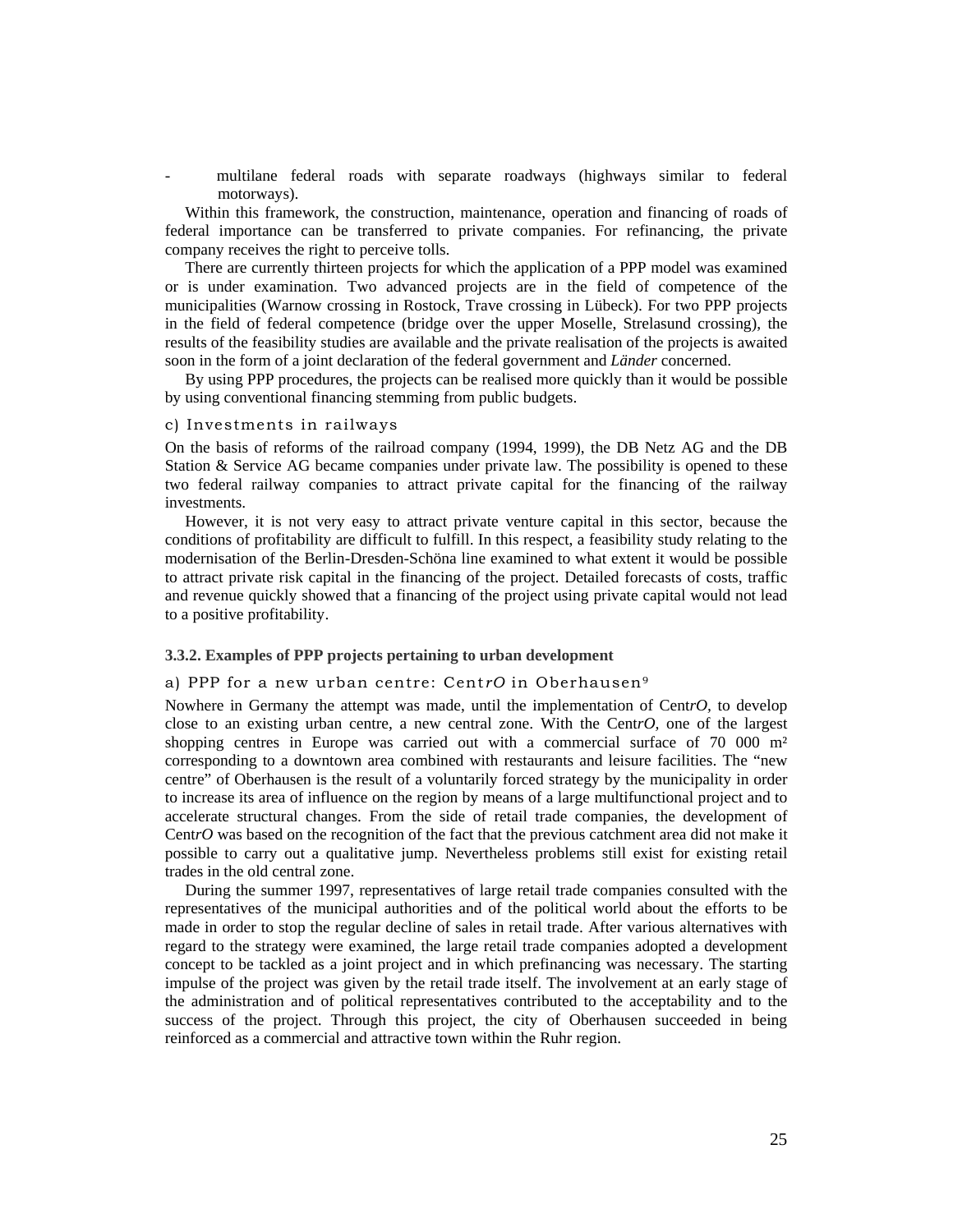b) PPP for urban development in the New *Lände*r: the example of  $Schenkenberg<sup>10</sup>$ 

In Schenkenberg, a small borough in the north of Leipzig, planning activities related to municipal land development for the creation of industrial sites and residential areas began in 1991. Jointly with motivated private companies, an innovating PPP concept was conceived for the realisation of the project. A local development company was created for this purpose jointly by the municipality of Schenkenberg (70% of venture capital) and a private developer (30% of venture capital), which carries out the planning and development of land. Thanks to the creation of this development company controlled by the municipality, it was possible, in spite of scarce financial resources of the municipality and of the inexperience of the administrative staff, to quickly carry out the "Rödgen industrial site" (15 ha), the "housing estate of Schenkenberg" (4 ha) and the "rehabilitation of the village of Schenkenberg ", under profitable conditions. Municipal financial resources and subsidies were made available for the prefinancing of the purchase of land and for the expenditure related to planning and development of land.

# c) PPP for the recycling of land<sup>11</sup>

Because of structural changes in the economy, numerous areas, such as industrial parks, harbour zones, freight railway stations, airports in urban areas etc. become derelict land. This creates significant potentialities for land recycling measures. As an example, the statistics of derelict land surfaces in the inter-municipal association of the Ruhr, make evidence for a total amount of 16 000 ha in the cities and districts concerned, but it can be assumed that the real figure is higher. Military areas, such as military airports, grounds for exercise and barracks have to be added to it. This represents for Western and Eastern Germany, a total of approximately 970 000 ha, of which 286 000 ha were until now officially given up by the army.

 The recycling of industrial estates or the realisation of reconversion projects in the military sector by means of municipal investments are not realistic from a financial point of view. Such efforts in the field of industrial estate recycling are in general only possible on the basis of considerable subsidies from the Land and the federal level. EU subsidies can also be obtained. The location of activities in new sectors, the economic enhancement of infrastructure, in particular through activities of economic promotion aiming at the creation of hotels and service firms, and thus the creation of modern jobs, succeed in localities which do not have high level functions, only through the attribution of particular advantages.

# d) PPP for leisure centres: Ocean Park Bremerhaven<sup>12</sup>

The Land of Bremen will soon have two urban leisure parks. In 1998, the political and economic conditions were met for the realisation of the "Space Park" in the city of Bremen. Planning provisions for the realisation of the "Ocean Park" project in the city of Bremerhaven were adopted in 1999 by the political authorities of the city through the starting of a formal building plan procedure. The Ocean Park is jointly carried out in the form of a PPP by a private company of Wiesbaden and the city of Bremerhaven.

# e) PPP for water supply and sewage treatment at municipal level<sup>13</sup>

A joint subsidiary of a German company and a French company proposes to German municipalities long-term co-operations in the field of the water supply and sewage treatment. Maintenance, modernisation and development of the corresponding pipe networks are also included.

 Partnership with the private company reduces the financial burden on municipal budgets. Current utilities as well as long term financial expenditure are taken over. The new investments do not call upon municipal financial resources nor upon loan guarantee. Instead, fixed contributions are paid to the municipality. Responsibility and risk relating to the level of investments and to operation costs are dealt with by the private company.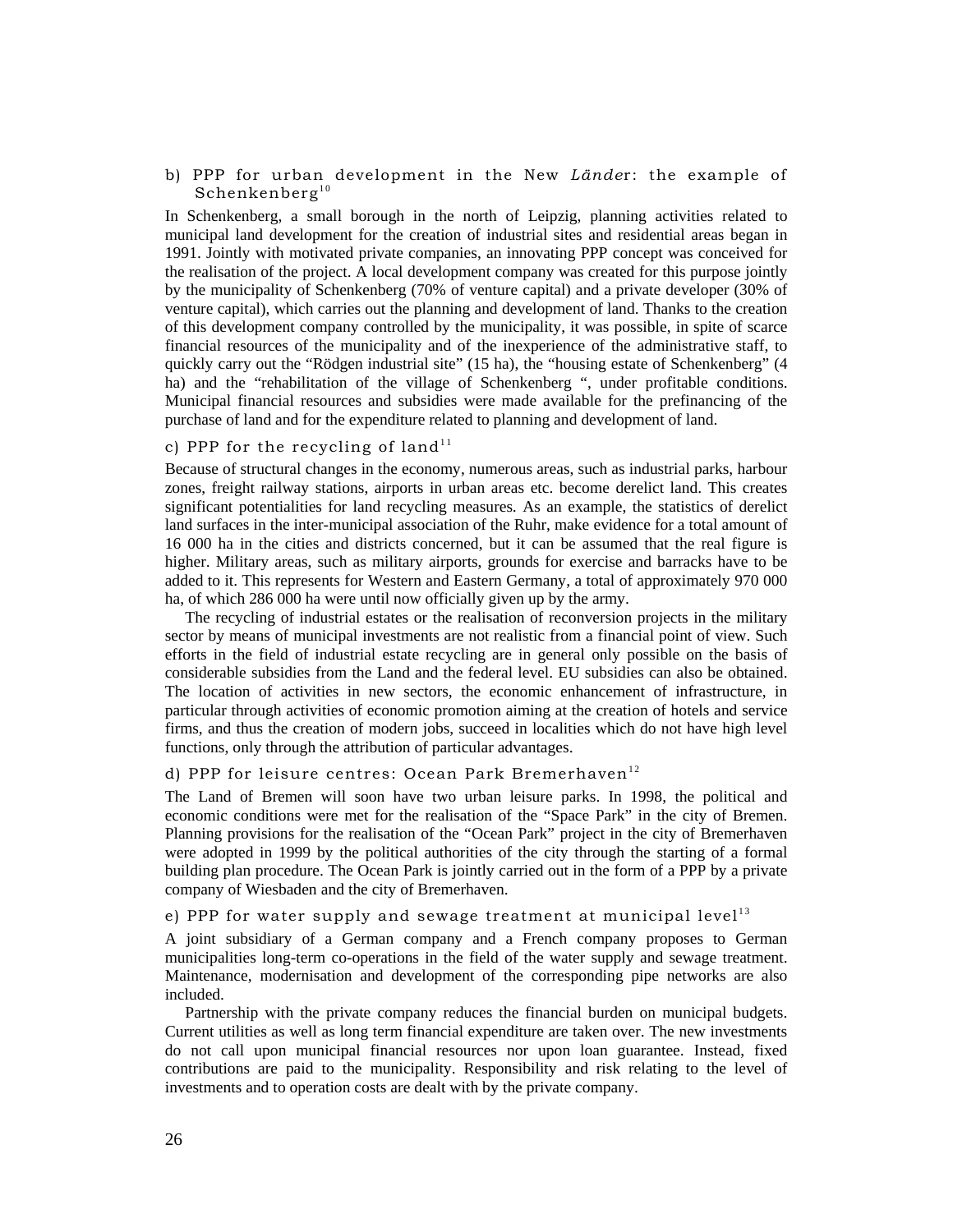In 1998, three German cities had established a partnership with this private company:

- since 1993, the company has been ensuring the water supply and sewage treatment for the 240 000 inhabitants of Rostock and the 38 000 inhabitants of the district of Doberau. The contractual partner is the inter-municipal association Warnow-Wasserund Abwasserverband which comprises the Hanseatic city of Rostock and 41 municipalities of the surroundings;
- in Goslar, the private company dealt with sewage treatment. It financed a new sewage treatment plant, which is already in function;
- the third partner city is Potsdam, where the private company operates since January 1, 1998 the water supply and sewage treatment. Utilities and networks belong jointly to the capital city of Brandenburg and to the private company while the operation for the twenty years to come is entrusted exclusively to the private company. In the context of this PPP, the company ensures water supply and sewage treatment for a total of 134 000 inhabitants.
- f) PPP in the field of leasing funds for sewage treatment plants and district heating plants<sup>14</sup>

A trust and a leasing company have been jointly developing since 1993 leasing funds. Since then, more than twenty funds with a total volume of more than 2.5 billion Marks were successfully introduced on the market. Several funds for sewage treatment and district heating plants, railway rolling stock and buildings for public administration are to be found among them. In 1996, the financial actors have for instance set up funds for the development of environmental infrastructure in the form of a PPP functioning with tax mechanisms for the construction of a new sewage treatment plant in Halle/Saale.

 The public service companies of Berlin (BSR) recently adopted an innovating financial solution in the form of a PPP for the modernisation and technological reconversion of their waste incineration plant (MVA) in Ruhleben corresponding to an investment volume of more than 500 million marks. BSR invest in MVA, which exists since 1967, not only to respect the strict standards of the federal regulation on protection against immissions, but to even exceed them by means of a new concept. Within the context of a financing model based on private leasing, private capital is collected. In this way, private money is invested in useful projects and in a profitable way for those who invest. As the financial needs exceed the contributions of the leasing funds, the gap is filled with loans contracted with well-known credit institutions. In the case of MVA Ruhleben, a saving in financing costs of at least 50 million marks could be achieved compared with traditional financing methods.

# **3.3.3. Examples of other projects relevant for regional and urban development**

# a) PPP for urban marketing: Berlin<sup>15</sup>

"Partners for Berlin" was created in 1994 by well-known German companies jointly with the chambers of commerce and business associations. The objective of this partnership is to promote Berlin in the field of location of companies. Organised as a limited liability company, the company co-operates within a PPP with the Senate of Berlin. It is financed by private companies and entrusted by the Senate with the development and implementation of marketing measures for the capital city and with the attraction of companies.

# b) PPP for technology parks: examples of Berlin-Marzahn and Berlin- $H$ ohenschönhausen $^{16}$

Technology parks are local communities of companies which put at the disposal of young technology companies premises and services adapted to their needs, if possible in the immediate vicinity of applied research centres.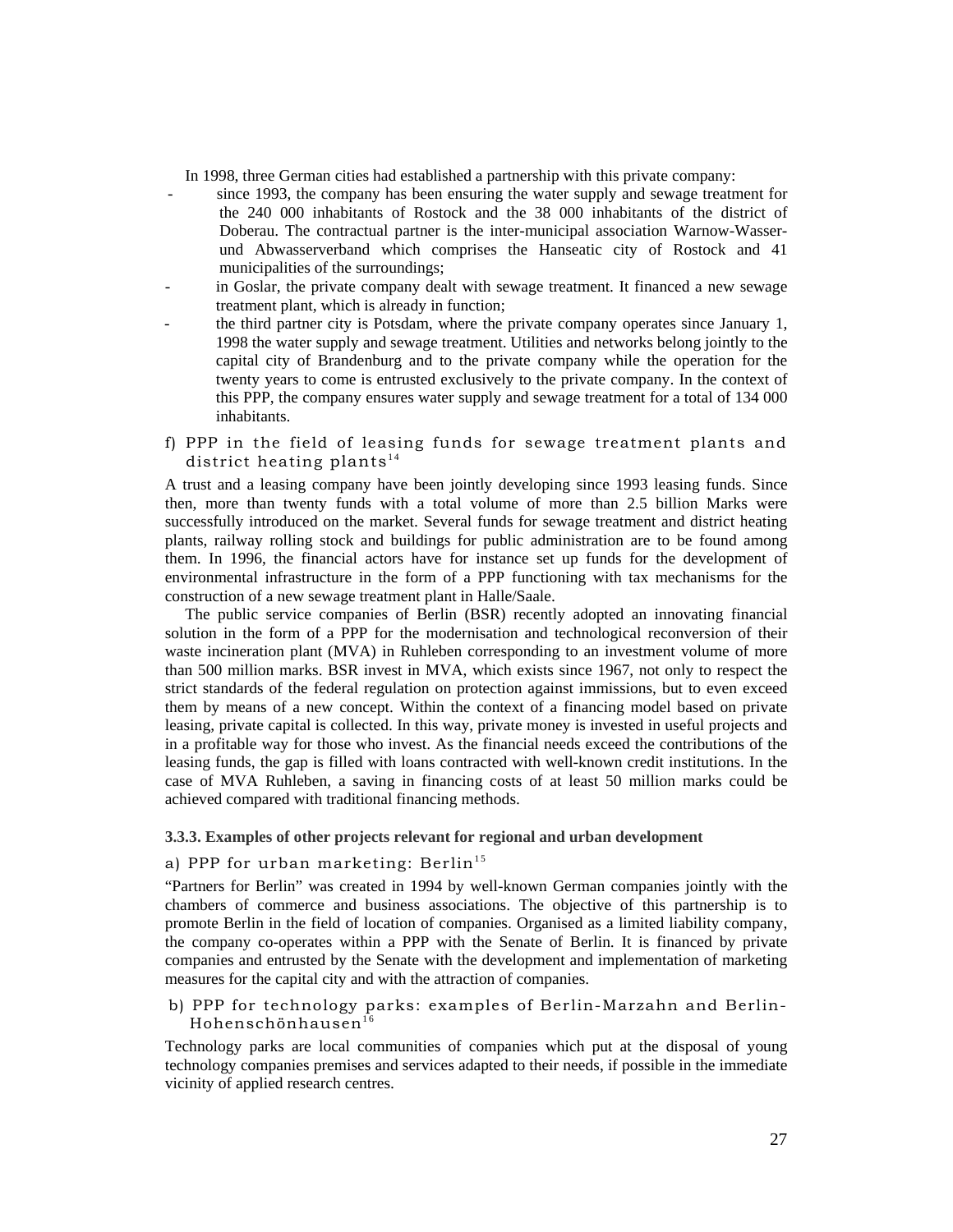In addition to specific technology parks, which relate to practically all technology sectors significant for Berlin, non-specialised technology parks are more and more developing. Typical examples are those of Berlin-Marzahn and Berlin-Hohenschönhausen. Since 1996 these two technology parks were developed on a PPP basis. Beside micro-companies SME, handicraft, industrial and service companies as well as wholesale companies can also locate there. At the end of 1997, approximately 3500 m² were rented to 33 companies.

#### c) PPP for the strengthening of the industrial site of Siemensstadt in  $\mathrm{Berlin}^{17}$

Thanks to a close co-operation between representatives of the business world and of the Senate of Berlin, the opportunity was taken of developing the industrial site of Siemensstadt in order to make out of it a service centre. A particularly favourable aspect is the interaction between Siemens on the one hand and small innovating companies on the other hand. Siemens concentrates its Berlin activities on the site of Siemensstadt. This creates market niches for micro-companies. Young innovating companies ready to take risks benefit not only from attractive location premises under advantageous conditions, but some of them succeed in gaining Siemens as a customer. Others were detached from Siemens. In this way, the industrial site of Siemensstadt receives new growth impetus. The initiative "Partners for Siemensstadt" is regrouping the Senate of Berlin, the company for the economic promotion of Berlin as well as the representation of Siemens's employees. This initiative offers to young companies an excellent network of business contacts. Since 1990, approximately 100 companies employing altogether 1300 employees located on the site.

# d) PPP for economic promotion: "Funds for innovation in Schleswig-Holstein and Hamburg" $18$

High-tech innovating companies carry out technology transfers which are urgently necessary from an economic point of view as well as above average jobs creations. Insufficient capital stocks as well as weaknesses as regards management often constrain the development of young companies. It is exactly there that the innovation fund created on the basis of a PPP acts in order to enable potential innovating technology companies, located in the economic regions of Schleswig-Holstein and Hamburg, to make a jump in profitability and in access to interregional markets.

 It was possible, on the basis of an initiative of the Investment Bank, to create innovation funds with an offer of venture capital amounting to 100 million marks at the disposal of young high-tech companies.

 Within the innovation fund, public-private also means division of risk: the public part of risk amounting to 30 million marks is dealt with by the Investment Bank of Schleswig-Holstein and by the Hanseatic free city of Hamburg jointly with the "Bank for reconstruction" (KfW) and the European Investment Bank. An amount of 30 million marks of private capital is made available by a technology holding on the basis of its own capital stocks. By adding to it the contributions of other promotion programs, in particular of KfW, the total offer of venture capital could reach 100 million marks.

 The management support offered by the technology holding is at least as significant as its financial commitment. Precisely young innovating companies have deficiencies as regards management. Thanks to the agreement given by the technology holding to open offices in Hamburg and to provide on the spot participating companies, by means of a management office, with professional know-how and the necessary support, these problems could be solved.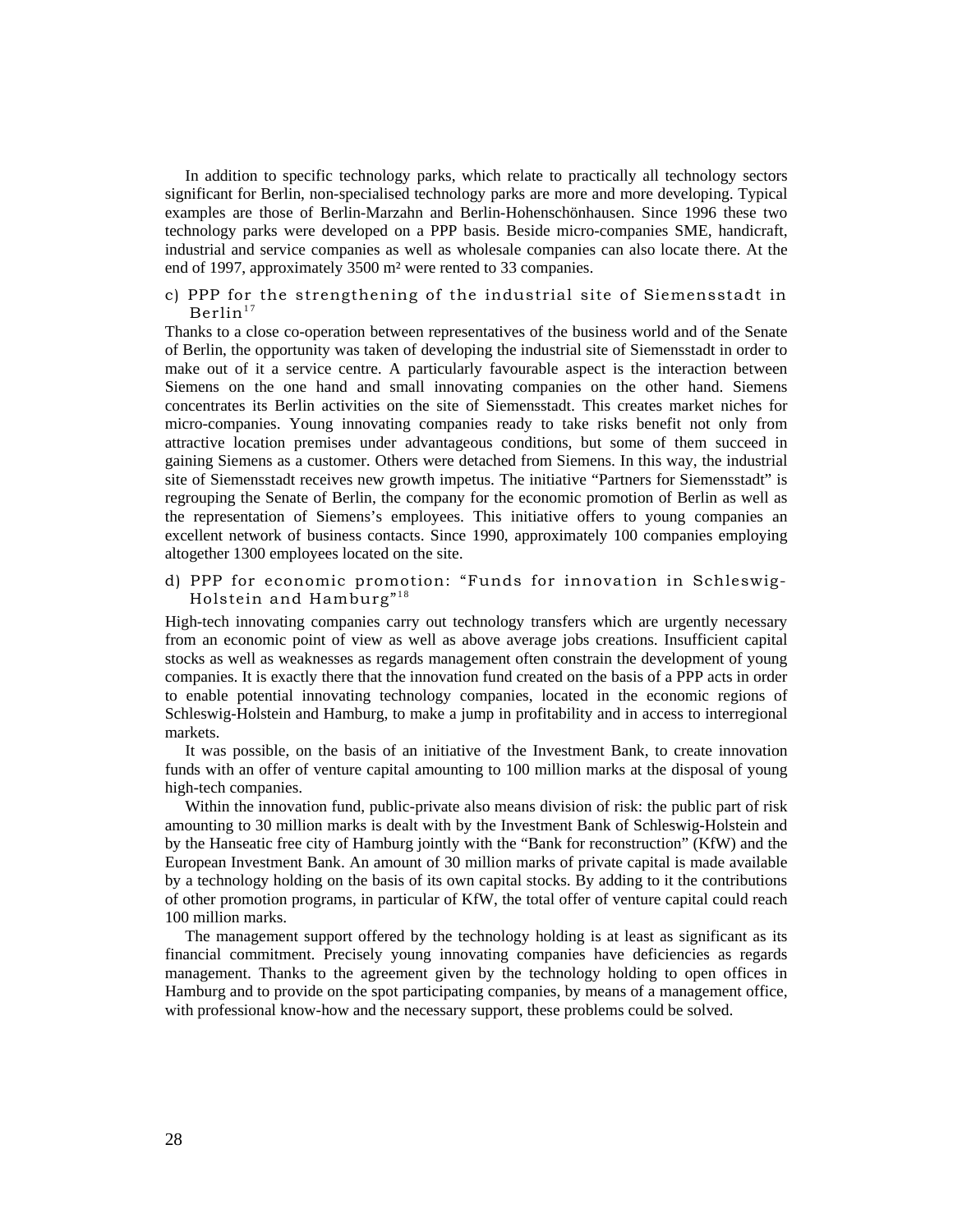## e) PPP for vocational training and professional qualification in the information society $19$

Representatives of the German enterprises decided, jointly with the federal government, to launch the initiative "D21 - Starting point for the information era". The strengthening of vocational training and professional qualification is placed at the centre of this initiative in relation to the opportunities and requirements of the information and knowledge society. The "Initiative D21" was impulsed by the trade association of information technologies and by mid 1999 it was already supported by more than 50 companies and personalities.

 According to the trade association of information technologies, the training initiative must achieve the following goals:

- generalised use of new media in training;
- integration of a module "new media" in all curricula for teacher's training;
- further education scheme for teachers in the whole country;
- improvement of infrastructure related to information technologies in schools with for objectives "on each school bench a PC / in each class an Internet connection ";
- occupation of all student places in the field of data processing and engineering. Doubling of the number of female students;
- introduction of training modules on "information technologies for the non-data processing specialists" in all universities.

 In order to attract new partners, the trade association of information technologies develops a sponsorship model for local companies, banks and other organisations: within this model, sponsorships for schools must be organised locally.

# f) PPP for the preparation of schools in North Rhine-Westphalia to the professional significance of new means of communication<sup>20</sup>

A further education scheme with a budget 4 million marks forms part of the project "schools of NRW connected to the network". On the basis of the multiplication principle, more than 150 moderators are trained and transmit their knowledge to the teachers. More than 2000 teachers were prepared in this way to teaching by using the new means of communication.

 The implementation of the project takes place in the context of a co-operation involving the ministries of education and economy of NRW, two private foundations and the European Centre of Competences for the New Means of Communication as well as the Institute of Land for Schools and Further Education.

 The project "Schools of NRW connected to the network" is also supported by 60 further companies which collaborate directly with the schools.

# **3.4. Setting up central information and co-ordination offices on PPP (national examples)**

Because of the complexity of the matter, the professional introduction of private financing is facilitated when the various experiments can be gathered in an ad hoc office. Various countries have set up such information and co-ordination offices on PPP:

- in the United States, the creation of an "Institute for Public-Private Partnerships" (IP3) in Washington was fruitful, in particular in its function as training centre. In Canada, the "Canadian Centre for Public-Private Partnerships in Housing" has a similar form;
- because of a centralised structure in the field of project's financing and implementation, private financing started in the United Kingdom at the central level. This gathered, from the very beginning and years during, within the "Private Finance Panel" and later in the "Task force" which succeeded to him, all experiments with such projects. Since positive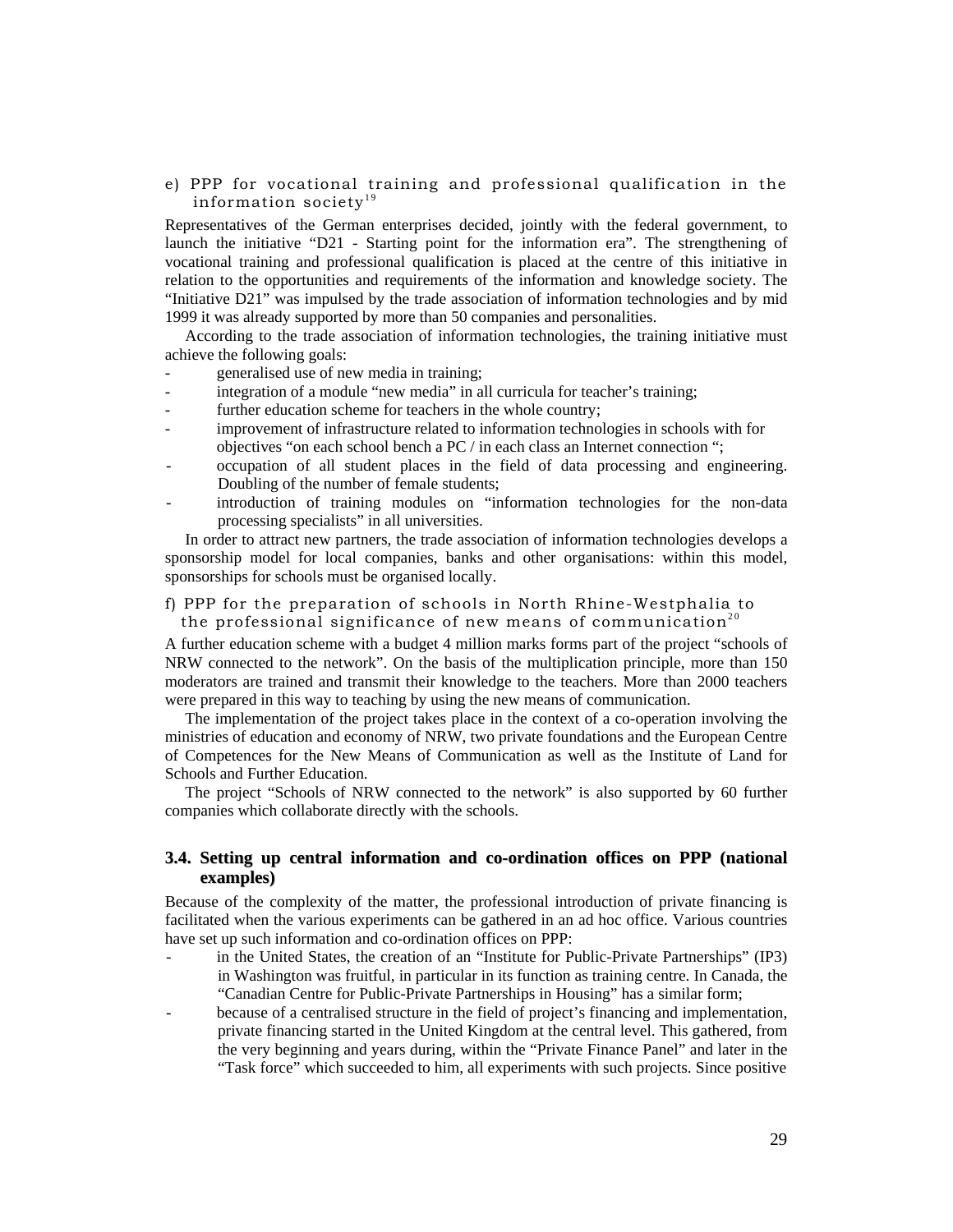examples were available by categories of investment, the know-how gathered was placed at the disposal of other users and proposed for instance to the municipalities, but also to foreign countries. Even today the "Task force" (i.e. the Project Review Group) at central level is associated to it with its know-how.

at the beginning of the year 1999, the Dutch ministry of finance set up an advisory office ("Kenniscentrum PPS"). Its tasks includes, beside the distribution of advice, also the elaboration of comparative calculations, contractual schemes and financial instruments for infrastructure projects.

## **3.5. PPP for transnational infrastructure projects**

# **3.5.1. Lessons from the Channel tunnel** <sup>21</sup>

Although it is not a PPP in a strict sense, the construction and operation of the Channel tunnel provide invaluable lessons on the implication of the private sector in the realisation of public infrastructure facilities.

 The first project of the year 1973 was a PPP with private investments to be realised on the basis of loans guaranteed by the respective governments. Changes in the political context resulted in delaying the project. When it was taken again in consideration ten years later, the political leitmotiv was that public money should not be introduced. The French-British consortium Eurotunnel, which signed the concession, had to plan, develop, finance, build and operate the project at its own risk.

 This situation led to many difficulties, in particular because the role and the responsibility of the various partners were not clearly defined and accepted. Even the question of the property of Eurotunnel was not clear. Since the banks and building companies were shareholders of the consortium, it was not possible to proceed to real invitations to tender. Although the respective governments did not agree to take a part of the risk, they expressed requirements, at the time of the realisation of the project, which exceeded the provisions of the concession contract.

 In spite of these difficulties, the Channel tunnel is a popular success. Eurotunnel intends to build a second tunnel, but this time under conditions and with methods more similar to a PPP. In this case, the involvement of the public sector and the distribution of functions between the public and the private sector should be clearer.

#### **3.5.2. PPP for a fixed link between Sweden and Denmark: the Öresund project** <sup>22</sup>

The project presents technical similarities with the Channel tunnel insofar as it is a fixed transport link between two States through a strait. The project is composed of:

- a fixed link between the airport of Copenhagen and the city of Malmö, with an overall length of 17 km and composed of a bridge and a tunnel;
- a double track railway for trains rolling up to 200 km/h;
- a motorway with double two-lanes roads.

 The organisational aspects of the project differ basically from the solution adopted for the Channel tunnel:

- from the very beginning, the conditions of property were clear: the owners are the two States of Sweden and Denmark;
- the project was developed on the basis of an inter-state agreement concluded in 1991 between Sweden and Denmark, which was supplemented by two distinct laws,
- the conditions of responsibility were clearly defined. They were laid down in a concession contract between the two owners and the Öresund consortium created in 1992;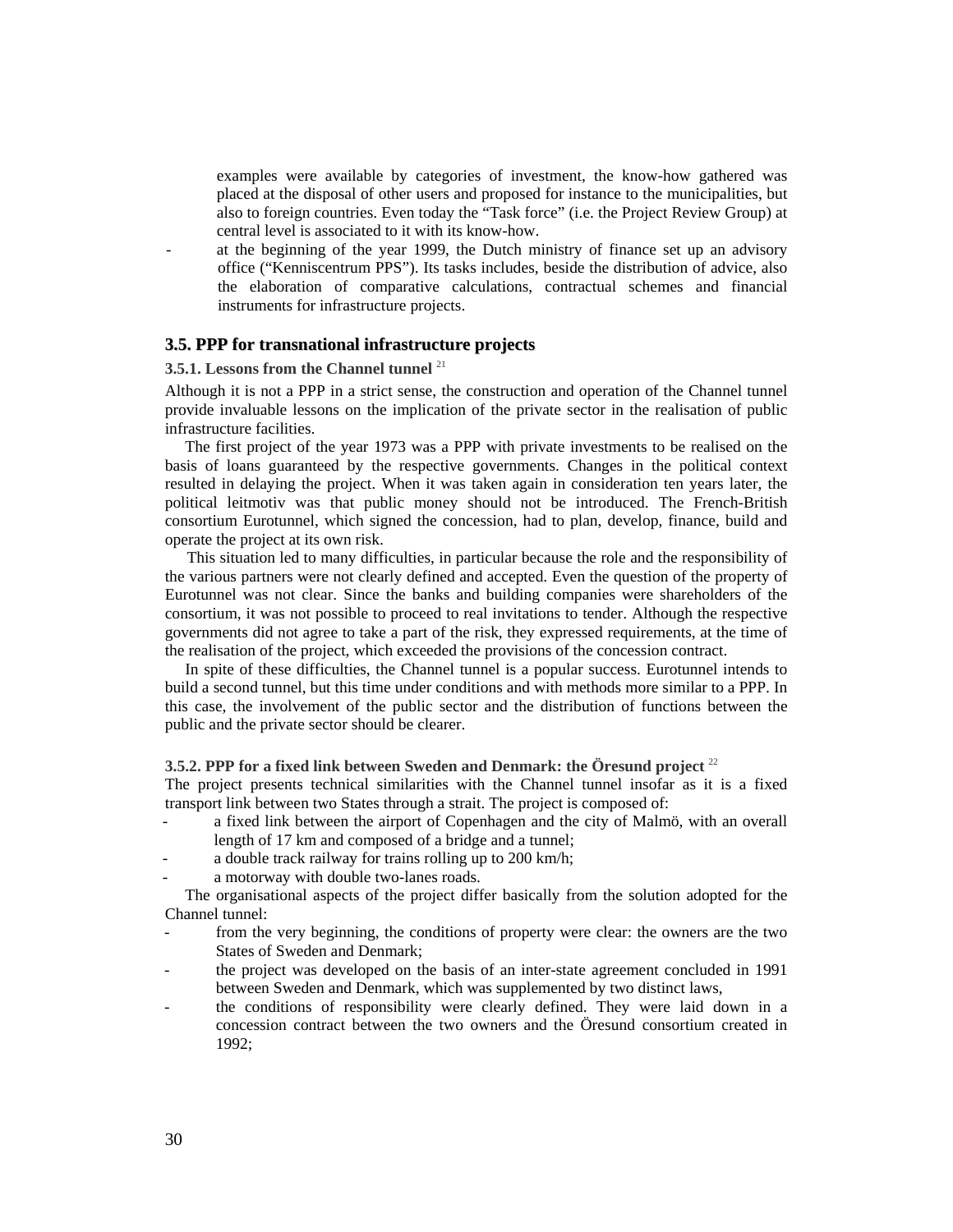- the Öresund consortium acts like a private company. The only difference is that it belongs to 100%, by means of two public companies, to the two respective States. The board of directors is composed of four members per State, who represent at the same public companies and the business world. The consortium has the task to plan the project, to build it and to operate it commercially. It determines the level of toll contributions. These are differentiated between the international transit traffic and the regional traffic;
- the loans contracted by the consortium benefit from guarantees granted by the two States. Moreover, the losses or profits must be consolidated by the two public companies in a proportion of 50% each. Expressed clearly, this means that the public sector covers the technical and financial risk of the project. In this particular form of PPP, privatisation concerns especially the overall management as well as the fact that the project is financed by the contributions of the users. No subsidy is attributed. The Öresund consortium is obliged to work in a profitable way, but not to generate a maximum profit.

# **4. The promotion of PPP by the authorities of the European Union** <sup>23</sup>

#### **4.1. Political context**

Public-private co-operations play an essential role in J.Delors's White Paper of 1994 relating to a new strategy of "Growth, competitiveness and employment in the European Union ".

 The Transeuropean Networks in the transport, energy and telecommunication sectors must be carried out not through a widening of the state domain, but primarily on the basis of PPPs. This implies on the one hand the mobilisation of the private capital market, the activation of private management and organisation resources, while remaining within the framework of functions and initiatives of the Union's policy. By means of the strategic PPP principle, the traditional competition base of the European Union as a Single Market should be made coherent with the policy of economic and social cohesion of the Maastricht treaty. The issue is therefore one of setting up, by means of PPPs, a delicate but sustainable balance between the competition policy and that of cohesion.

## **4.2. The legal framework**

The European Commission considers as a positive factor the use of private investments for the realisation of public equipments. The development of this co-operation form should be continued, while ensuring of the respect the Community legislation.

 In 1999, the European Commission has organised a consultation related to the application of the Single Market's legal provisions to certain forms of partnerships between the public and the private sector and in particular to concessions. The basis of this consultation was the draft interpretative Communication of the Commission aiming at clearing up how must be applied the principles of the EC Treaty relating to non-discrimination, freedom of establishment and free provision of services, as well as the Directives on public procurement to concessions and similar contracts. The draft Communication of the Commission indicated that the role of the private sector in the field of infrastructures and public services has considerably increased for both technical and financial reasons. Concessions and other forms of public-private co-operation represent considerable economic stakes, the amount of which approaches that of the traditional public procurement markets (11% of the Union's GDP).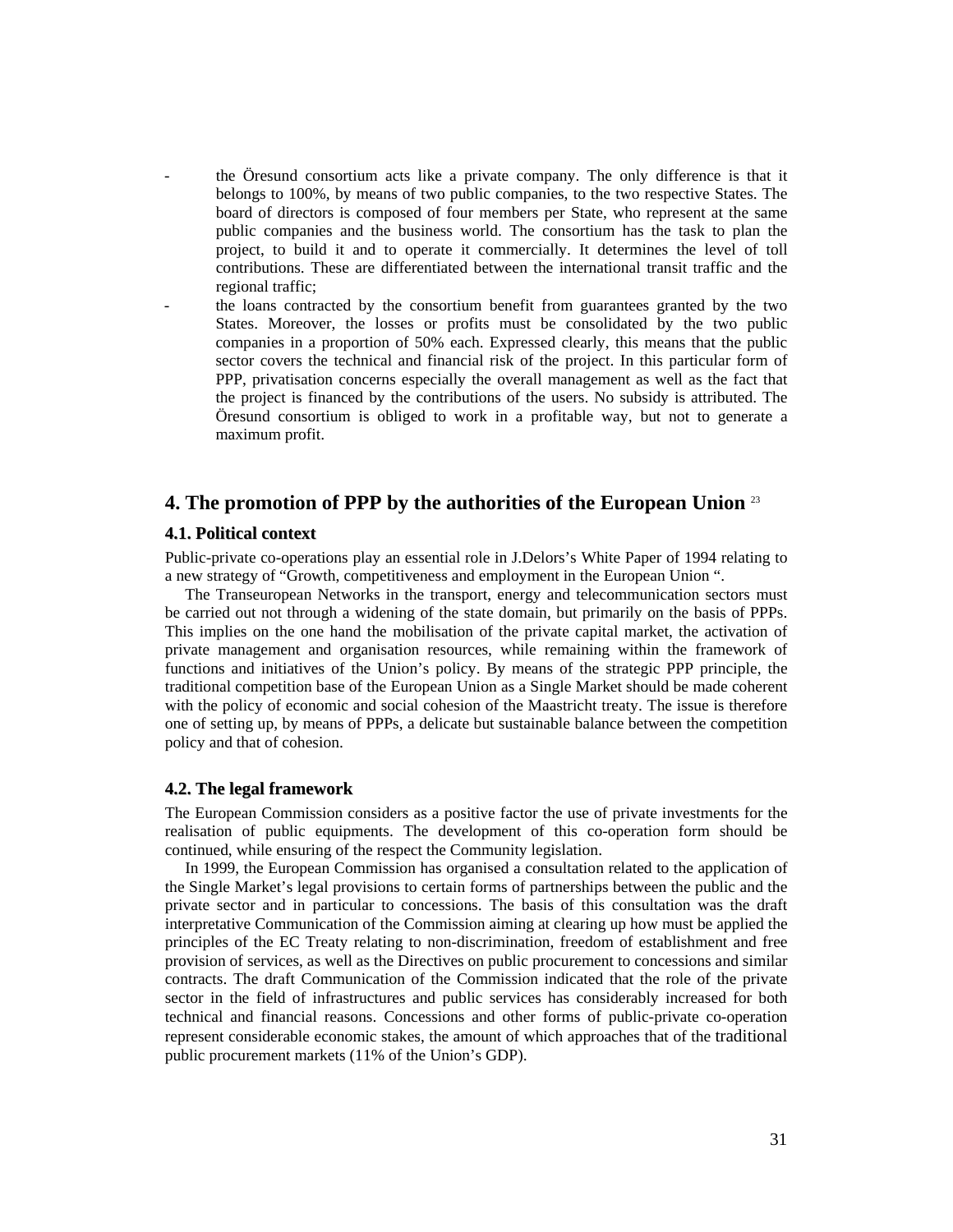The first question examined by Communication is the difference between "public procurement works contracts" and "public works concessions". It results from the 93/37/EEC Directive that the main distinctive characteristic of a public works concession is that a right to operate a construction is granted as a consideration for having erected it; this right may also be accompanied by payment. From these considerations, it follows that, in work concessions, the risks pertaining to operation are transferred to the concession's holder. The definition of a concession allows the state to make a payment in return for work carried out, provided that this does not eliminate a significant element of the risk pertaining to operation. By specifying that there may be payment in addition to the right to operate the construction, the works Directive states that operation of the structure must be the source of the concession holder's revenue. Only public works concessions exceeding the threshold of 5 million Euros are subject to a specific procedure. Other forms of public-private partnership as regards public works and services or concerning the sectors of water, energy, transport and telecommunications are not subject to the provisions of the directives on public procurement . This does not mean however that all these procedures escape any Community discipline. Indeed, concessions and similar forms of public-private partnership, as any official act fixing the conditions to which a service of economic activity is subordinated, are subject to the provisions of articles 52 to 56 of the Treaty or to the principles worked out by the decisions of the Court. These are in particular the principles of non-discrimination, proportionality and mutual recognition, transparency and equal treatment.

 Moreover, the Commission points out that the provisions and principles stated above for service concessions and other similar forms of PPP are also valid for public works concessions.

In every case, the following legal principles have to be respected:

- in the case of public works concessions, the public authority is obliged to publish the concession in the Official Journal and thus to open competition on a European scale;
- the concession's holder is also obliged to make public on a European scale his intention to entrust to a third party the realisation of the work. This is independent from his own statute, being or not a public entity according to the terms of the Directive;,
- the Member States must avoid any material or procedural measure likely to deprive of useful effects the mechanisms introduced by the 89/665/EEC Directive (appeal procedure).

# **4.3. Transeuropean Transport Networks** <sup>24</sup>

In its Communication on public-private partnerships in the Transeuropean transport projects (COM (97)453 final of 10 September 1997), the Commission indicated its intention to promote this from of partnership, in particular the implementation phase of certain priority projects.

 The Treaty had already envisaged the possibility of financial contributions for projects of Community interest, defined in the Orientations on the Transeuropean Transport Network. These contributions can take the form of grants to feasibility studies, of loan guarantees and interest rebates. This indicates clearly that alternative methods to the conventional financing of transport infrastructure are from now on considered. The Regulation on the financing of the Transeuropean Transport Network for the 1995-99 period took into account the PPP procedure (during the year 1998, 129 million Euros were allocated to PPPs of the transport sector). The second privileged instrument as regards financing of the Transeuropean Transport Networks is the Cohesion Fund which can also subsidise PPP schemes.

 For the 2000-2006 programming period, the Agenda 2000 contains provisions for widened possibilities of financial support to PPP. In this context, the creation of venture capital funds should be supported. Provisions relating to a widened use of PPP schemes were also introduced into the regulations on the Cohesion Fund and Structural Funds.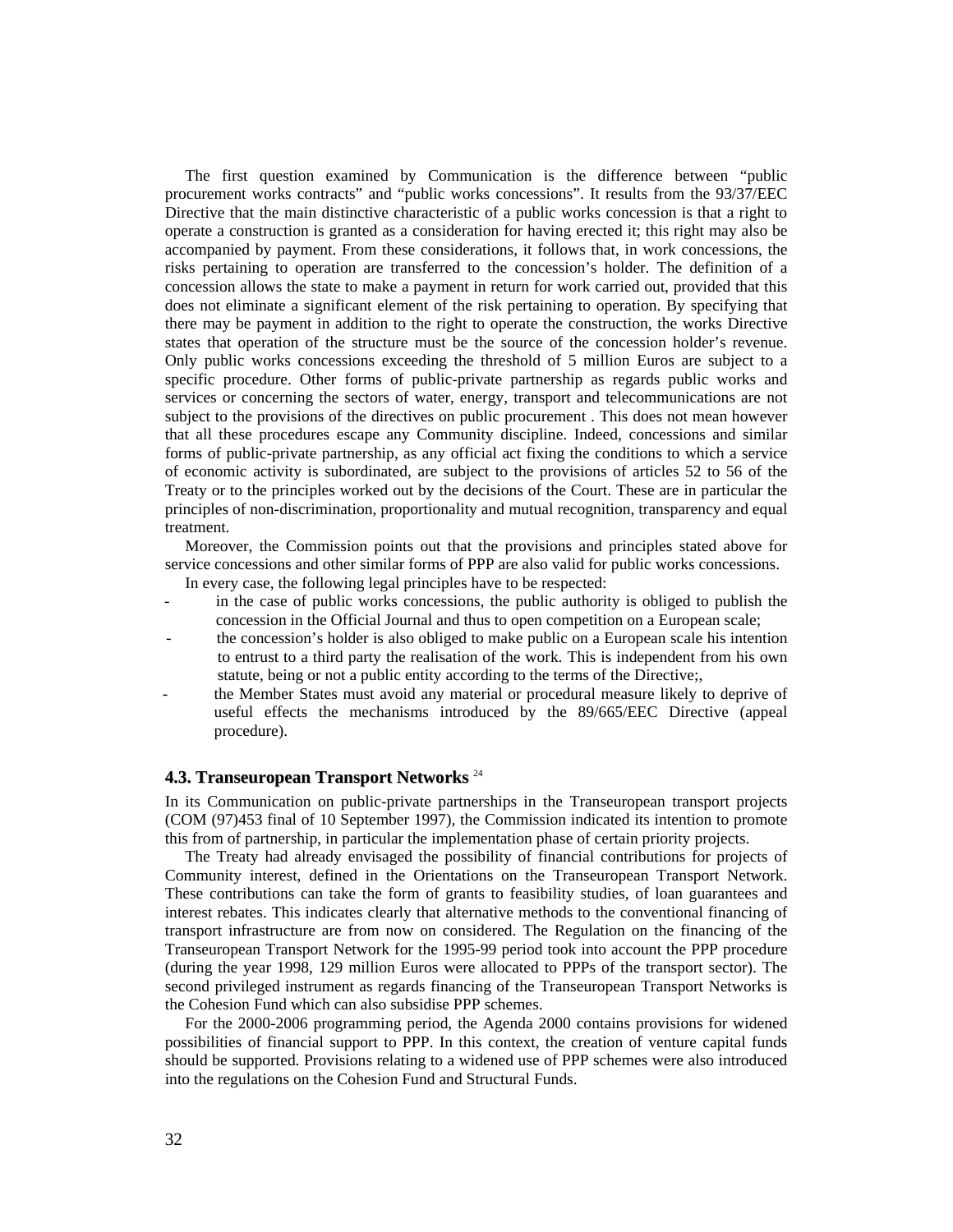The Commission is in favour of the creation of independent organisations for the development and implementation of PPP projects. Beyond the access to private capital, it also sees there an element of effectiveness. In this context not only the possibilities of the ERDF and of the Cohesion Fund should be taken into account, but also those of the European Investment Bank (EIB) and of the European Investment Fund (EIF).

 The EIB systematically supports the development of PPP in the field of the Transeuropean Transport Network by attributing long-term credits. The EIF, the main task of which consists in supporting SMEs, also has the possibility of allocating guarantees to loans and venture capital within the framework of the TEN.

 PPP projects within the framework of the TEN supported by the European Union's authorities, are for instance:

- in Portugal:
	- the new bridge "Vasco de Gama" on the Tagus;
	- various road and railway projects;
- in Greece:
	- the Spata airport (Athens);
	- the bridge on the Corinth channel;
	- the Essi motorway.

# **4.4. Other PPP sectors supported by the authorities of the European Union**

Beyond the TEN, the authorities of the European Union support PPP projects in various fields, like for instance :

- infrastructure projects in the energy field. In this field, the power stations Pego and Tapada in Portugal, implemented on a PPP structure, were supported by the structural funds. The realisation of the project of power station "LUL Power PFI" in London was supported by the EIB;
- the purchase of rolling stock for public transport. The EIB and the EIF allocated loans and loan guarantees to the "Porterbrook Stock Lease/Securisation" in the UK;
- the development of the information society in schools. The European Commission adopted an action plan "Learning in the information society" which aims at supporting PPP concluded between private companies from the sector of information technologies and public educational institutions. In this context a European non profit association (European Education Partnership – EEP) was created whose members are private companies, educational establishments as well as administrations. The EEP adopted as an objective to accelerate the process of introducing modern information technologies into training and educational centres, and to this end, to support the creation of PPP in this field.

 It should also be noted in this context, that the EIF, the main task of which is to allocate guarantees to venture capital for the development of SMEs, has itself the structure of a PPP. The following partners are associated to the capital of the EIF: the European Commission for 30%, the EIB for 40% and 76 other banks for a total of 30%.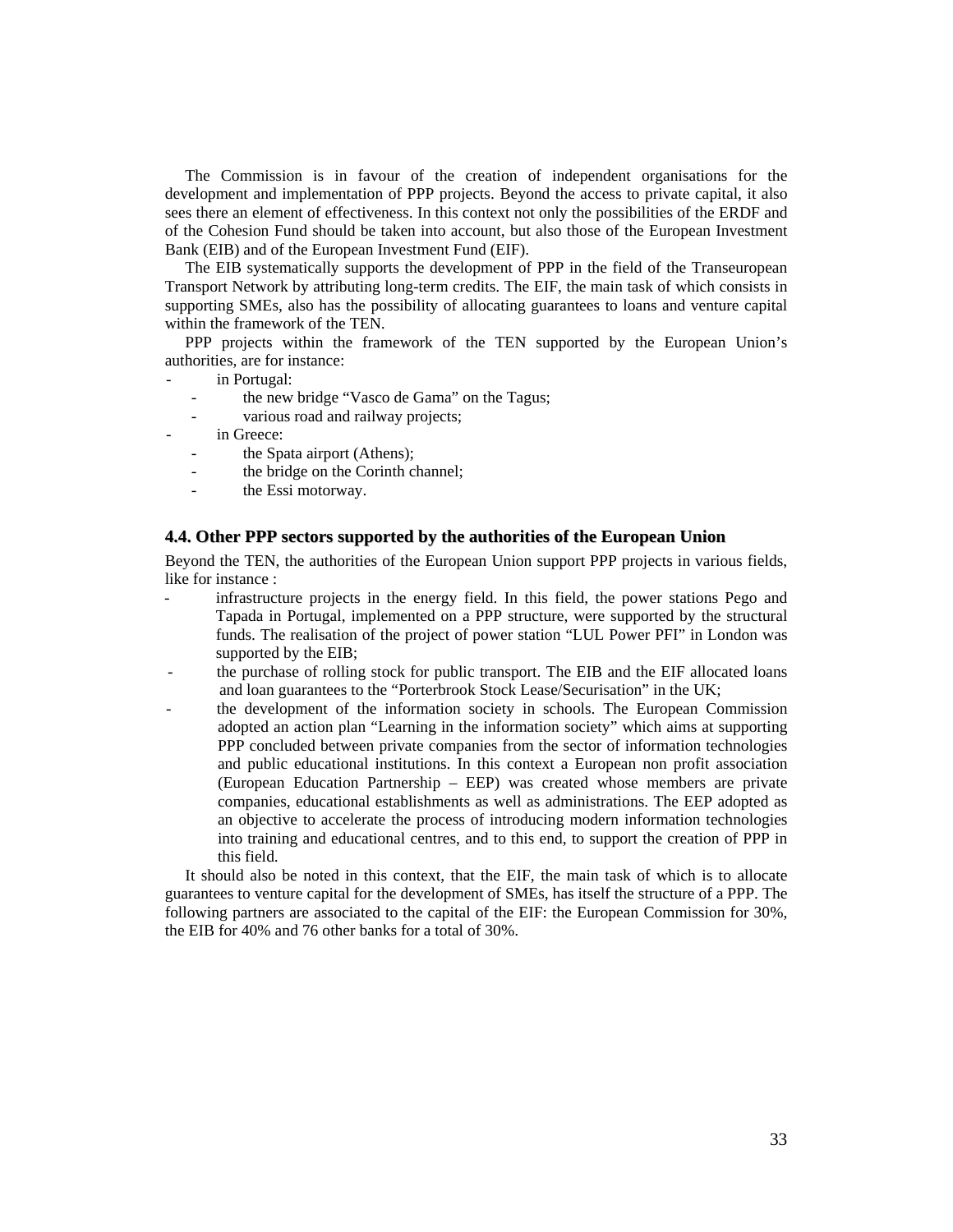# **5. PPP experiments in the Central and East European Countries (CEEC)**

PPP experiments in the CEEC are not, by far, as widespread as in Western Europe. This is due to the still low attractiveness for the capital markets of the transition economies, with insufficient purchasing power of potential infrastructure and services users and with a still limited experience of administrations at national, regional and local levels as regards these new development methods. Nevertheless, in recent years, PPP projects were developed in various fields of the spatial development policy in several CEEC.

# **5.1. Construction of motorways**

# **5.1.1. PPP for the construction of motorways in Hungary** <sup>25</sup>

At the beginning of the Nineties, the Hungarian government considered that public financial resources of the State would not be sufficient to develop a modern motorway network. It decided therefore to let the motorways be built under concession by the private sector.

#### $\checkmark$  Motorways M1/M15

The motorways connect the three capitals Budapest, Vienna, and Bratislava. The length of the sections under concession is of 43 km on M1 (between Györ and the Austrian border) and of 14 km on M15 (between Mosonmagyarovar and the Slovak border). The concessions were contracted in 1993. The two motorway sections were opened to traffic respectively into 1996 (M1) and 1998 (M15).

 The financing was ensured up to 20% by the concession's holder and up to 80% through loans. It had been agreed that the refinancing of investments would be carried out up to 100% by income from tolls. The maximum risk was therefore on the side of the private partner, whereas the State took a share of risk as weak as possible. The concession contract had provided that initial tolls would be fixed for various categories of vehicles and would be indexed on consumer prices and/or on the parity between the loan currencies (Mark, dollar) and the Hungarian currency. Tariff reductions were introduced for local traffic and subscribers (individual motorists and transport companies).

 However, the level of motorway traffic remained very much below the level of the forecasts (approximately 55%) and the motorways could attract only approximately 50% of the total traffic of the corridors concerned. The level of tolls could not be increased as much as it was hoped and the income reached only hardly 50% of the awaited level. Moreover, little time after the opening of the motorways to traffic, a lawsuit was brought against the concession's holder for reason of too high toll. The motorists were not prepared to understand and accept the new financing techniques (PPP/Build, Operate, Transfer) of motorway development.

# $\checkmark$  Motorway M5 (Budapest-Yugoslav border)

The government launched in 1992 an international invitation to tender for the modernisation and the continuation of the motorway M5. The concession contract was signed in 1994. The structure of financing (20% of stockholders' equity and 80% of loans) was comparable with that of M1/M15. The costs of construction accounted for 64%, the administrative costs of the concession's holder for 13% and the interests of loans for 19% of the total budget.

 By difference with the case of M1, the State had to take a part of the risk. It granted to the concession's holder a guarantee of subsidy in the event of a too weak traffic volume valid for a six year period after the opening of the motorway. Little time after the opening, protests against tolls were expressed by the regional population and the motorists. Negotiations took place and led to significant tariff reductions for certain categories of users. The losses of corresponding receipts were compensated by State grants attributed to the concession's holder.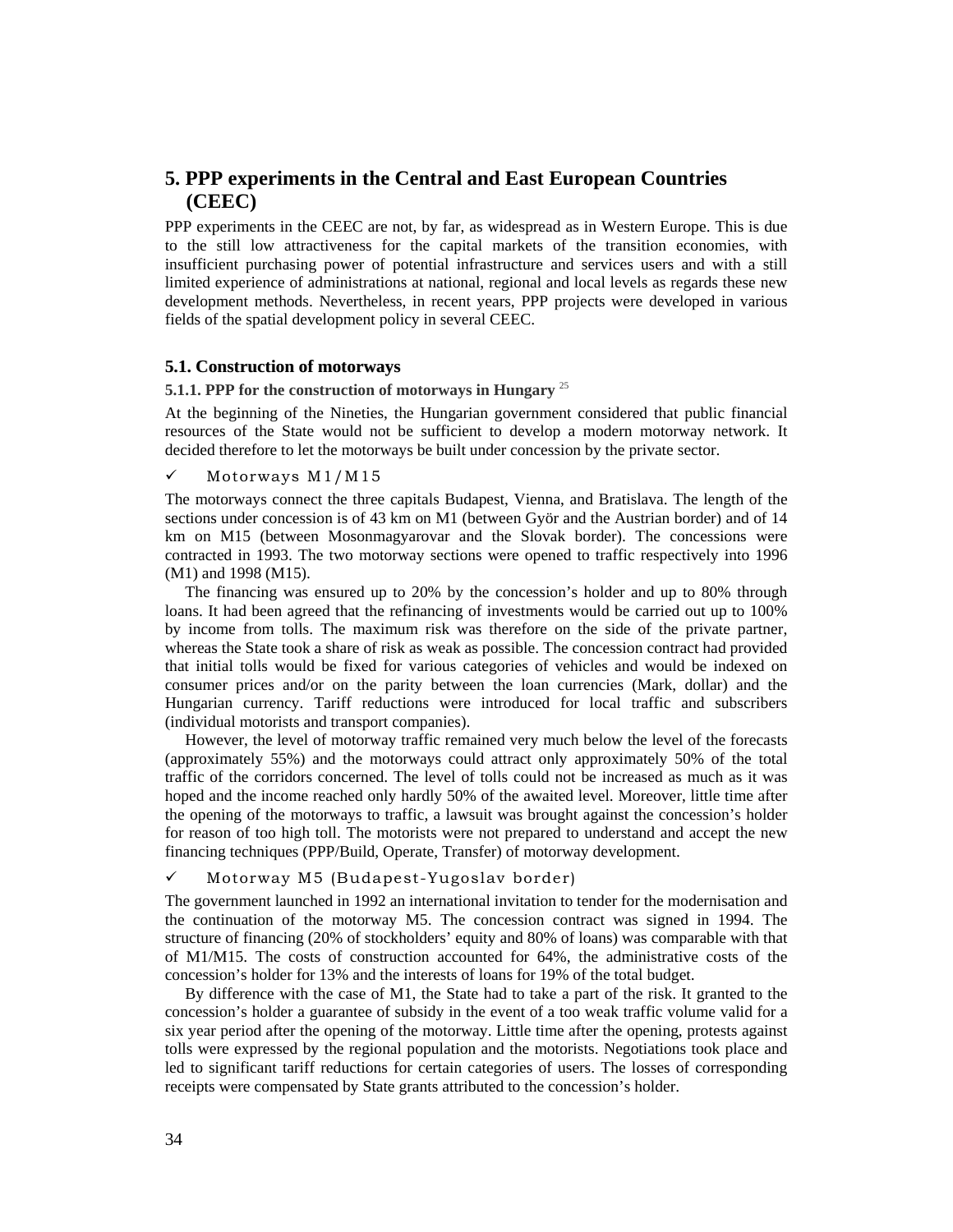# $\checkmark$  Motorways M3/M30 (Budapest-Miskolc-Ukrainian border)

An invitation to tender relating to planning, construction and operation of the motorway, based on a concession, was launched by the government. During the autumn 1995, the government declared that this invitation to tender was unfruitful. It then decided to let a public company build the motorway. The principle of toll was maintained. Regardless of the fact that construction and operation were in the hands of the public sector, protest actions against tolls were also organised.

# $\checkmark$  Motorways M7/M70 (Budapest towards Zagreb and Ljubljana)

The concession procedure engaged by the government was stopped by fear that the financial capacity of the potential investors was not sufficient with regard to the investment plan considered. The existing motorway sections are modernised by the State by means of a conventional form of public financing. These investments have then to be taken into account as a contribution of the State to a new concession relating to the continuation of the construction of the motorway. Moreover, the State is prepared to attribute further subsidies to the concession contract, in order to make the project acceptable for private investors.

# $\checkmark$  Bridge on the Danube and related expressway

A concession contract was concluded in 1993 for the construction of a new bridge on the Danube and of a related expressway. Traffic forecasts indicated that the State should be heavily involved in the financing of the project in order to make the project interesting for private partners. For this reason, the concession contract was suspended. The State must now find a solution to carry out the project, the technical planning of which is finished. Two alternative solutions are elaborated: one with a conventional financing of the State and the other with a PPP.

# $\checkmark$  Recent developments

The new government learned the lessons from the PPP experiments. It approved in 1999 a programme of 2.7 billion dollars to complete the national motorway network during the ten years to come. The program which concerns the construction of 600 km of motorways, must be implemented by the government itself, mainly on the basis of loans. It has been envisaged to create a national motorways company for the co-ordination and the administration of the program.

# **5.1.2. Motorways in the Czech Republic: refusal of PPP** <sup>26</sup>

In 1993, the Czech government adopted a long-term program for the construction of motorways and expressways. At that time, 389 km of motorways and 291 km of expressways existed already. The program provided that the overall length of the network should reach 2160 km by 2010.

 The motorway D5 German border-Pilsen-Prague was finished in 1997 and was opened to traffic. At the beginning of the Nineties, the possibility was envisaged of a motorway financed by the private sector. Calculations emphasised however that profitability would be assured only on the basis of very high tolls. This would have led to a refusal from the part of potential motorists.

 Since at that time (1993) the financial resources of the State were sufficient, the government decided to finance himself the construction of the motorway towards the German border. The same solution was selected for other projects of motorways and expressways. An additional argument in favour of this solution was the availability in the Czech Republic, of public works companies with sufficient know-how to build motorways of international standard.

 Since 1996, in complement of public finance, loans were also contracted from international financial institutions. The State granted a guarantee to these loans.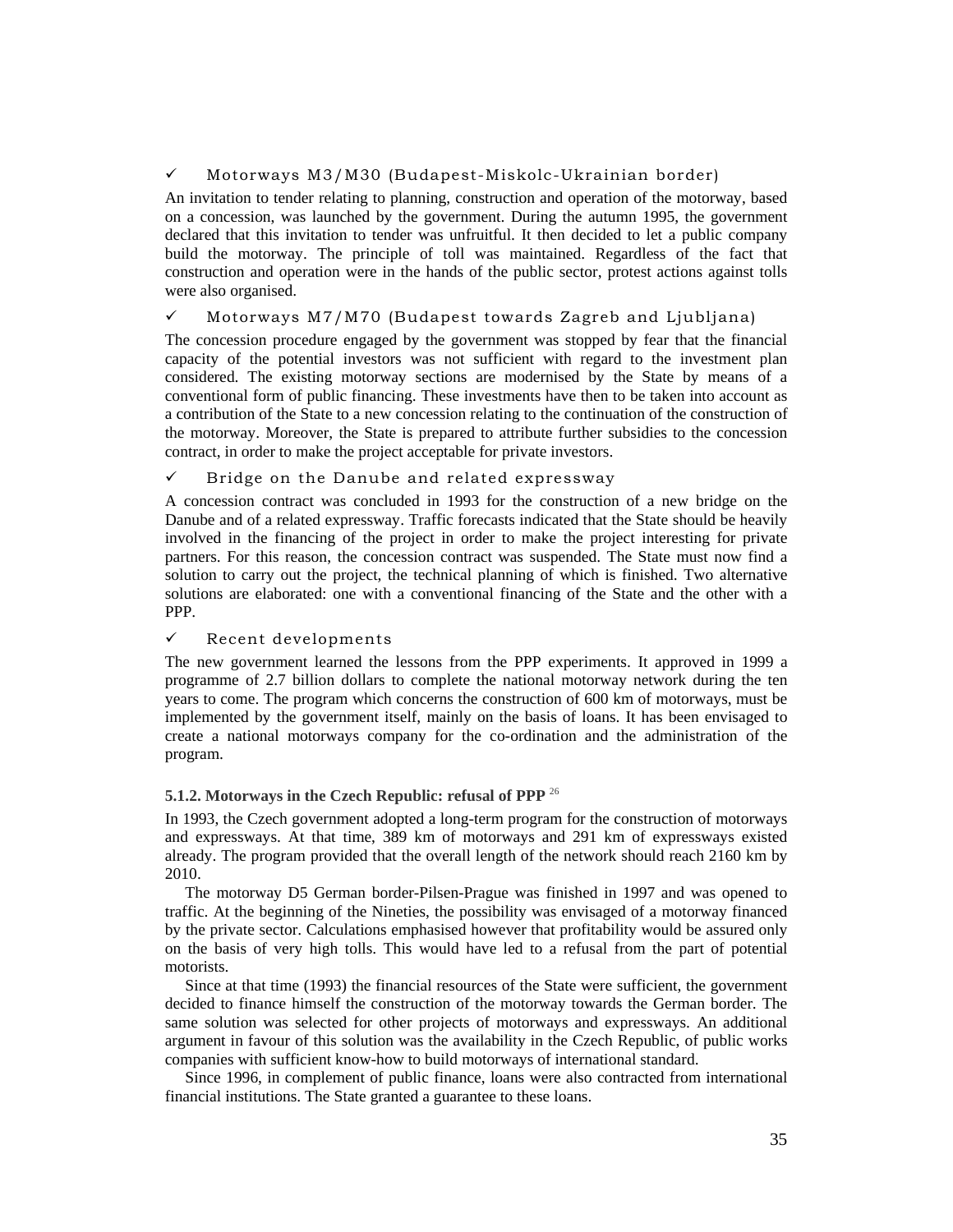Tolls were however introduced for the motorways and expressways. The level of tolls is however much lower than in the countries of Western Europe. Their acceptability has been, because of that, more successful than in Hungary.

 Other motorway projects (D8 Prague-Dresden; construction of the Prague-Mirosovice section of D1, construction of the expressway R35) are implemented with the same technique of financing.

#### **5.1.3. PPP for motorways in Poland** <sup>27</sup>

The Polish motorway program envisages the construction of 2 600 km of new motorways over a twenty year period. The implementation of the program implies investments of an amount of 10 to 15 billion dollars, partly in the form of traditional financing (budget of the State and loans), but mainly (2300 km) in the form of PPP (especially in the form of Build, Operate, Transfer).

 The implementation of the programme has already started. At the beginning of the year 1999, invitations to tender for five concessions were launched for various sections (A1 Gdansk-Torun 152 km; A2 Oewiecko-Poznan, Poznan-Konin, Konin-Strykow 362 km in total; A4 Katowice-Krakow 61 km). In parallel, other sections of A1 and A2 were built on the basis of conventional financing (State, Phare, EIB, EBRD).

 The National Agency for the Construction and the Operation of Motorways (ABiEA) has the responsibility for the implementation of the motorway program. The existing motorway network amounts to 247 km.

 In the framework of a PPP/BOT procedure, the government concludes concession contracts with private partners, with a duration of 20 to 30 years. The private partner has the task to prepare the motorway plans, to organise the financing, to carry out construction and to ensure maintenance.

These PPP projects comprise various factors of risk:

- the acceptance by motorists to pay tolls;
- the difference between the loans contracted in hard currencies and refunding (tolls) realised in Polish currency;
- the insecurity which prevails in the field of interpretation of the tax legislation.

 For all these reasons, the private partners requested the Polish government to take a part of the risk, in particular during the period which follows immediately the construction of the motorway, when traffic is still modest. The Polish government examined various alternatives in this field (inter alia, the "cross-subsidy method", the direct participation of the State in motorway construction as well as the creation of a guarantee scheme). The ministry of Finance pays great importance to the motorway program and concluded for this reason an agreement with the World Bank relating to a kind of insurance of the political risk. AbiEA also took a part of the risk.

## **5.1.4. Attempts of PPP projects in Russia** <sup>28</sup>

The Russian administration of road construction prepared a project of law for the attribution of concessions in the motorway sector, in particular in the region of Moscow. Because of existing difficulties to attract private capital towards the construction of new motorways, it is planned to attribute concessions for the maintenance and operation of existing roads and motorways. Tolls should be perceived.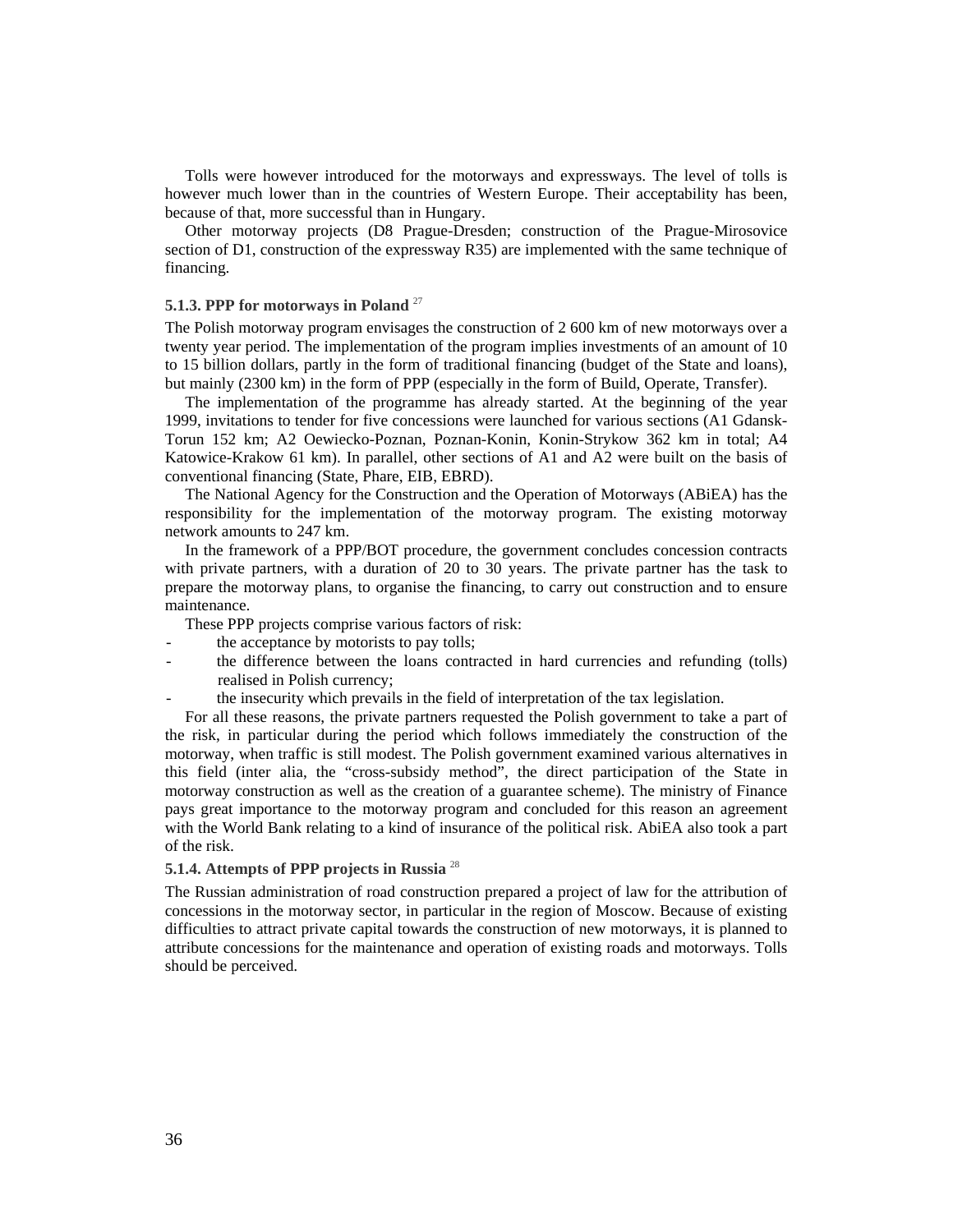#### **5.2. Other fields of infrastructure**

**5.2.1. PPP for the construction of a new airport terminal in Warsaw** <sup>29</sup>

At the end of the Eighties, the Polish ministry of Transport decided to increase the capacity of the airport of Warsaw through the construction of a passenger terminal  $(3,5 / 4,5$  million passengers per year), of a freight terminal (60 000 T of freight per year) as well as of catering facilities (15000 meals per day).

 An international invitation to tender was organised which concerned, beside the technical aspects, also the method of financing. A consortium comprising a building company and a German bank became concession's holder. The total cost of the project was covered in the following way:

- 20% by "Polish Airport" (owner and operator of the airport) and through contributions of "LOT Polish Airlines" (principal user of the airport);
- 80% by long-term loans of the German bank, having to be refunded for 2/3 by "Polish Airport" (passenger terminal) and for 1/3 by LOT (freight terminal and catering facility).

 The loan of the bank, amounting to 221.7 million marks was concluded in 1990. Loans guarantees were granted by the Polish government and by another public body. The refunding of the loan began in 1993 and finishes at the end of 2000. It is consolidated by the revenue that "Polish Airport" perceives from Western airline companies for air traffic control. The new terminals and the catering facility were opened in 1992.

# **5.2.2. PPP in the field of water supply, sewerage and sewage treatment in the CEEC** <sup>30</sup>

At the beginning of the transition period, a considerable need for modernisation of the systems of water supply, sewerage and sewage treatment existed in most CEEC. In many cities and regions of the CEEC, companies were set up in the form of PPP for water supply and sewage treatment, in which large West European companies are shareholders. These are for instance Lyonnaise des Eaux, Hyder, Anglian Water, Vivendi, RWE, SAUR etc.

 Cities and regions where water supply, sewerage and sewage treatment are ensured by companies in the form of PPP are for instance:

- in the Czech Republic: Brno, Ostrava, Karlsbad, North Bohemia, South Bohemia;
- in Hungary: Kaposvar, Szeged, Pecs, Budapest;
- in Poland: Gdansk, Poznan;
- in Bulgaria: Sofia.

 The administrative structures of these companies are very diverse. In most cases, they are nevertheless managed directly by the West European companies:

- in Hungary: control by the respective West European companies is envisaged explicitly in the concession contract in two cases (Pecs and Budapest), although these companies do not have the majority of shares in the company's capital. The exception is Kaposvar, where the West European company does not exert any management function;
- in the Czech Republic, the control of the board of directors by the West European company is obvious in the case of Pilsen and Karlovy Vary. In Brno, Ostrava and in North Bohemia, the distribution of the seats within the board of directors is equal. The only case where a West European company is in minority within the board of directors is that of South Bohemia.

 In several cases, it is envisaged in the concession contract that the public sector (generally the municipality) must compensate for possible trading losses of the company constituted in the form of a PPP. This is in particular the case with Pilsen, Pecs and Szeged.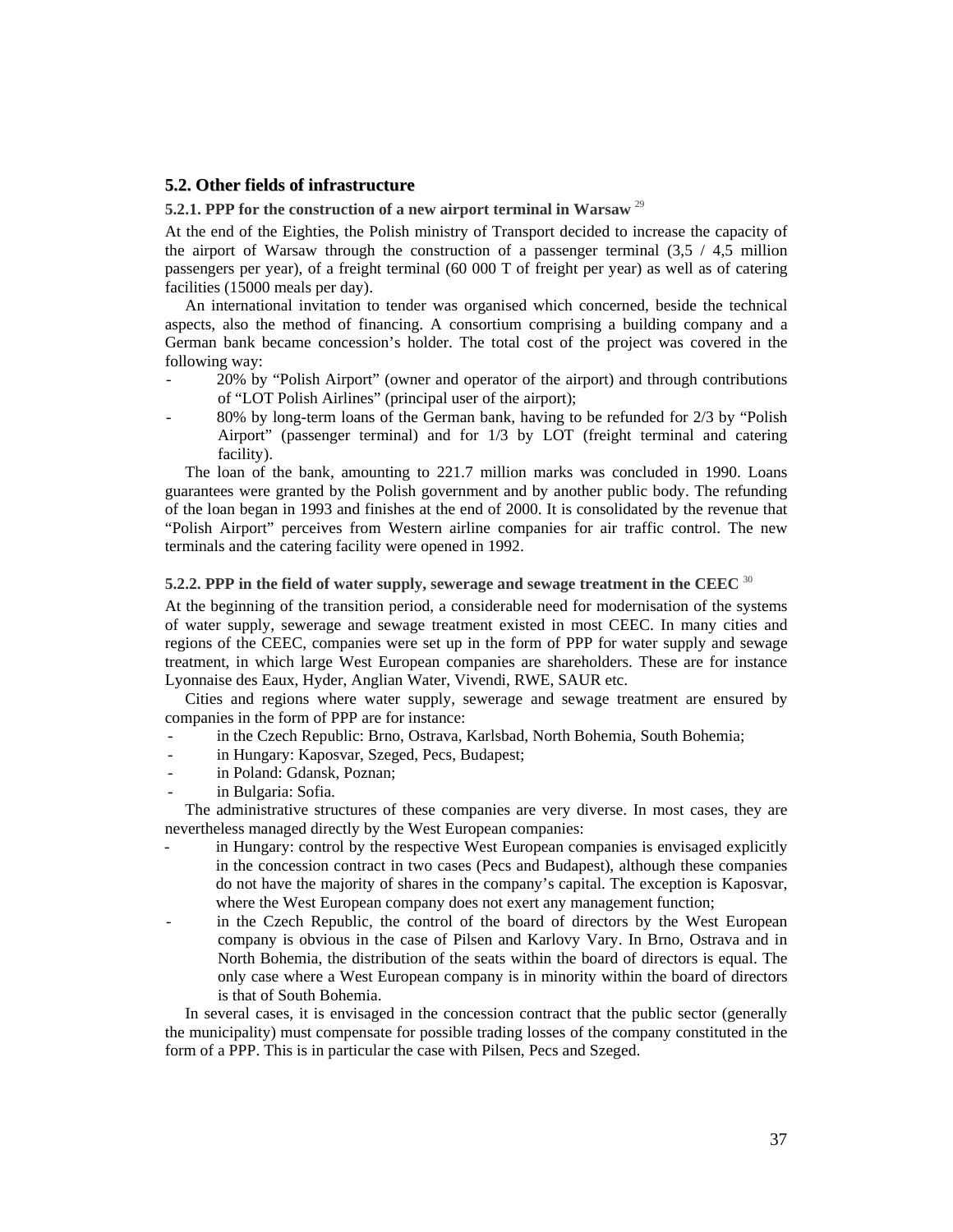The case of Sofia currently illustrates the volume of investments to be carried out. The city of Sofia concluded in 1999 a concession for a fifteen years period (with the possibility of a ten years additional prolongation) in the field of water supply, sewerage and sewage treatment. Existing utilities were obsolete and more than half of the drains had to be replaced. The investment plan amounts to more than 150 million dollars. The concession relates to 49% of shares in the company's capital of the body responsible for hydraulic networks in Sofia. 49%.44 of shares remained in the hands of the municipality of Sofia and 2% were acquired by EBRD, which had an advisory function in the transaction.

#### **5.2.3. PPP in other sectors**

In several cases, PPP projects are implemented in the field of waste collection and processing. In Bulgaria, for instance, the town of Ruse concluded a concession for a duration of fifteen years with a German company in the field of waste processing. The volume of investments amounts to 15 million dollars. In the same way, the town of Dobrich launched a concession for a combined program of waste treatment/ heat and energy production. In Estonia, the city of Tallinn concluded a concession in 1999 for 65% of the capital's shares of the municipal company responsible for waste collection and processing.

 Examples of PPP projects in the railway sector are not frequent in the CEEC. In this context, it is worthwhile quoting the adoption of a law by the Estonian Parliament on 23 February 1999 concerning the privatisation of the railway company. In the field of passenger transport, the concession's holder has to invest an amount of 8 million dollars. In the field of freight transport, the government gave its agreement to a 50 year concession (with a possibility of extending it by 25 years). Given the fact that the transport volume of freight has become three times bigger from 1992 to 1998, the interest of the private sector in this concession was considerable.

 Some PPP examples in the field of urban public transport can also be found. In this respect, the public transportation company of Budapest (BKV) concluded a concession with private partners for a five year duration for the operation of various bus lines.

 In the field of urban development, projects are carried out by private operators who are bound by contract to provide facilities and services (for instance local transport infrastructure, water supply and sewage treatment) to the local authorities. Specific PPP projects are also being implemented. In this respect, a large German foundation is associated to a partnership program "Cities of changes", which pursues the goal of building a network of interested cities in the CEEC in order to implement exchanges of experience in the field of city planning within the market economy, of new social challenges, of housing for the disabled groups, of youth unemployment etc.

# **6. Procedural proposals for the implementation of PPP with a particular attention to the CEEC**<sup>31</sup>

# **6.1. Lessons from experiments carried out in the CEEC, in particular in the field of motorway construction**

In short, available experiments as regards motorway construction in the CEEC show that financing based on a PPP currently requires considerable financial State participation, in particular during the first years of project's development and implementation, when the loan refunding pressure is highest and income lowest.

 Private financing of motorway construction is confronted in Central and Eastern Europe with many obstacles: low degree of confidence from the part of foreign investors, weakness of national capital markets, slow progression of incomes, traditional management methods of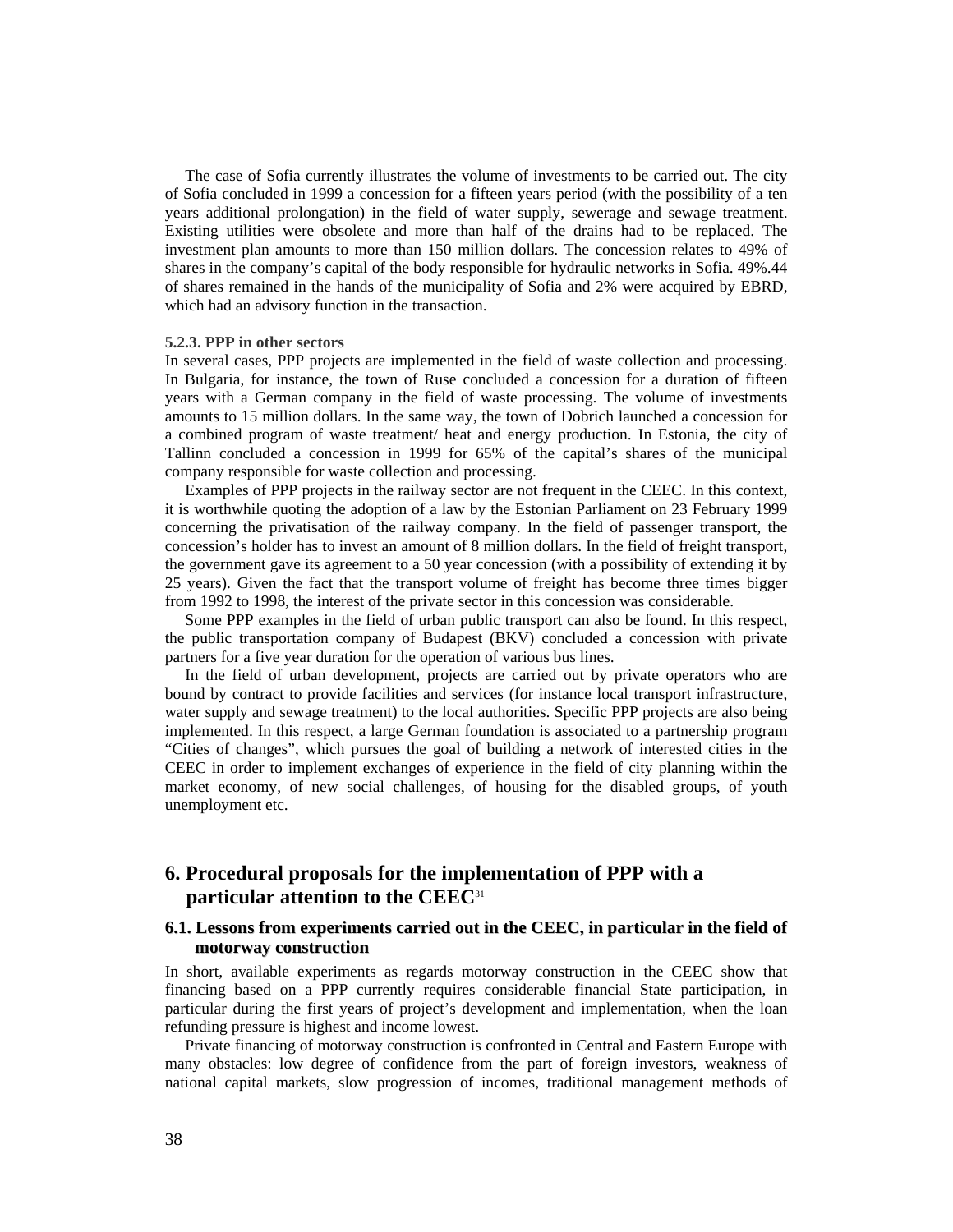public institutions as well as modest purchasing power of motorway users. Under "normal" market conditions, the risk relating to possible changes in policy and to insecurity in legislation should be dealt with by the public sector, whereas the risk relating to the traffic volume should be dealt with by the private sector. Under the real conditions prevailing in the region, the concession's holders attempt to let the government take a significant share of the commercial risk.

 The recent Hungarian experiments illustrate best the existing problems. They clearly show that motorway users were not sufficiently prepared to the financial consequences of an increase in the quality of service. Protests originated in the government's behaviour, which largely gave up its rights of control in order to accelerate the motorway program. This was criticised by the population.

 The recent Hungarian experiments also showed that the macro-economic context plays a considerable role in the success of PPP. In this field, there is still a significant gap between Western and Eastern Europe. In Hungary, financial State participation in infrastructure projects in recent years became necessary to ensure their acceptability by the population.

 In the case of very high State financial participation in the form of direct investments or of granting guarantees to compensate for risk, the question can be put why the government does not build and operate himself the motorway. In this way, the profit would be saved which, if not, is allocated to the concession's holder. The examples of the Czech Republic and of the M3 in Hungary show that this question is justified. This also led to the revision of the motorway policy in Hungary. Assuming a regular increase of traffic, resulting from the general economic evolution and from increasing purchasing power of the motorway users, the financing of the motorways through PPP can prove in the medium and long range to be a viable solution. The financial participation of the government would have in consequence capacity to be reduced in time.

 Recent experiments in the CEEC also show that beside motorway construction, PPP are confronted with less problems in sectors such as water supply and sewerage systems, waste collection and processing, urban public transport, etc. This suggests the impression that PPP procedures should be able to develop in a selective way in the CEEC during the years to come, if certain prerequisites are ensured, which will be examined below.

# **6.2. Recommendations for an effective design and organisation of PPP procedures, with a particular attention to the CEEC**

A successful implementation of PPP requires a certain number of prerequisites from the part of the administrations of various levels, which will be examined hereafter.

#### **6.2.1. Creation of a clear and efficient legal framework**

The aim and objective of a national legislation relating to PPPs consist in the attribution of new powers to the various administrative levels, to ensure that these new forms of partnership with the private sector, which go beyond the traditional contracting of work, can develop.

 Legislation on PPP can take the form of a general and multi-sector law ("Omnibus Bill") or that of a sectoral law (for road construction, town planning, municipal networks, etc). Specific laws for individual projects should in general be avoided. Legislation on PPP should in particular create a clear legal situation in relation to the conditions of property, to the taxation framework and to the treatment of potential conflicts of interests. It should also establish an acceptable operational framework for the acceptation of risk-related responsibility by the public sector.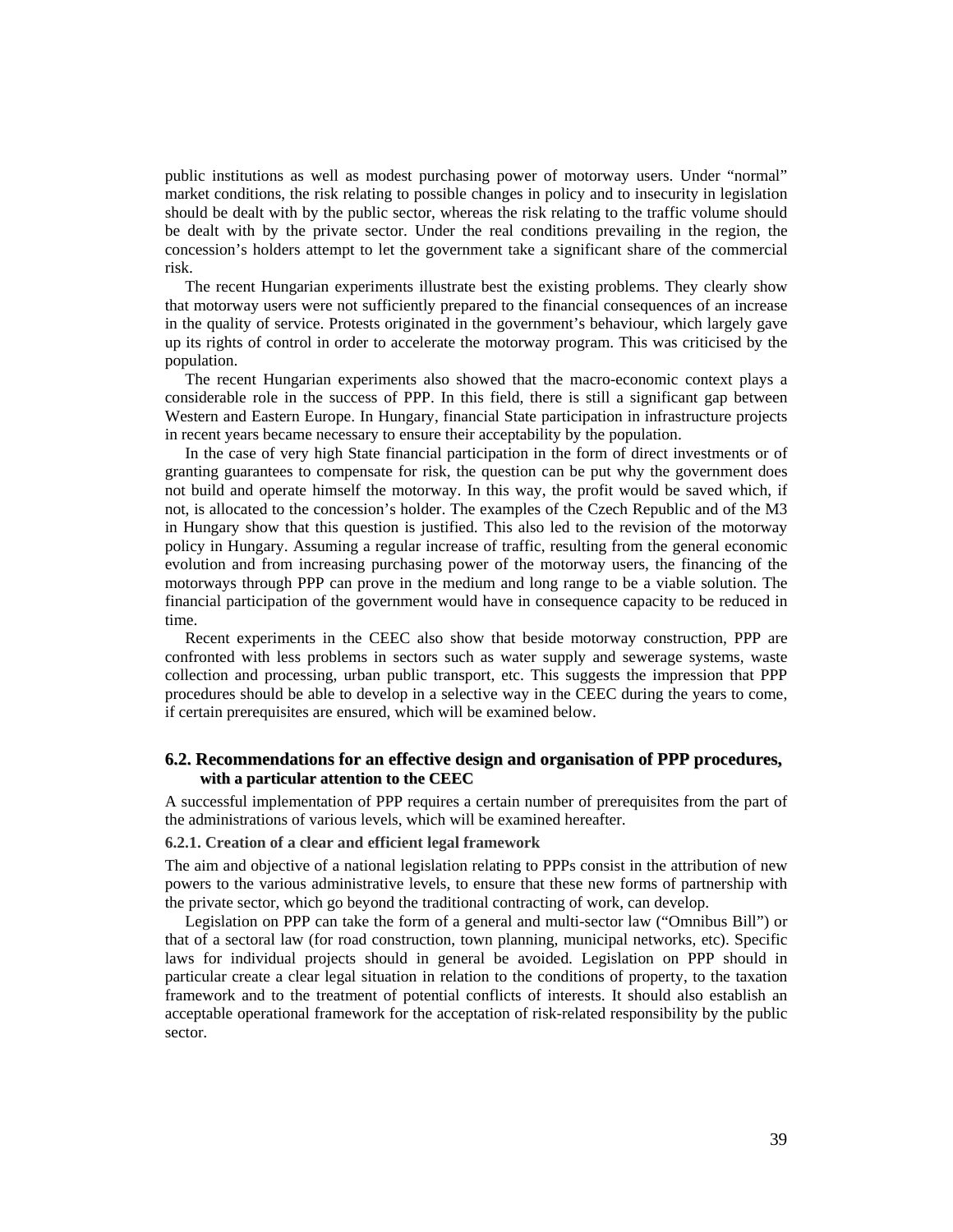The existence of a clear legal framework is a significant prerequisite for motivating the private sector in entering PPP, because it contributes to the reduction of the political risk. This is of particular importance in the countries of Central and Eastern Europe, because the private sector still is rather hesitating there as regards PPP.

#### **6.2.2. Careful preparation**

The preparation phase of PPP projects plays a key role. The success of a project generally depends on a careful and thorough preparation. During the preparation, the following aspects play a significant role.

# a) Adaptation of the organisational structure of the project to local conditions

There is a great diversity of PPP models. PPP can take various forms from the simple commercial operation to complete privatisation. A significant attention should be paid to the specific adaptation of the PPP concept to the territorial and temporal conditions. Many problems faced by PPP originate in the fact that the partners copied solutions worked out for other PPP and therefore did not take sufficiently into account the particular context.

# b) Complementarity and compatibility of objectives

First of all, it is necessary to clarify the aims of the respective public and private partners and to investigate in how far these objectives are complementary and compatible. This requires a detailed debate between the public sector and the private sector on the respective intentions related to the project, for instance between the various potential private partners during the phase of invitation to tender. The implication of the private partners at an early stage of the preparation phase of the project contributes considerably to its success.

#### c) Selection of the private partners by the public sector

The selection of the private partners must in general proceed within the framework of a procedure of invitation to tender. Beyond the formal aspects, qualitative criteria must also be taken into account.

 What is decisive for the economic success of a PPP, are the strong points that the private partners bring into the co-operation model and the extent to which these strong points are necessary in the sphere of activity considered. Possibilities have therefore be found to lead the potential private partners to reveal their qualities. Voluntary options mechanisms can contribute to it. In this case, various alternatives are offered to the private partner, for which his margin of profit is related to the degree of achievement of the objectives and criteria. On this basis, the level of his potential commitment and productivity can be measured.

 Moreover, the public sector must be informed of the potentialities of opportunist behaviour when it plans to co-operate with a private partner. Suitable criteria should be elaborated, in particular in the determination of the terms of invitation to tender. In this respect, the public sector should pay attention to the problems likely to result from asymmetrical information.

# d) Organisation of democratic control and creation of acceptance by the population

The introduction of PPP requires a political debate in particular to ensure that the political actors and the citizens accept these methods, when users contributions are charged. From the municipal policy point of view, the most significant factor of success of PPP models is their economic aspect, mainly reflected in the level of users' contributions. Moreover, PPP models must be able to show in a plausible way in which fields (for instance economic or technical) they contribute to increasing the effectiveness and to improving quality in the achievement of the tasks.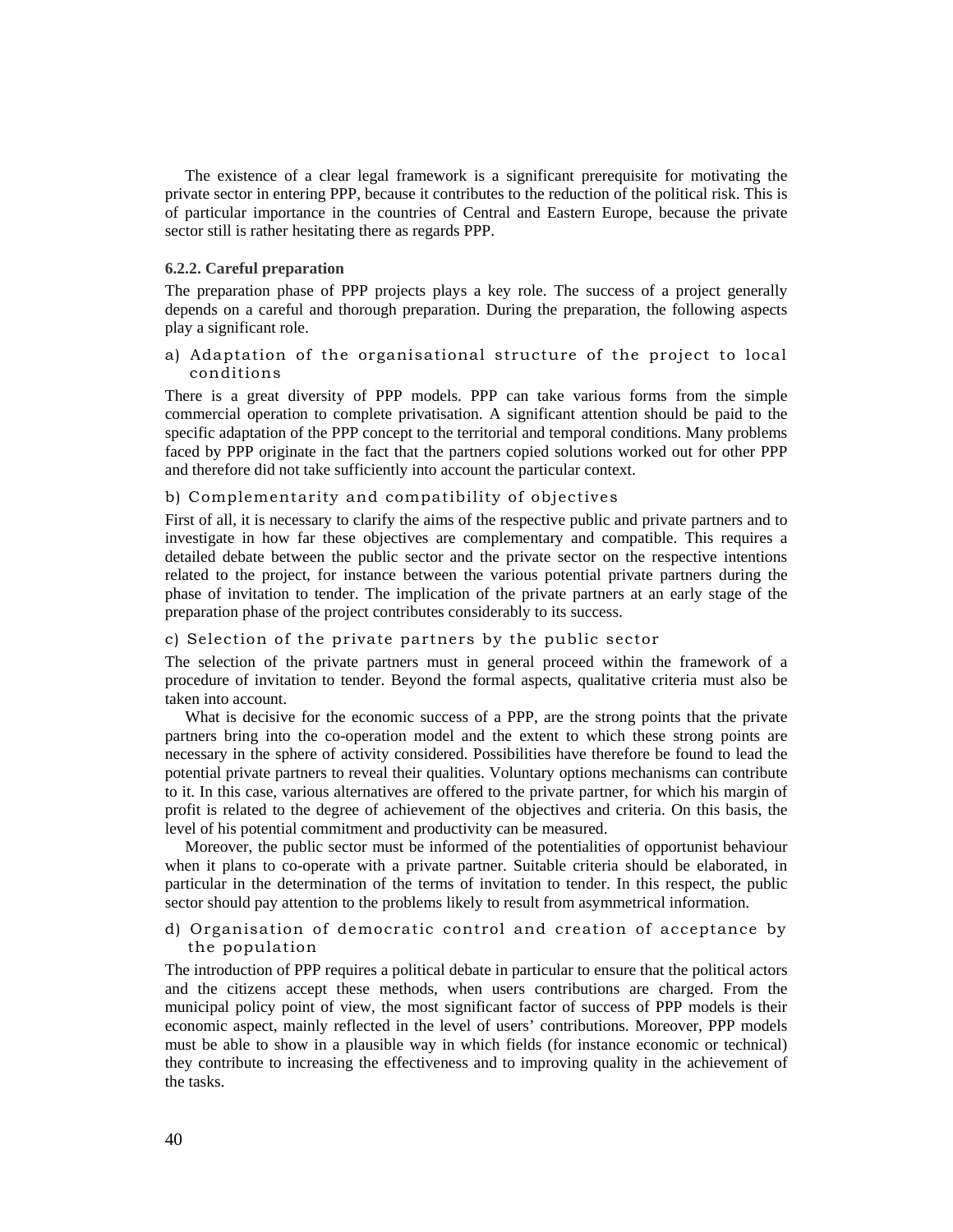The possible exploitation of third parties and the problems of lack of democratic control should be avoided by means of an adapted organisation of the "collective consumption unit". For this purpose, dialogue mechanisms should be built so as to ensure a great proximity to the consumers and citizens and, in so doing, the possibility of expression of their preferences.

e) Creation of specific instruments aiming at facilitating the preparation of PPP projects

The Western examples show that various instruments can facilitate the PPP projects. These are in particular:

- instruments for the financial evaluation of PPP. These instruments, such the "Public Sector Comparator" (PSC) in the United Kingdom, "Publiek Private Comparator" (PPC) in the Netherlands or the cost-benefit analyses in France make it possible to determine if a solution in the form of a PPP has financial advantages compared to conventional solutions.
- creation of an information and co-ordination office on the PPP This makes possible the comparison with projects of PPP already carried out as well as the preparation of recommendations and concrete directives for the success of the PPP.

#### **6.2.3. Efficient implementation of PPP projects**

# a) Careful structuring of the PPP contract

PPP contracts must in particular define the characteristics of the project, the respective responsibilities and the treatment of potential conflicts of interests. The possibility of an opportunist behaviour from the part of the private partners should be anticipated and counteracted by specific provisions in the contract. This can for instance be regulated by provisions constraining the private partner to deposit in advance a guarantee or by incentive measures, like for instance a participation in the profit agreed between the public and private partners. Specific contractual provisions can also be envisaged for the event of opportunist behaviour from the part of the private partners.

 PPP contracts should relate to all most important aspects of the PPP project but should also allow a certain degree of flexibility, innovation and profitability. The main characteristics of the tasks to be fulfilled, but not all the technical details, should be fixed by contract.

#### b) Development of relations of confidence between the partners

Strong relations of confidence between the partners are an essential prerequisite for the success of PPP. The public sector must behave as a reliable partner with regard to the private partners, because these are facing substantial financial risks originating in the long range contractual binding effects and in specific provisions of the contract.

# c) Acquisition of competence and modernisation of the public sector within the context of PPP

It is essential, within the framework of PPP, that the public sector gains competence. It must learn how to affirm itself through a skilful control of negotiations in imperfect markets. It must in particular gain economic competences in order to identify which variables have a role to play and to be able to estimate the consequences of contractual provisions. The public partners must be able to gain knowledge in the formulation, control and implementation of the contracts and recognise the fact that this generates costs (transaction costs). The acquisition of competences is equivalent to a cultural change. The largest the complementarity between the public sector and the private sector, the more efficient will be the modernisation of the public sector.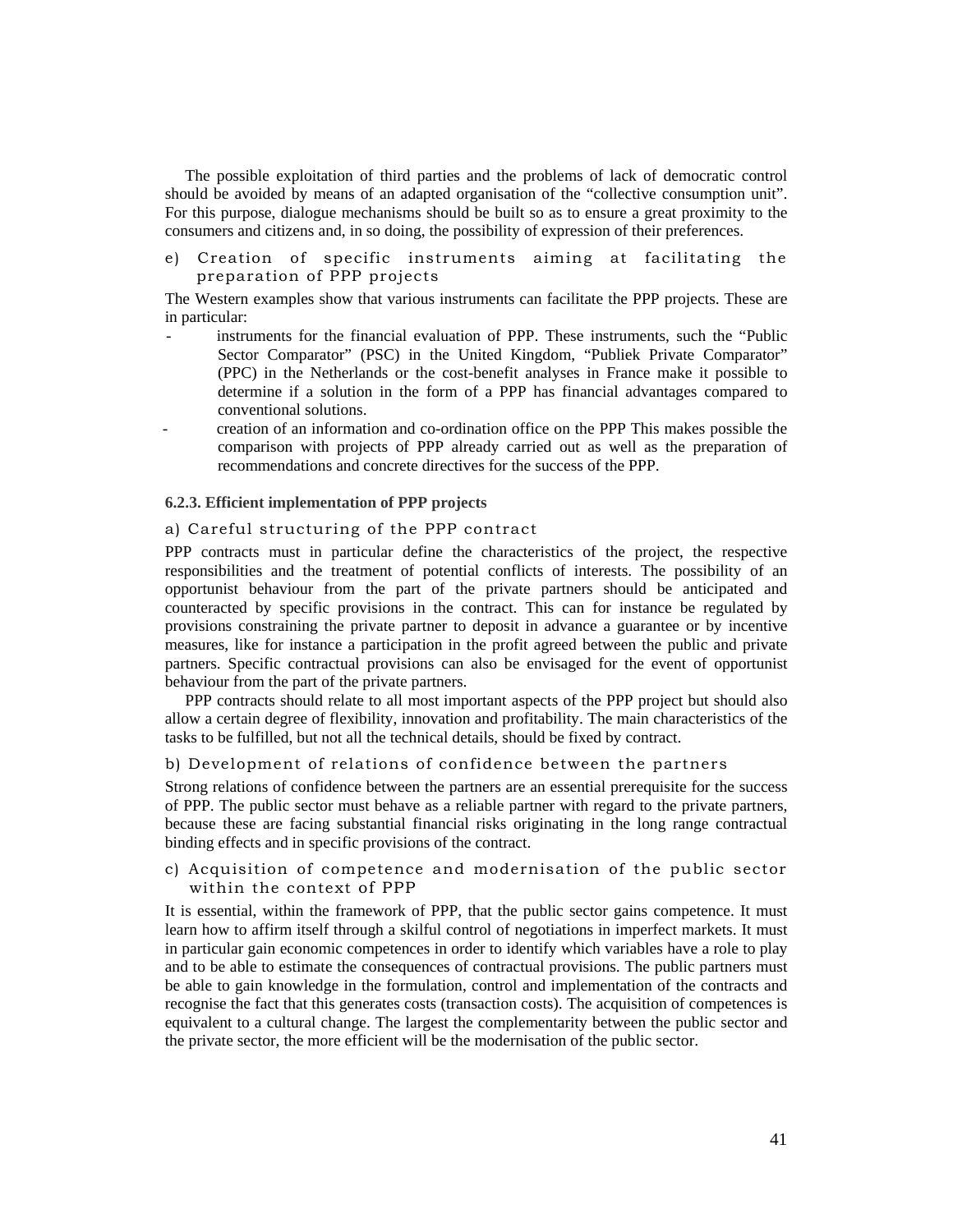#### d) Effective fulfilment of the leadership function by the public sector

PPP models must be designed in a way enabling the fundamental leadership in the achievement of tasks to be preserved, which is requested both by the provisions of public law and by reasons of public acceptance. One should not come to the point where the public authority becomes fiscally bloodless and has to rely almost exclusively on the private sector. The public sector must exert its leadership function with regard to PPP in order to affirm the development of infrastructure and public services as a component of the national, regional or local policy.

e) Use of public financial contributions as a lever for mobilising private financing

PPP projects financed exclusively by the private sector are relatively rare. The majority require part of the financing coming from the public sector. The proportion of public financing is in general inversely proportional to the purchasing power of the potential users of the infrastructure and services concerned. This explains why PPP projects in the countries of Central and Eastern Europe require a relatively high share of public financing. Public financing within the framework of PPP, in particular when it is modest, has a particular function to fulfill. It should be used as a lever for the mobilisation of more significant private resources. This leverage function can be exerted in several manners: for instance by means of the attribution of public guarantees to the loans required by the investments or through the financing by the public sector of the costs of feasibility studies notably.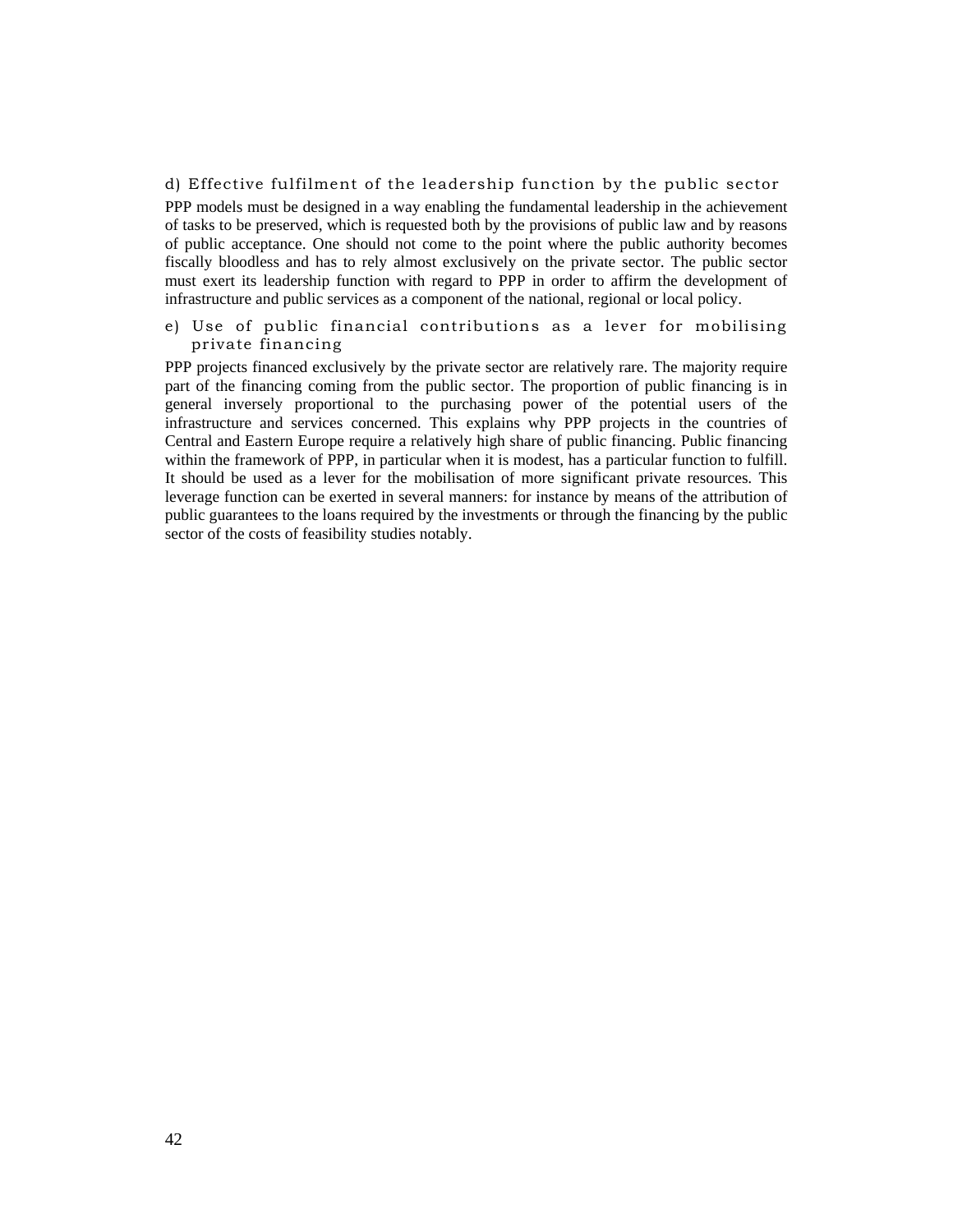#### **Notes**

1 Daniela Kirsch: "Public Private Partnership ". Schriften zur Immobilienökonomie. Rudolf Müller Verlag. 1997.

2 Kirsch D. Op cit.; Budäus D. and Eichhorn P. (Eds): "Public Private Partnership ". Nomos Verlag. 1997; Fayard A.: "Overview of the scope and limitations of public private partnerships ". ECMT-Seminar. Paris. 1999.

3 . Odenwald,R. "Privatfinanzierung staatlicher Bauaufgaben. Eine Einschätzung aus der Sicht des Bayerischen Obersten Rechnungshofes" in D. Budäus; P.Eichhorn "Public-Private Partnership". Op cit. 4 Department of the Environment, Transport and the Regions: "Local Government and the Private Finance Initiative".1998.

5 General Documentation of the Fédération nationale des sociétés d'économie mixte. Paris. 1999. 6 D. Jacob, B Kochendörfer: "Private Finanzierung öffentlicher Bauinvestitionen - ein EU Vergleich ". Ernst und Sohn Verlag. Berlin. 2000. p. 5-15.

7 cf Kirsch D. op.cit.

8 Research group Stadt+Dorf Prof Dr. Rudolf Schäfer GmbH "Private Finanzierung öffentlicher Investitionen" Research project of the BMVBW- Situation June 2000.

9 "City-Management als Motor der Revitalisierung ". Information from GWH Hamburg. Internet-site. 10 Kirsch D Op cit.

11 Information from Bernd Heuer Dialog Düsseldorf GmbH. 1999. and Information from Gemeindetag Baden-Württemberg.

12 Information from the Ocean Park Entwicklungsgesellschaft GmbH. 1999.

13 Information from Thyssen AG Internet-Site.

14 "Fondsmanagement für die Umwelt ". Information from Debis AG Internet-Site.

15 Kolwitz Patricia: "Marketing in der öffentlichen Verwaltung ". Fachhochschule für Verwaltung und Rechtspflege. FU Berlin. 1997.

16 Senatsverwaltung für Wirtschaft und Betriebe: "Wirtschaftsbericht 1997 ". Berlin.

17 Senatsverwaltung für Wirtschaft und Betriebe Op cit.

18 "Innovationsfonds Schleswig-Holstein und Hamburg ". Information from Northern Techno VC GmbH. Internet-site.

19 "Bildung und berufliche Qualifikation im Informationszeitalter". Information from Eurobit. 1999. 20 "Lernziel Medienkompetenz". Information from "Learn-Line-NRW ". 1999.

21 Noulton John: "Lessons from the Channel Tunnel experiment". ECMT-Seminar one Public Private Partnerships in Transport Financing Infrastructure. Paris. 1999.

22 "Öresund Link between Sweden and Denmark ". ECMT-Seminar. Paris. 1999.

23 . cf. "Public procurement in the European Union ". COM(98)143. European Commission. 1998. and "Draft interpretative Communication of the Commission on the concessions in Community law on public procurements". European Commission. 1998.

24 "Communication of the Commission on the financing of projects of the Transeuropean Transport Network through partnerships between the public and the private sector". European Commission. 1997. 25 Szabo F: "Public Private Partnerships in Hungarian Motorway' s Construction" and Timar A. "The M5

Motorway Project in Hungary: successful Public Private Partnership" ECMT-Seminar. Paris.1999. 26 Valasek D.: "Financing of motorway construction in the Czech Republic". ECMT-Seminar. Paris. 1999.

27 "Motorway construction program in Poland ". ECMT-Seminar. Paris. 1999.

28 Infrastructure Sector News, N°3 DEC 1998 ". ECSIN. World Bank.

29 "The construction of Warsaw airport: year example of public-private partnership ". ECMT-Seminar. Paris. 1999.

30 Information from "International Public Services Research Links "and "ECSIN World Bank ".

31 Kirsch D. a.a.O.; Budäus D. und Eichhorn P.Op cit; and "Conclusions and recommendations on public-private partnerships in transport infrastructure financing ". ECMT-Seminar. Paris. 1999.